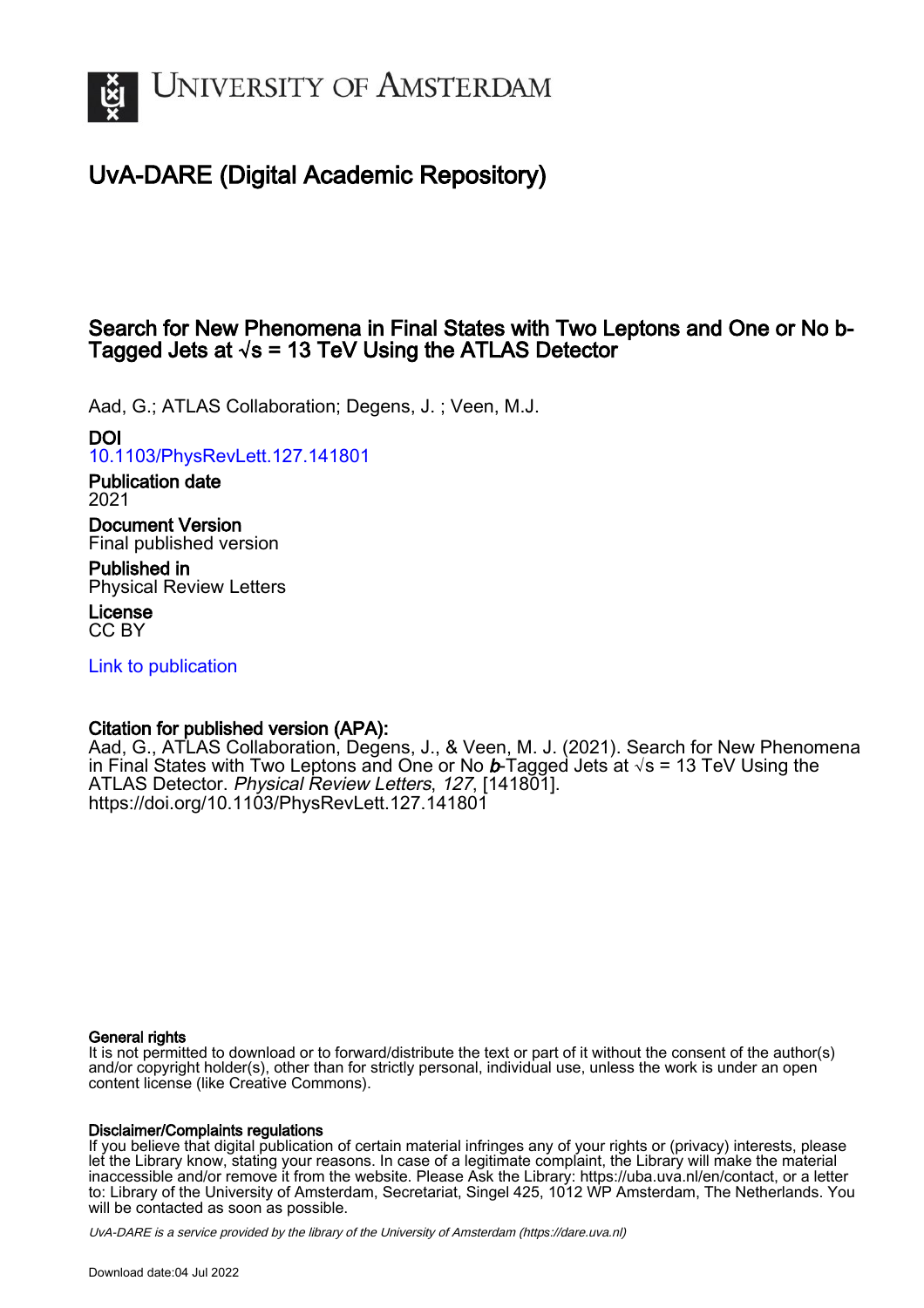### Search for New Phenomena in Final States with Two Leptons and One or No b-Tagged Jets at  $\sqrt{s}$  = 13 TeV Using the ATLAS Detector

#### G. Aad  $et \ al.^*$ (ATLAS Collaboration)

(Received 1 June 2021; accepted 30 July 2021; published 1 October 2021)

A search for new phenomena is presented in final states with two leptons and one or no b-tagged jets. The event selection requires the two leptons to have opposite charge, the same flavor (electrons or muons), and a large invariant mass. The analysis is based on the full run-2 proton-proton collision dataset recorded at a center-of-mass energy of  $\sqrt{s} = 13$  TeV by the ATLAS experiment at the LHC, corresponding to an integrated luminosity of 139 fb<sup>-1</sup>. No significant deviation from the expected background is observed in the data. Inspired by the B-meson decay anomalies, a four-fermion contact interaction between two quarks  $(b, s)$  and two leptons (ee or  $\mu\mu$ ) is used as a benchmark signal model, which is characterized by the energy scale and coupling,  $\Lambda$  and  $g_*$ , respectively. Contact interactions with  $\Lambda/g_*$  lower than 2.0 (2.4) TeV are excluded for electrons (muons) at the 95% confidence level, still far below the value that is favored by the B-meson decay anomalies. Model-independent limits are set as a function of the minimum dilepton invariant mass, which allow the results to be reinterpreted in various signal scenarios.

DOI: [10.1103/PhysRevLett.127.141801](https://doi.org/10.1103/PhysRevLett.127.141801)

Lepton flavor universality (LFU) is one of the fundamental predictions of the standard model (SM). LFU was tested extensively at LEP and SLD [\[1\]](#page-8-0) and found to be compatible with the SM prediction. Recent measurements hint at a possible violation of LFU in rare B-meson decays  $[2-13]$  $[2-13]$  into a K meson and a pair of muons or electrons. Possible extensions to the SM suggest that the decay mechanism implies that physics beyond the SM (BSM) is present between the initial  $(b \text{ quark})$  and final states (s quark and two charged electrons or muons). The BSM interaction can be modeled using an effective field theory (EFT) with a four-point contact interaction between the fermions involved ( $bs\ell\ell$ ,  $\ell = e$ ,  $\mu$ ), where the scale and coupling of the underlying physics are denoted by  $\Lambda$  and  $g_*$ , respectively [\[14\].](#page-8-2) It can be searched for in final states with two opposite-charge and same-flavor leptons produced in association with exactly one b quark or without any b quarks. To explain the asymmetries measured in the B-meson decays, the  $bs\ell\ell$  interaction would have to be different between electrons and muons. The phenomenological framework for this analysis was suggested in Ref. [\[16\]](#page-8-3). The B-meson decay anomalies could correspond to a  $bs\ell\ell$  operator with  $\Lambda/g_* \approx 30$  TeV [\[17,18\]](#page-8-4), which is beyond the discovery reach of the present search. However, this unique signature may provide enhanced sensitivity to other signal scenarios as well [\[15,19\]](#page-8-5). Figure [1](#page-2-0) shows Feynman diagrams for B-meson decays, via the SM and via a  $bs\ell\ell$  contact interaction, and for the production process via a  $bs\ell\ell$  contact interaction in proton-proton  $(pp)$  collisions [\[20\].](#page-8-6)

In this Letter, a search for new phenomena is presented, using  $pp$  collisions at the Large Hadron Collider (LHC) with a center-of-mass energy of  $\sqrt{s} = 13$  TeV. Data recorded by the ATLAS detector [\[21\]](#page-8-7) during 2015–2018 are used, corresponding to an integrated luminosity of 139 fb<sup>−</sup><sup>1</sup>. Final states with two oppositely charged electrons or muons are considered separately and further categorized into events with either no b-tagged jets or exactly one *b*-tagged jet. The  $bs\ell\ell$  EFT [\[16\]](#page-8-3) is considered as a benchmark model, and model-independent results are also presented.

ATLAS is a multipurpose particle detector with a forward-backward symmetric cylindrical geometry and a near  $4\pi$  coverage in a solid angle [\[22\].](#page-8-8) It consists of an inner tracking detector surrounded by a thin superconducting solenoid providing a 2 T axial magnetic field, electromagnetic and hadronic calorimeters, and a muon spectrometer. The inner tracking detector (ID) covers the pseudorapidity range  $|\eta|$  < 2.5. It consists of silicon pixel, silicon microstrip, and transition radiation tracking detectors and a new innermost  $B$  layer, added to the pixel detector before run 2 [\[23,24\].](#page-8-9) Lead and liquid-argon (LAr) sampling calorimeters provide electromagnetic (EM) energy measurements with high granularity. A steel and scintillator-tile hadronic calorimeter covers the central pseudorapidity range

<sup>\*</sup> Full author list given at the end of the article.

Published by the American Physical Society under the terms of the [Creative Commons Attribution 4.0 International](https://creativecommons.org/licenses/by/4.0/) license. Further distribution of this work must maintain attribution to the author(s) and the published article's title, journal citation, and DOI. Funded by SCOAP<sup>3</sup>.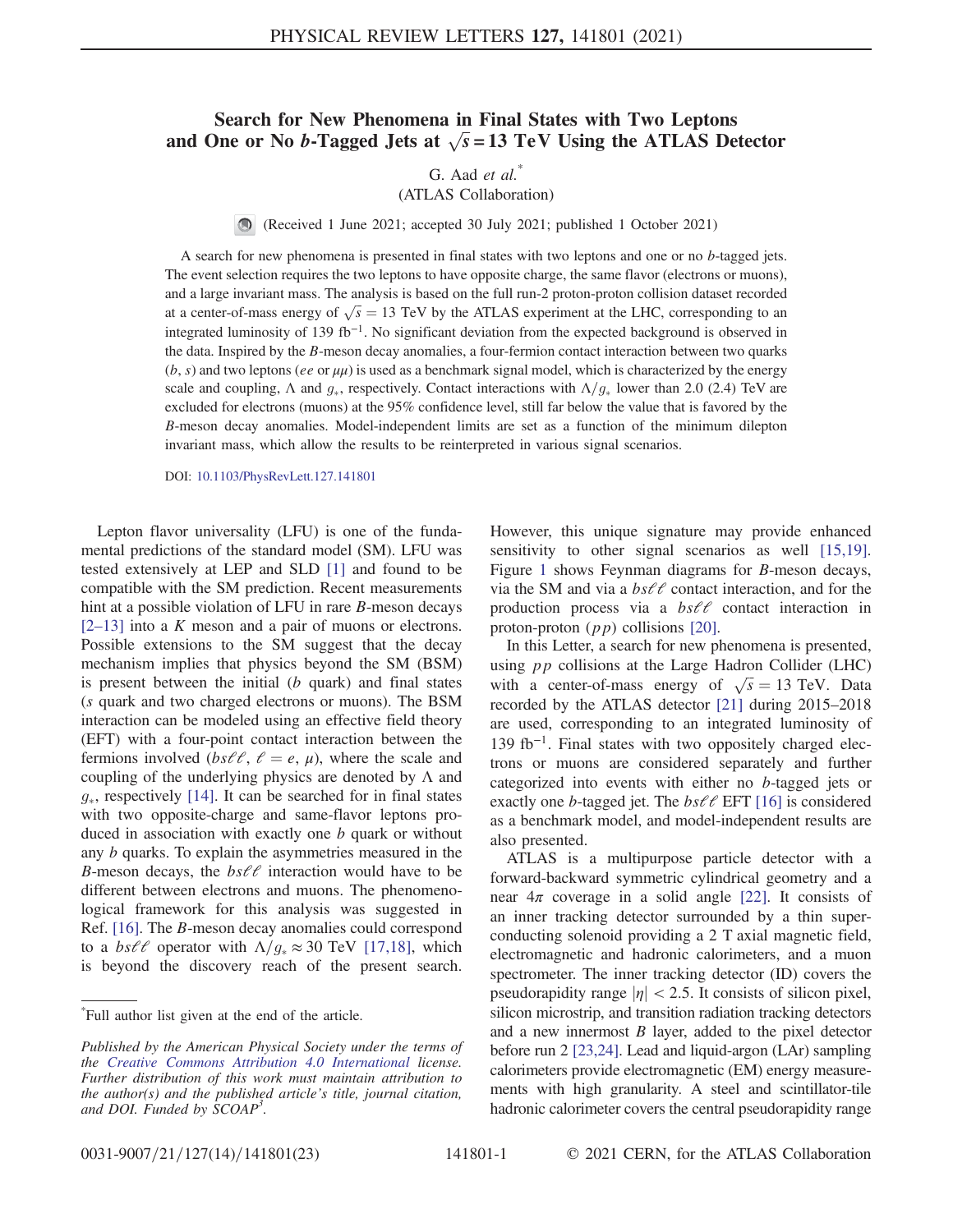<span id="page-2-0"></span>

FIG. 1. Representative Feynman diagrams for the decay of a  $B^+$  meson to a  $K^+$  meson in association with two leptons (a) in the SM and (b) in the EFT approach and for production of two leptons via a  $bs\ell\ell$  contact interaction in pp collisions (c) without and (d) with a b jet in the final state.

 $(|\eta| < 1.7)$ . The end cap and forward regions are instrumented with LAr calorimeters for EM and hadronic energy measurements up to  $|\eta| = 4.9$ . The muon spectrometer (MS) surrounds the calorimeters and is based on three large aircore toroidal superconducting magnets with eight coils each. The field integral of the toroids ranges between 2.0 and 6.0 T m across most of the detector. The muon spectrometer includes a system of precision tracking chambers and fast detectors for triggering.

Monte Carlo (MC) simulations are used to model the expected SM background and the benchmark signals. All background and signal MC samples were generated using the five-flavor scheme. The POWHEG-BOX [v1] MC generator [\[25](#page-8-10)–28] was used to simulate at next-to-leading order (NLO) in QCD the inclusive hard-scattering  $Z/\gamma^* \rightarrow \ell^+ \ell^$ sample, denoted as  $Z/\gamma^*$  + jets, using the CT10 parton distribution function (PDF) set [\[29\].](#page-8-11) It was interfaced to PYTHIA [8.186] to model the parton shower, hadronization, and underlying event, using the AZNLO tune [\[30\]](#page-8-12) and the CTEQ6L1 PDF set [\[31\]](#page-8-13). The  $Z/\gamma^*$  + jets samples were normalized to next-to-next-to-leading order (NNLO) in QCD and corrected for remaining NLO electroweak effects following the procedure described in Ref. [\[32\].](#page-8-14) The effect of QED final-state radiation (FSR) was simulated with PHOTOS++ 3.52 [\[33,34\].](#page-8-15) The use of POWHEG-BOX was validated by a generator-level comparison with a sample produced by SHERPA [2.2.1] [\[35\]](#page-8-16) using NLO matrix elements for up to two partons and leading-order (LO) matrix elements for up to four partons calculated with the Comix [\[36\]](#page-8-17) and Open Loops 1 [\[37](#page-8-18)–39] libraries. Samples of diboson (W-boson) events, denoted by  $VV$  (W + jets), were simulated with SHERPA  $[2.2.2 (2.2.1)]$   $[35]$  using the NNPDF3.0nnlo PDF set, with matrix elements at NLO in QCD with up to one (two) additional partons and up to three (four) additional parton emissions at LO [\[36](#page-8-17)–39]. For both  $VV$  and  $W + \text{jets}$ , the matrix elements were matched with the SHERPA parton shower [\[40\]](#page-9-0) using the MEPS@NLO prescription [\[41](#page-9-1)–44] and the parameter tune developed by the SHERPA authors. The  $W +$  jets samples were normalized to a NNLO prediction [\[45\]](#page-9-2). The production of  $t\bar{t}$  and single-top-quark Wt events was modeled using the POWHEG-BOX [v2] generator at NLO with the NNPDF3.0nlo PDF set and the  $h_{\text{damp}}$  parameter set to 1.5 $m_{\text{top}}$ . Events were passed to PYTHIA [8.230] [\[46\]](#page-9-3) to model the parton shower, hadronization, and underlying event, using the A14 parameter tune [\[47\]](#page-9-4) and the NNPDF2.3lo PDF set. For Wt events, the diagram removal scheme [\[48\]](#page-9-5) was used to eliminate interference with  $t\bar{t}$  production. The production of  $t\bar{t}V$  events was modeled using the MadGraph5\_aMC@NLO v2.3.3 [\[49\]](#page-9-6) generator at NLO with the NNPDF3.0nlo PDF set. The events were interfaced to PYTHIA [8.210] using the A14 tune and the NNPDF2.3lo PDF set. The EVTGEN 1.2.0 (1.6.0) program [\[50\]](#page-9-7) was used to decay bottom and charm hadrons for the  $t\bar{t}V$  and  $Z/\gamma^*$  + jets ( $t\bar{t}$ ) processes. The  $bs\ell\ell$  EFT signal was generated at LO, using a model provided by the authors of Ref. [\[16\]](#page-8-3) (see also [\[51\]\)](#page-9-8), with up to two partons in the final state MadGraph5\_aMC@NLO by with the NNPDF2.3lo PDF set and the A14 tune of PYTHIA [8] parameters. The CKKW-L merging algorithm [\[52\]](#page-9-9) was used with a  $k_t$ -Durham parameter of 400 GeV. The cross section for the simulated signal with  $\Lambda/g_* = 1 \text{ TeV}$  is 0.113 pb, for both electrons and muons. The ATLAS detector response was simulated with GEANT4 [\[53,54\]](#page-9-10), except for signal samples, where a fast simulation [\[55\]](#page-9-11) was used for the calorimeter response and GEANT4 for all other detector systems. The effect of multiple interactions in the same and neighboring bunch crossings (pileup) was modeled by overlaying simulated inelastic pp events generated by PYTHIA  $[8.186]$   $[56]$  with the A3 tune  $[57]$ and the NNPDF2.3lo PDF set [\[58\].](#page-9-14) The MC distributions were reweighted to the distribution of the average number of interactions per bunch crossing in data.

Only events taken during stable beam conditions, and for which all relevant components of the detector were operational, are considered. Single-lepton triggers were used [\[59,60\]](#page-9-15), with  $p<sub>T</sub>$  threshold of 60 GeV or 140 GeV for electrons, depending on the identification requirement, and 50 GeV for muons. Events must have a vertex with at least two tracks with a minimum  $p_T$  of 500 MeV, where the highest  $\Sigma_{\text{tracks}} p_{\text{T}}^2$  vertex is chosen as the primary one [\[61\]](#page-9-16).

Electrons are reconstructed from energy clusters in the EM calorimeter with ID tracks matched to them and are required to fulfill the "tight likelihood' identification criteria as well as calorimeter- and track-based isolation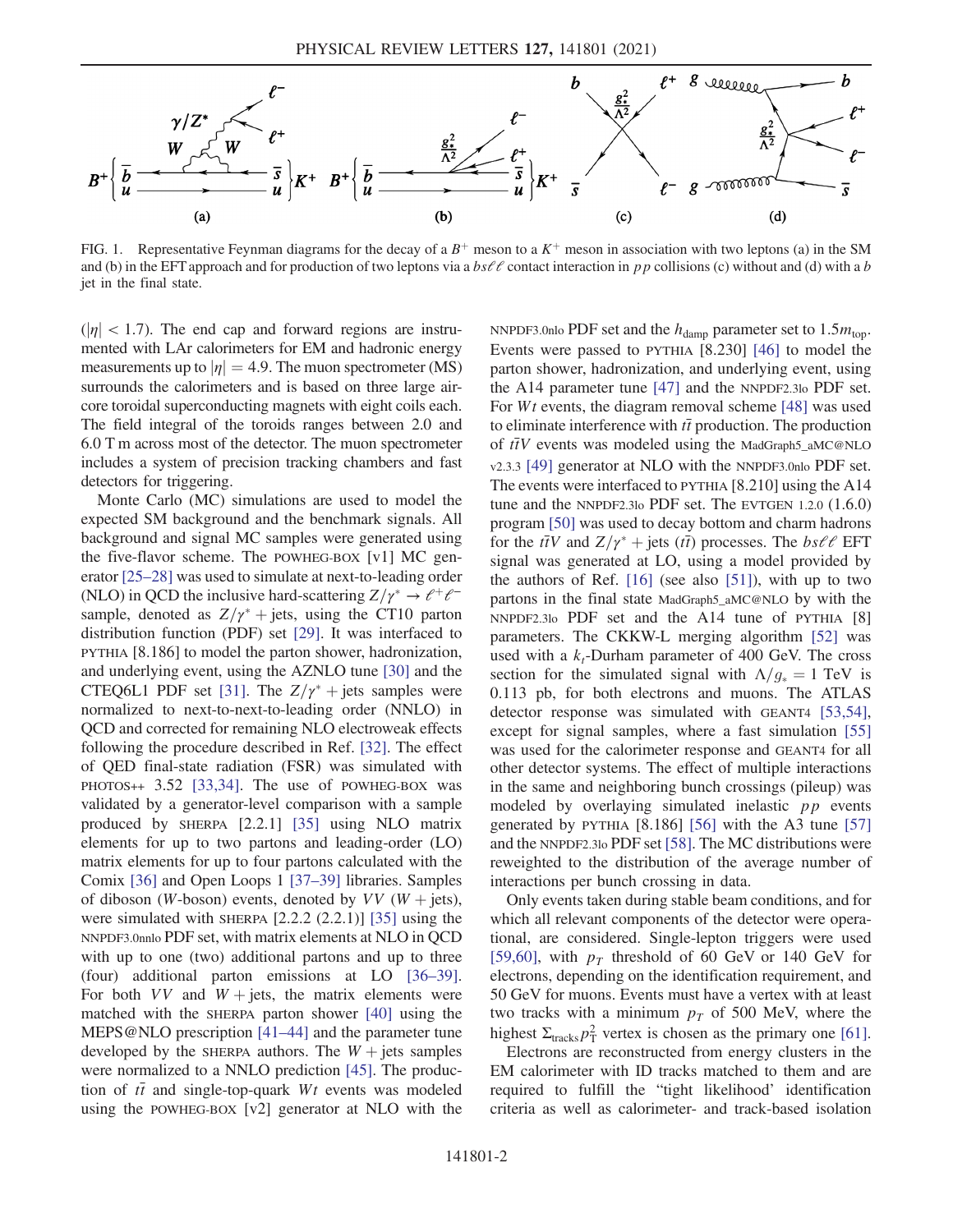criteria [\[62\].](#page-9-17) Electrons must have a minimum transverse energy of 30 GeV and must be within the region  $|\eta_{\text{cluster}}|$  < 2.47, excluding the transition region between the barrel and the end cap,  $1.37 < |\eta_{\text{cluster}}| < 1.52$ . Muons are reconstructed from combined MS and ID tracks with a minimum  $p<sub>T</sub>$  of 30 GeV, must fulfill the "high- $p<sub>T</sub>$ " identification criteria [\[63\],](#page-9-18) which aim to optimize the momentum resolution for tracks with high transverse momentum, and must be within the region  $|\eta| < 2.5$ . For muons, track-based isolation criteria are required based on the scalar sum of the transverse momenta of the ID tracks associated with the primary vertex, excluding the muon track itself. Muon (electron) candidates are required to originate from the primary vertex by requiring the significance of the track's transverse impact parameter calculated relative to the beam line  $d_0/\sigma(d_0)$  to be smaller than 3.0 (5.0). Furthermore, the longitudinal impact parameter  $z_0$ , defined as the difference between the z coordinate of the point of closest approach to the beam line and the longitudinal position of the primary vertex, is required to satisfy  $|z_0 \sin(\sigma)| < 0.5$  mm. Anti- $k_t$  jets [\[64\]](#page-9-19) are reconstructed from energy deposits in topological clusters of calorimeter cells [\[65\]](#page-9-20), using the particle-flow algorithm [\[66\]](#page-9-21) and a radius parameter of 0.4. The jet energy is calibrated at particle level [\[67\]](#page-9-22). Jets are required to be within  $|\eta|$  < 2.5 and to have a minimum  $p_T$  of 30 GeV. A jet vertex tagger [\[68\]](#page-9-23) is used to suppress pileup contributions for jets with  $|\eta| < 2.4$  and  $p_T < 60$  GeV. Jets are identified as containing  $b$  hadrons using the DL1 algorithm [\[69,70\]](#page-9-24), with a b-tagging efficiency of ∼77% for b jets and a rejection factor of ∼6 for c jets and ∼110 for other light jets, based on simulated  $t\bar{t}$  events. Finally, a sequential overlap-removal procedure is used as follows: in the first step, electrons that share a track with a muon are removed from the event; in the second step, any jet that has a  $\Delta R$  to an electron that is smaller than 0.2 is removed from the event; and in the third step, electrons are removed from an event if they are geometrically closer than  $\Delta R =$ 0.4 to any remaining jet. Jets within  $\Delta R < 0.04 +$ 10 GeV/ $p_T(\mu)$  to a muon are removed from the event if they have, at most, two associated tracks with  $p_T$ (track) > 0.5 GeV, otherwise the muon is removed.

Events are selected by requiring two same-flavor electrons or muons with opposite electric charge, where at least one of the leptons is required to geometrically match the object that fired the trigger. To ensure high trigger efficiency, the  $p_T$ threshold for the leading lepton is raised to 65 GeV. Two categories are defined depending on the presence of a b-tagged jet, targeting two different production mechanisms. The *b*-veto category, denoted by  $e^+e^-/\mu^+\mu^- + 0b$ , discards any event with a b-tagged jet, while the b-tag category, denoted by  $e^+e^-/\mu^+\mu^- + 1b$ , requires exactly one b-tagged jet in each event. No further requirement on the number of jets is made. Regions in each category are defined based on the dilepton invariant mass  $m_{\ell\ell}$  and are selected to allow

high statistics to constrain the dominant backgrounds in dedicated control regions (CRs), validate the background estimation in dedicated validation regions (VRs), and keep a broad set of signal regions (SRs). SRs are defined with lower bounds on  $m_{\ell\ell}$ ,  $m_{\ell\ell}^{\text{min}}$ , ranging from 400 to 3200 (2000) GeV for the b-veto (b-tag) category with a step size of 100 GeV, where each SR is defined by requiring  $m_{\ell\ell} > m_{\ell\ell}^{\min}$ . CRs are defined in order to normalize the contribution of the two dominant background processes originating from  $t\bar{t}$ , Wt and  $t\bar{t}V$ , together denoted by "top," and  $Z/\gamma^*$  + jets processes. The  $Z/\gamma^*$  + jets CRs (Z-CRs) are defined by requiring events to be within  $130 < m_{\ell\ell} < 250$  GeV, while the intermediate mass range,  $250 < m_{\ell\ell} < 400$  GeV, serves as a VR to test the background modeling. For each Z-CR and VR, the same b-veto and b-tag categories as in the SRs are applied. Finally, a top-CR is constructed by requiring exactly two b-tagged jets and the dilepton invariant mass to satisfy  $m_{\ell \ell} > 130$  GeV.

A fit-based extrapolation procedure is used to estimate the tails of the top  $m_{\ell \ell}$  distributions, which suffer from low statistics in the MC simulation, using functions developed in other ATLAS searches [\[71\],](#page-9-25)

$$
f^{\text{bkg1}}(m_{\ell\ell}) = e^{-a} m_{\ell\ell}^b m_{\ell\ell}^{c \log(m_{\ell\ell})} \text{ and}
$$
  

$$
f^{\text{bkg2}}(m_{\ell\ell}) = \frac{a}{(m_{\ell\ell} + b)^c},
$$

where  $a, b,$  and  $c$  are free parameters. Several fits are performed by using both functions, while varying the start and end point of the fit range and using a  $\chi^2$  test to estimate the level of agreement between the fits and the MC prediction. The fit with the lowest  $\chi^2$  provides the nominal choice of the function parameter values, while all other fits with  $\chi^2$  probability smaller than a fixed  $\chi^2$  value are used for the uncertainty estimation. This fixed  $\chi^2$  value is chosen such that, near the transition point between the simulation and the extrapolation, the resulting uncertainty on the extrapolation is similar to the overall uncertainty, which is accounting for the experimental and modeling systematic uncertainty, and the statistical uncertainty of the simulated top background samples. Furthermore, checks are performed in order to make sure that the fitted function reproduces the MC event yields at lower values of  $m_{\ell\ell}$ and that the cumulative distribution of the extrapolation is consistent with the integrated event yields in the MC samples. Finally, since the extrapolation is done for the combined top sample, which includes all top-related processes, it was checked that those processes have a similar  $m_{\ell\ell}$  shape within uncertainties. For the top background extrapolation, the transition points between simulation and extrapolation in the  $m_{\ell \ell}$  distributions are (1000, 1200, 1200 or 1300) GeV for the (0,1,2)-b-tagged jets selections, respectively, in the electron or muon channel. Above the transition point, only the extrapolation uncertainty is assigned to the top background sample. This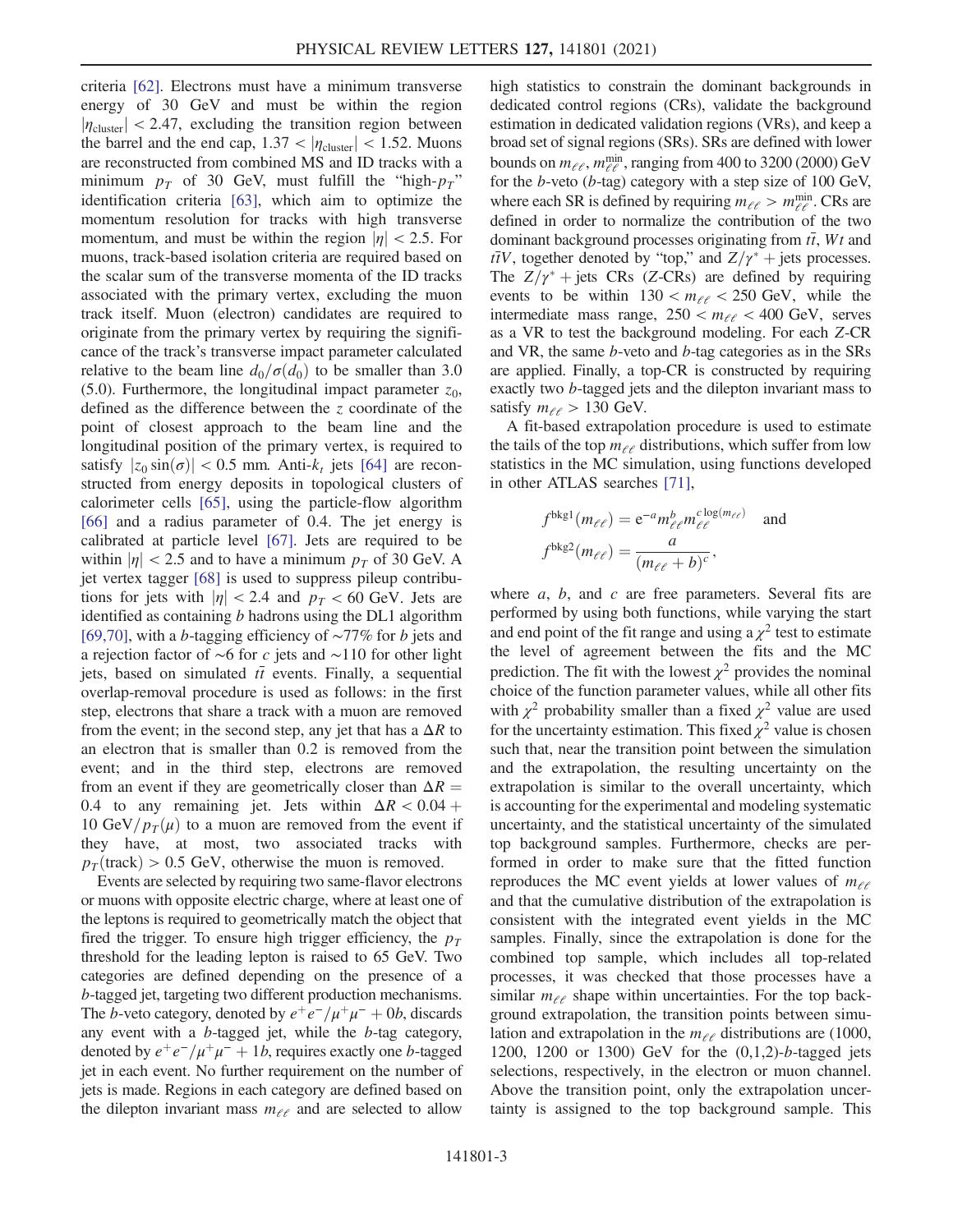<span id="page-4-0"></span>TABLE I. Summary of the relative systematic uncertainties for signal regions with  $m_{\ell\ell}^{\text{min}} = 2000(1500)$  GeV before the fit is performed for the  $0b(1b)$  categories. The background uncertainties are presented relative to the total

| Source                            | $e^+e^- + 0b(1b)$ (%) |                     | $\mu^+\mu^- + 0b(1b)$ (%) |                     |
|-----------------------------------|-----------------------|---------------------|---------------------------|---------------------|
|                                   | Signal $0b(1b)$       | Background $0b(1b)$ | Signal $0b(1b)$           | Background $0b(1b)$ |
| Luminosity                        | 1.7(1.7)              | 1.6(1.5)            | 1.7(1.7)                  | 1.7(1.7)            |
| Pileup                            | < 0.5 (< 0.5)         | $< 0.5$ (0.7)       | < 0.5 (< 0.5)             | < 0.5 (< 0.5)       |
| Leptons                           | 8.7(8.6)              | 8.6(6.3)            | 8.5(6.5)                  | 9.1(4.2)            |
| <b>Jets</b>                       | < 0.5(1.8)            | $< 0.5$ (3.4)       | < 0.5(1.6)                | < 0.5(1.9)          |
| $b$ tagging                       | $< 0.5$ (1.4)         | $< 0.5$ (2.0)       | $< 0.5$ (1.4)             | $< 0.5$ (2.2)       |
| Top bkg. extrapolation            | $\cdots$              | 3.5(32.0)           | $\cdots$                  | $< 0.5$ (36.0)      |
| Multijet extrapolation            | $\cdots$              | 7.5(15.0)           | $\cdots$                  | $\cdots$            |
| Top bkg. modeling                 | $\cdots$              | < 0.5 (< 0.5)       | $\cdots$                  | < 0.5 (< 0.5)       |
| $Z/\gamma^*$ + jets bkg. modeling | $\cdots$              | 9.4(4.3)            | .                         | 10.0(5.5)           |
| MC statistics                     | 0.6(0.8)              | 1.9(3.5)            | 0.7(1.0)                  | 1.7(2.4)            |
| Total                             | 8.9(9.1)              | 15.0(37.0)          | 8.7(7.1)                  | 14.0(37.0)          |

<span id="page-4-1"></span>

FIG. 2. Data overlaid on SM background postfit  $m_{\ell\ell}$  distributions in the SRs of the (a) electron b-veto, (b) electron b-tag, (c) muon b-veto, and (d) muon b-tag categories. "Others" refers to diboson and  $W +$  jets events. MC statistical uncertainties and systematic uncertainties are considered (hatched band). The prefit signal distribution is presented as well for a hypothesis of  $\Lambda/g_* = 1$  TeV. The bottom panels show the ratio of the data to the background prediction, while the arrows correspond to bins where the ratio is beyond the limits of the figure. The last bin is an overflow bin, which contains the yields in the bins beyond it. The dashed and dotted lines mark the transition point where the extrapolation is used in the analysis for the top and multijet backgrounds, respectively.

SM prediction.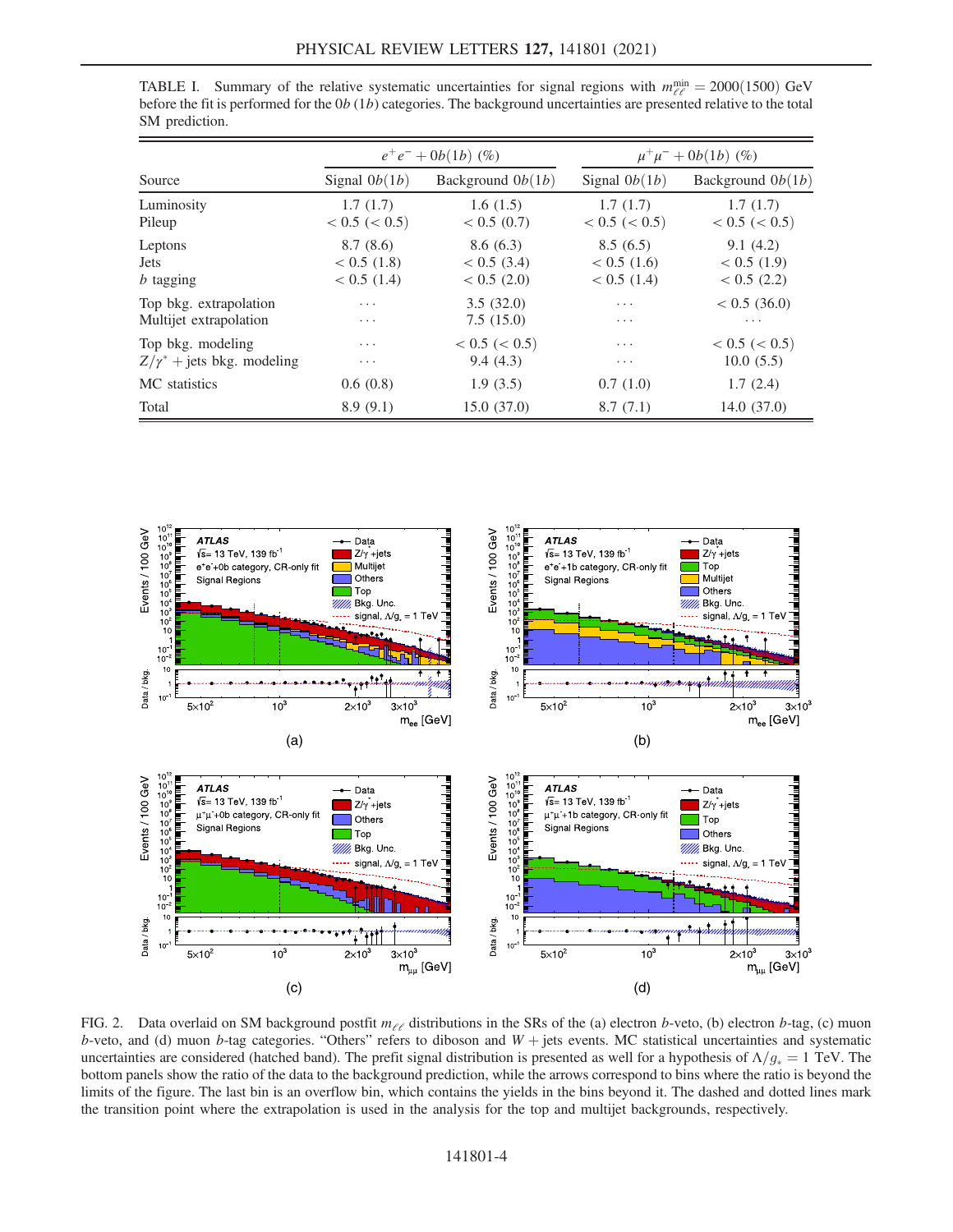uncertainty is the dominant one in the b-tag categories. It is 46% (53%) and 223% (236%) relative to the nominal fitted extrapolation in the  $e^+e^- + 1b$  ( $\mu^+\mu^- + 1b$ ) category with  $m_{\ell\ell}^{\text{min}} = 1200$  and 2000 GeV, respectively.

The background contribution of events with reconstructed objects that have been misidentified as leptons, referred to as "multijet," is estimated using a data-driven approach in the electron channel. In the muon channel, this contribution is found to be negligible. The matrix method is used, similar to the procedure described in Ref. [\[32\]](#page-8-14). The probabilities that a jet and a real electron satisfy the electron identification criteria are evaluated, for both the nominal and the "loose likelihood" identification criteria, while for the former no isolation criteria are applied. Then these probabilities are used in order to estimate the multijet contribution in the selected region. The multijet background estimation suffers from low statistics at high  $m_{\ell,\ell}$ , and an extrapolation procedure similar to that of the top processes is used, with transition points at  $(800, 600, 600)$  GeV for the  $(0,1,2)$ -btagged jets selections, respectively.

Experimental systematic uncertainties, related to the modeling of the detector response in the simulation, are considered. The uncertainty in the combined 2015–2018 integrated luminosity is 1.7% [\[72\]](#page-9-26). Uncertainties in electron and muon trigger, reconstruction, and identification efficiencies, and energy and momentum calibration and resolution, are derived from data using  $Z \rightarrow \ell \ell$  and  $J/\psi \rightarrow \ell \ell$  decays [\[62,73\].](#page-9-17) Uncertainties in the jet energy scale and resolution are evaluated from MC simulations and from data using multijet,  $Z +$  jets, and  $\gamma$  + jets events [\[67\]](#page-9-22). Uncertainties in the b-tagging efficiency are derived from data  $[74]$  for b jets, c jets, and other light jets. MC simulations are used to extrapolate the efficiencies to regions beyond the kinematic reach of each calibration. In order to assess the systematic uncertainty due to pileup, the reweighting to match simulation to data is varied within its uncertainty. Finally, uncertainties related to the top and multijet background extrapolation are evaluated as described earlier in the text.

Theoretical systematic uncertainties, related to the modeling of the background processes in the MC simulation, are considered as well. The  $Z/\gamma^*$  + jets PDF variation uncertainty is estimated using the 90% confidence level (C.L.) CT14nnlo PDF error set, following Refs. [\[32,75](#page-8-14)–77]. The uncertainty due to  $\alpha_s$  is assessed by using the CT14nnlo PDF set where the value of  $\alpha_s(m_Z) = 0.118$  is shifted by 0.003, while OCD scale uncertainties are obtained by varying the renormalization and factorization scales simultaneously by a factor of 2 up and down. The uncertainty due to the choice of PDF set is estimated by using the NNPDF3.0 PDF set instead of the nominal choice of CT14nnlo [\[77\].](#page-10-0) Corrections due to photon-induced processes are estimated using the

<span id="page-5-0"></span>

FIG. 3. Data overlaid on SM background postfit yields in the regions of the (a) electron b-veto, (b) electron b-tag, (c) muon b-veto, and (d) muon b-tag categories. "Others" refers to diboson and  $W +$  jets events. MC statistical uncertainties and systematic uncertainties are considered (hatched band). The left part of each figure presents the yields in the CRs and the VR of each category, while the right part presents the yields in the SRs of each category. The bottom panels show the ratio of the data to the background prediction, while the arrows correspond to bins where the ratio is beyond the limits of the figure. The range of the y axis is different between the left and right parts of the bottom panels, and the latter is presented at logarithmic scale. For the SRs, as the distribution is cumulative, each bin is contained in and therefore correlated with the lower mass bins.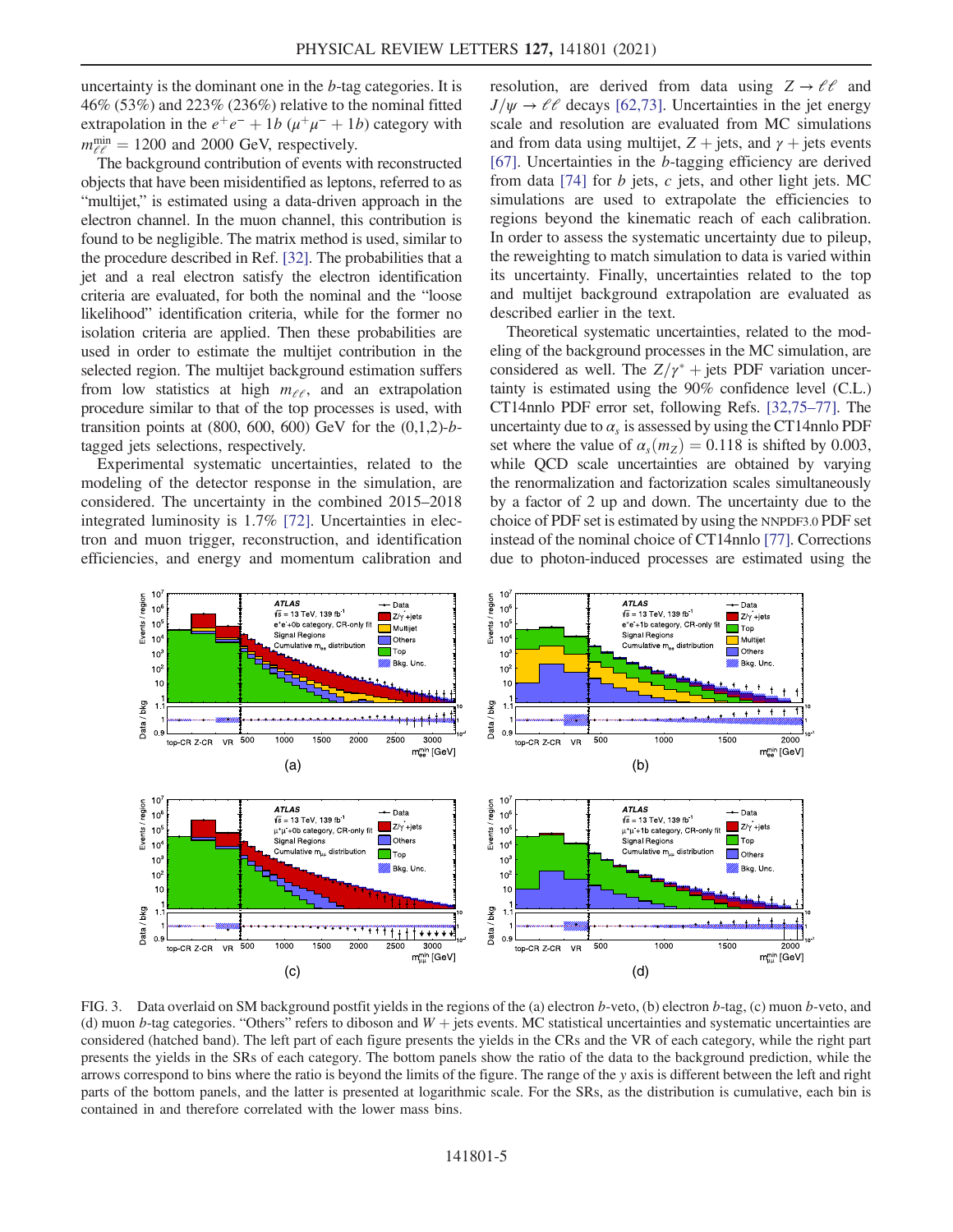MRST2004qed PDF set [\[78\]](#page-10-1). The uncertainty due to NLO electroweak corrections for the  $Z/\gamma^*$  + jets sample are evaluated as in Ref. [\[75\]](#page-9-28). For  $t\bar{t}$  and single-top-quark production, an uncertainty in the cross section originating from scale,  $PDF + \alpha_s$ , and top-quark-mass uncertainties is applied. The nominal sample is compared with a sample generated with MadGraph5\_aMC@NLO to estimate the matrixelement uncertainty. To evaluate the parton-shower uncertainty, a sample simulated with POWHEG-BOX interfaced to HERWIG 7 [\[79\]](#page-10-2) is used. To simulate higher parton radiation, the factorization and renormalization scales are varied by a factor of 0.5 in the matrix element using the "up" variation from the A14 parameter tune in the parton shower. For lower parton radiation, the renormalization and factorization scales are varied by a factor of 2.0 using the "down" variation in the parton shower. The impact of FSR is evaluated by changing the renormalization scale for QCD emission by factors of 0.5 or 2.0. For  $t\bar{t}$  and single-top-quark events, the PDF uncertainty is derived using 30 eigenvector variations as specified in Ref. [\[77\]](#page-10-0), to estimate distribution shape uncertainties. For  $t\bar{t}$  production, the impact of factorization and renormalization scale uncertainties on the shapes of distributions is derived by varying those scales by a factor of 0.5 or 2.0. The nominal Wt sample is compared with a sample generated using the diagram subtraction scheme [\[48,80\].](#page-9-5) Finally, the statistical uncertainties of the simulated event samples are also taken into account.

Table [I](#page-4-0) presents the systematic uncertainties for one signal region from each channel. Systematic uncertainties that are lower than 0.5% in a given region are not considered.

The signal and background yields are estimated using simultaneous maximum-likelihood fits of the signal-plusbackground and background-only hypothesis. Systematic and MC statistical uncertainties are included as nuisance parameters (NPs) and are constrained in the fit. Dedicated fit parameters are used as additional NPs to adjust the top and  $Z/\gamma^*$  + jets background normalizations. A likelihood

<span id="page-6-0"></span>

FIG. 4. Model-independent observed (solid line) and expected (dashed line) upper limit on the visible cross section ( $\sigma_{vis} = \sigma \epsilon A$ ) for the (a) electron b-veto, (b) electron b-tag, (c) muon b-veto, and (d) muon b-tag categories. The uncertainty bands around the expected limit represent the 68% and 95% confidence intervals. The theory lines (dotted lines) correspond to particular  $\Lambda/g_*$  values of the signal model, and the red marker presents the strongest expected lower limit on  $\Lambda/g_*$ .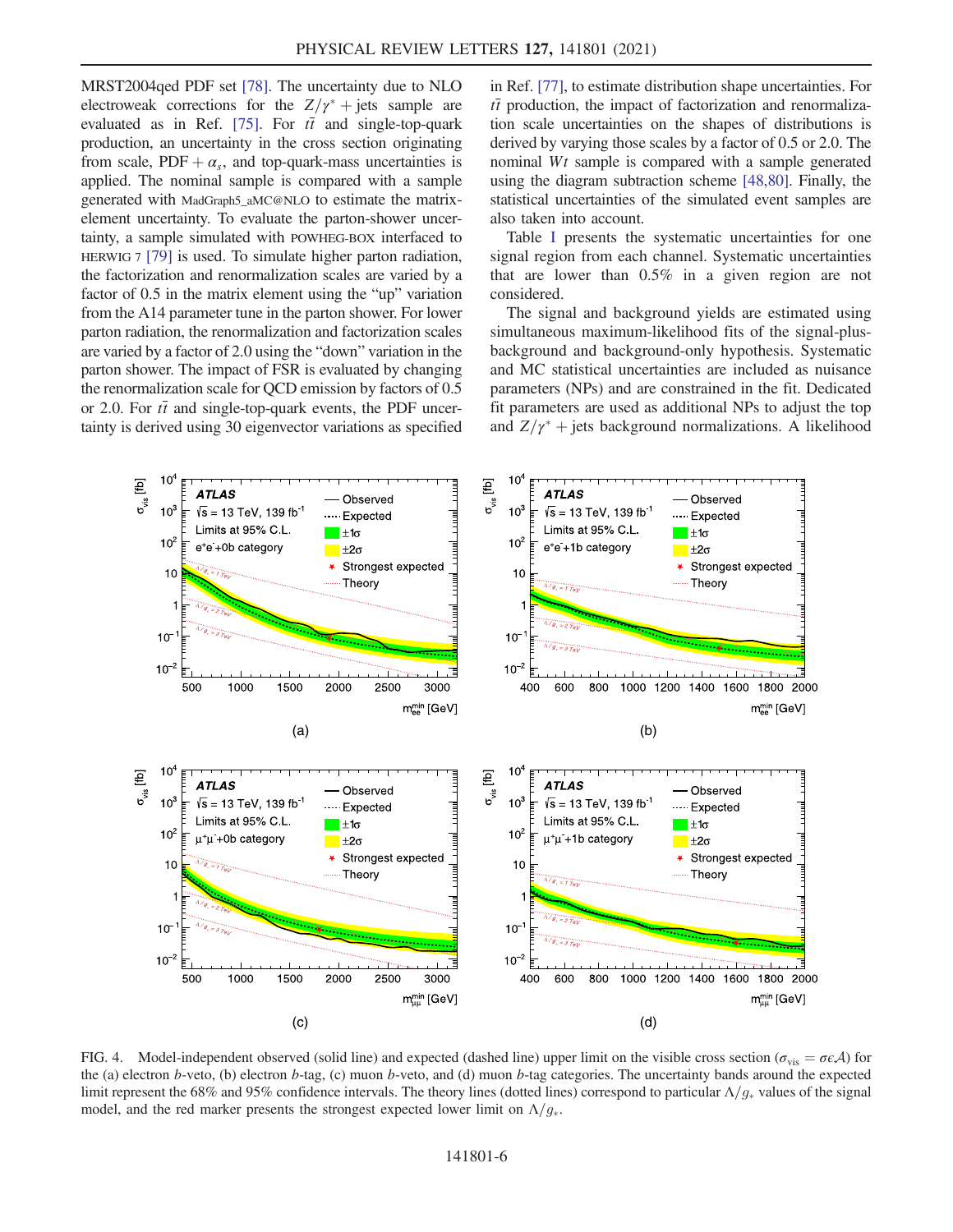ratio test statistic is used to assess the compatibility of the data with the background-only hypothesis to derive limits on the BSM signals, following the procedure in Ref. [\[81\].](#page-10-3) Exclusion limits are set using the  $CL<sub>s</sub>$  method [\[82\]](#page-10-4), which is performed separately for each of the b-tag and b-veto categories in the electron and muon channels and by considering a single-bin SR and the relevant CRs per category.

The data agree well with the SM prediction in all of the VRs after the fit. The postfit  $m_{\ell \ell}$  distributions in the SRs are presented in Fig. [2](#page-4-1) for the background-only hypothesis, while the fit is done only at the CRs (CR-only fit) and then used to estimate the background yields. The cumulative  $m_{\ell\ell}$  distribution for the signal regions after the CR-only fit to the data are shown in Fig. [3](#page-5-0) together with the yields in the different CRs and VRs. The largest deviation from the SM prediction is observed in the  $e^+e^- + 1b$  category, where a selection of  $m_{ee}^{\text{min}} = 1700 \text{ GeV}$  yields a local significance of  $2.6\sigma$ . The global significance is estimated by generating pseudo-experiments using all of the electron b-tag SRs and found to be  $1.5\sigma$ . Other notable local deviations are in the  $e^+e^- + 1b$  category with  $m_{ee}^{\text{min}} =$ 1500, 1600, 2000(1900) GeV, which yields  $2.1\sigma(2.0\sigma)$ , and in the  $e^+e^- + 0b$  category with  $m_{ee}^{\text{min}} = 2200 \text{ GeV}$ , which yields 2.1 $\sigma$ . In the  $\mu^+\mu^- + 0b$  category, a deficit of events is observed with up to  $1.9\sigma$ , with a selection of  $m_{\mu\mu}^{\text{min}} = 1600$ , 2800 GeV. In Fig. [4,](#page-6-0) model-independent upper limits on the signal cross section times selection efficiency times detector acceptance ( $\sigma_{\rm vis} = \sigma \epsilon A$ ) are presented for each signal region selection. For the  $bs\ell\ell$ benchmark model, the strongest expected limits are found with a selection of  $m_{\ell\ell}^{\text{min}} = 1900(1500) \text{ GeV}$  in the  $e^+e^-$  +  $0b(1b)$  category, which corresponds to expected and observed lower limits on  $\Lambda/g_*$  of up to 2.2 (2.2) and 2.0 (1.8) TeV, respectively, and with a selection of  $m_{\ell\ell}^{\text{min}} =$ 1800(1600) GeV in the  $\mu^+\mu^- + 0b(1b)$  category, which corresponds to expected and observed lower limits on  $\Lambda/g_*$ of up to  $2.1$   $(2.1)$  and  $2.4$   $(2.0)$  TeV, respectively. The excluded values of  $\Lambda/g_*$  are far below the value favored by the anomalies, which is  $\approx 30$  TeV.

In summary, a search for new phenomena was conducted in final states with two electrons or muons in association with one or no *b*-tagged jets. The analysis was conducted using 139 fb<sup>-1</sup> of *pp* collision data at  $\sqrt{s} = 13$  TeV recorded by the ATLAS detector at the Large Hadron Collider. No significant excess of events above the expected SM background is observed. Model-independent upper limits at 95% C.L. were set on the signal cross section in each of the signal regions. A first search for a bs $\ell\ell$  contact interaction is presented, and values of  $\Lambda/g_*$ smaller than 2.0 (2.4) TeV are excluded using the observed limits for electrons (muons) at 95% C.L., which is still far below the value that has been predicted in order to explain the B-meson decay anomalies.

We thank CERN for the very successful operation of the LHC, as well as the support staff from our institutions without whom ATLAS could not be operated efficiently. We acknowledge the support of ANPCyT, Argentina; YerPhI, Armenia; ARC, Australia; BMWFW and FWF, Austria; ANAS, Azerbaijan; SSTC, Belarus; CNPq and FAPESP, Brazil; NSERC, NRC, and CFI, Canada; CERN; Agencia Nacional de Investigación y Desarrollo, Chile; CAS, MOST, and NSFC, China; Minciencias, Colombia; MSMT CR, MPO CR, and Committee for Collaboration of the Czech Republic with CERN, Czech Republic; DNRF and Danish Natural Science Research Council, Denmark; IN2P3-CNRS and CEA-DRF/IRFU, France; Shota Rustaveli National Science Foundation of Georgia, Georgia; BMBF, HGF, and MPG, Germany; GSRI (General Secretariat for Research and Innovation, Greece); RGC and Hong Kong SAR, China; ISF and Benoziyo Center, Israel; INFN, Italy; MEXT and JSPS, Japan; CNRST, Morocco; NWO, Netherlands; Research Council of Norway, Norway; MNiSW and NCN, Poland; FCT, Portugal; MNE/IFA, Romania; JINR; Ministry of Education and Science of the Russian Federation of Russia and NRC KI, Russian Federation; Ministry of Education, Science and Technological Development, Serbia; Ministry of Education, Science, Research and Sport, Slovakia; ARRS and Ministry of Education, Science and Sport, Slovenia; DSI/NRF, South Africa; MICINN, Spain; Swedish Research Council and Wallenberg Foundation, Sweden; Secretariat for Education and Research, SNSF and Cantons of Bern and Geneva, Switzerland; MOST, Taiwan; TAEK, Turkey; STFC, United Kingdom; DOE and NSF, United States of America. In addition, individual groups and members have received support from BCKDF, CANARIE, Compute Canada, CRC, and IVADO, Canada; Beijing Municipal Science & Technology Commission, China; COST, ERC, ERDF, Horizon 2020, and Marie Skłodowska-Curie Actions, European Union; Investissements d'Avenir Labex, Investissements d'Avenir Idex and ANR, France; DFG and AvH Foundation, Germany; Herakleitos, Thales, and Aristeia programmes cofinanced by EU-ESF and the Greek National Strategic Reference Framework, Greece; BSF-NSF and GIF, Israel; La Caixa Banking Foundation, CERCA Programme Generalitat de Catalunya, and PROMETEO and GenT Programmes Generalitat Valenciana, Spain; Göran Gustafssons Stiftelse, Sweden; The Royal Society and Leverhulme Trust, United Kingdom. The crucial computing support from all WLCG partners is acknowledged gratefully, in particular from CERN, the ATLAS Tier-1 facilities at TRIUMF (Canada), NDGF (Denmark, Norway, Sweden), CC-IN2P3 (France), KIT/ GridKA (Germany), INFN-CNAF (Italy), NL-T1 (Netherlands), PIC (Spain), ASGC (Taiwan), RAL (UK), and BNL (US), the Tier-2 facilities worldwide, and large non-WLCG resource providers. Major contributors of computing resources are listed in Ref. [\[83\]](#page-10-5).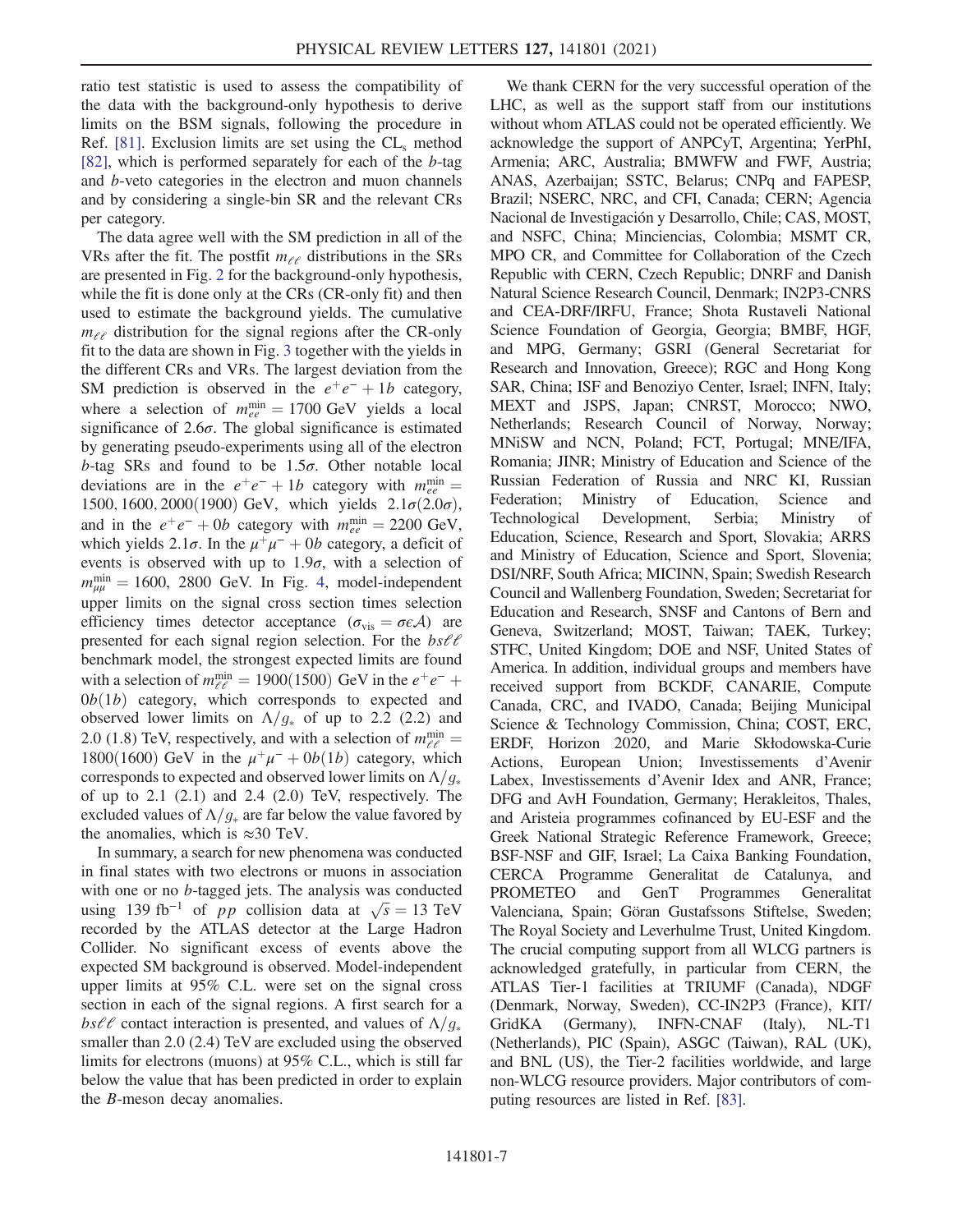- <span id="page-8-0"></span>[1] S. Schael et al., Precision electroweak measurements on the Z resonance, Phys. Rep. 427[, 257 \(2006\)](https://doi.org/10.1016/j.physrep.2005.12.006).
- <span id="page-8-1"></span>[2] LHCb Collaboration, Test of lepton universality with  $B^0 \rightarrow$  $K^{*0}$  $\ell^+$  $\ell^-$  decays, [J. High Energy Phys. 08 \(2017\) 055.](https://doi.org/10.1007/JHEP08(2017)055)
- [3] LHCb Collaboration, Search for Lepton-Universality Violation in  $B^+ \to K^+ \ell^+ \ell^-$  Decays, [Phys. Rev. Lett.](https://doi.org/10.1103/PhysRevLett.122.191801) 122, [191801 \(2019\).](https://doi.org/10.1103/PhysRevLett.122.191801)
- [4] LHCb Collaboration, Test of lepton universality with  $\Lambda_b^0 \to$  $pK^{-}e^{+}e^{-}$  decays, [J. High Energy Phys. 05 \(2020\) 040.](https://doi.org/10.1007/JHEP05(2020)040)
- [5] *BABAR* Collaboration, Measurement of branching fractions and rate asymmetries in the rare decays  $B \to K^{(*)} \ell^+ \ell^-$ , Phys. Rev. D 86[, 032012 \(2012\)](https://doi.org/10.1103/PhysRevD.86.032012).
- [6] Belle Collaboration, Test of Lepton-Flavor Universality in  $B \to K^* \ell^+ \ell^-$  Decays at Belle, [Phys. Rev. Lett.](https://doi.org/10.1103/PhysRevLett.126.161801) 126, 161801 [\(2021\).](https://doi.org/10.1103/PhysRevLett.126.161801)
- [7] S. Choudhury et al., Test of lepton flavor universality and search for lepton flavor violation in  $B \to K \ell \ell$  decays, [J. High Energy Phys. 03 \(2021\) 105.](https://doi.org/10.1007/JHEP03(2021)105)
- [8] LHCb Collaboration, Differential branching fractions and isospin asymmetries of  $B \to K^{(*)} \mu^+ \mu^-$  decays, [J. High](https://doi.org/10.1007/JHEP06(2014)133) [Energy Phys. 06 \(2014\) 133.](https://doi.org/10.1007/JHEP06(2014)133)
- [9] LHCb Collaboration, Angular analysis and differential branching fraction of the decay  $B_s^0 \rightarrow \phi \mu^+ \mu^-$ , [J. High](https://doi.org/10.1007/JHEP09(2015)179) [Energy Phys. 09 \(2015\) 179.](https://doi.org/10.1007/JHEP09(2015)179)
- [10] LHCb Collaboration, Differential branching fraction and angular analysis of  $\Lambda_b^0 \to \Lambda \mu^+ \mu^-$  decays, J. High Energy Phys. 06 [\(2015\) 115;](https://doi.org/10.1007/JHEP06(2015)115) Erratum, [J. High Energy Phys. 09 \(2018\) 145.](https://doi.org/10.1007/JHEP09(2018)145)
- [11] LHCb Collaboration, Measurements of the S-wave fraction in  $B^0 \to K^+\pi^-\mu^+\mu^-$  decays and the  $B^0 \to K^*(892)^0\mu^+\mu^$ differential branching fraction, [J. High Energy Phys. 11](https://doi.org/10.1007/JHEP11(2016)047) [\(2016\) 047;](https://doi.org/10.1007/JHEP11(2016)047) Erratum, [J. High Energy Phys. 04 \(2017\) 142.](https://doi.org/10.1007/JHEP04(2017)142)
- [12] R. Aaij et al., Measurement of CP-Averaged Observables in the  $B^0 \to K^{*0} \mu^+ \mu^-$  Decay, [Phys. Rev. Lett.](https://doi.org/10.1103/PhysRevLett.125.011802) 125, 011802 [\(2020\).](https://doi.org/10.1103/PhysRevLett.125.011802)
- [13] LHCb Collaboration, Angular analysis of the  $B^0 \rightarrow$  $K^{*0}\mu^+\mu^-$  decay using 3 fb<sup>-1</sup> of integrated luminosity, [J. High Energy Phys. 02 \(2016\) 104.](https://doi.org/10.1007/JHEP02(2016)104)
- <span id="page-8-2"></span>[14] For a discussion regarding the validity of the EFT parameter space see, e.g., Ref. [\[15\].](#page-8-5)
- <span id="page-8-5"></span>[15] Y. Afik, S. Bar-Shalom, J. Cohen, and Y. Rozen, Searching for new physics with  $b\bar{b}\ell^+\ell^-$  contact interactions, [Phys.](https://doi.org/10.1016/j.physletb.2020.135541) Lett. B 807[, 135541 \(2020\)](https://doi.org/10.1016/j.physletb.2020.135541).
- <span id="page-8-3"></span>[16] Y. Afik, J. Cohen, E. Gozani, E. Kajomovitz, and Y. Rozen, Establishing a search for  $b \to s\ell^+\ell^-$  anomalies at the LHC, [J. High Energy Phys. 08 \(2018\) 056.](https://doi.org/10.1007/JHEP08(2018)056)
- <span id="page-8-4"></span>[17] M. Algueró, B. Capdevila, A. Crivellin, S. Descotes-Genon, P. Masjuan, J. Matias, and J. Virto, Emerging patterns of new physics with and without lepton flavour universal contributions, [Eur. Phys. J. C](https://doi.org/10.1140/epjc/s10052-019-7216-3) 79, 714 (2019); 80[, 511\(A\) \(2020\)](https://doi.org/10.1140/epjc/s10052-020-8018-3).
- [18] A. Greljo and D. Marzocca, High- $pT$  dilepton tails and flavor physics, [Eur. Phys. J. C](https://doi.org/10.1140/epjc/s10052-017-5119-8) 77, 548 (2017).
- [19] Y. Afik, S. Bar-Shalom, A. Soni, and J. Wudka, New flavor physics in di- and tri-lepton events from single-top at the LHC and beyond, Phys. Rev. D 103[, 075031 \(2021\).](https://doi.org/10.1103/PhysRevD.103.075031)
- <span id="page-8-6"></span>[20] At tree level, there is no SM amplitude, and therefore interference effects are neglected.
- <span id="page-8-7"></span>[21] ATLAS Collaboration, The ATLAS experiment at the CERN Large Hadron Collider, J. Instrum. 3[, S08003 \(2008\).](https://doi.org/10.1088/1748-0221/3/08/S08003)
- <span id="page-8-8"></span>[22] ATLAS uses a right-handed coordinate system with its origin at the nominal interaction point (IP) in the center

of the detector and the z axis along the beam pipe. The x axis points from the IP to the center of the LHC ring, and the y axis points upward. Cylindrical coordinates  $(r, \phi)$ are used in the transverse plane,  $\phi$  being the azimuthal angle around the  $z$  axis. The pseudorapidity is defined in terms of the polar angle  $\theta$  as  $\eta = -\ln \tan(\theta/2)$ . Angular distance is measured in units of  $\Delta R \equiv \sqrt{(\Delta \eta)^2 + (\Delta \phi)^2}$ . The transverse momentum is defined as  $p_T = p \sin \theta =$  $p/\cosh \eta$ , and the transverse energy  $E_T$  is defined analogously.

- <span id="page-8-9"></span>[23] ATLAS Collaboration, ATLAS insertable *B*-layer technical design report, Report No. ATLAS-TDR-19; Report No. CERN-LHCC-2010-013, 2010, [https://cds.cern.ch/](https://cds.cern.ch/record/1291633) [record/1291633.](https://cds.cern.ch/record/1291633)
- [24] B. Abbott et al., Production and integration of the ATLAS insertable B-layer, J. Instrum. 13[, T05008 \(2018\)](https://doi.org/10.1088/1748-0221/13/05/T05008).
- <span id="page-8-10"></span>[25] P. Nason, A new method for combining NLO OCD with shower Monte Carlo algorithms, [J. High Energy Phys. 11](https://doi.org/10.1088/1126-6708/2004/11/040) [\(2004\) 040.](https://doi.org/10.1088/1126-6708/2004/11/040)
- [26] S. Frixione, P. Nason, and C. Oleari, Matching NLO QCD computations with parton shower simulations: The POWHEG method, [J. High Energy Phys. 11 \(2007\) 070.](https://doi.org/10.1088/1126-6708/2007/11/070)
- [27] S. Alioli, P. Nason, C. Oleari, and E. Re, A general framework for implementing NLO calculations in shower Monte Carlo programs: The POWHEG-BOX, [J. High Energy](https://doi.org/10.1007/JHEP06(2010)043) [Phys. 06 \(2010\) 043.](https://doi.org/10.1007/JHEP06(2010)043)
- [28] S. Alioli, P. Nason, C. Oleari, and E. Re, NLO vector-boson production matched with shower in POWHEG, [J. High](https://doi.org/10.1088/1126-6708/2008/07/060) [Energy Phys. 07 \(2008\) 060.](https://doi.org/10.1088/1126-6708/2008/07/060)
- <span id="page-8-11"></span>[29] H.-L. Lai, M. Guzzi, J. Huston, Z. Li, P. M. Nadolsky, J. Pumplin, and C.-P. Yuan, New parton distributions for collider physics, Phys. Rev. D 82[, 074024 \(2010\)](https://doi.org/10.1103/PhysRevD.82.074024).
- <span id="page-8-12"></span>[30] ATLAS Collaboration, Measurement of the  $Z/\gamma^*$  boson transverse momentum distribution in pp collisions at  $\sqrt{s}$  = 7 TeV with the ATLAS detector, [J. High Energy](https://doi.org/10.1007/JHEP09(2014)145) [Phys. 09 \(2014\) 145.](https://doi.org/10.1007/JHEP09(2014)145)
- <span id="page-8-13"></span>[31] J. Pumplin, D. R. Stump, J. Huston, H.-L. Lai, P. Nadolsky, and W.-K. Tung, New generation of parton distributions with uncertainties from global QCD analysis, [J. High](https://doi.org/10.1088/1126-6708/2002/07/012) [Energy Phys. 07 \(2002\) 012.](https://doi.org/10.1088/1126-6708/2002/07/012)
- <span id="page-8-14"></span>[32] ATLAS Collaboration, Search for new high-mass phenomena in the dilepton final state using 36 fb<sup>−</sup><sup>1</sup> of proton-proton collision data at  $\sqrt{s} = 13$  TeV with the ATLAS detector, [J. High Energy Phys. 10 \(2017\) 182.](https://doi.org/10.1007/JHEP10(2017)182)
- <span id="page-8-15"></span>[33] P. Golonka and Z. Was, PHOTOS Monte Carlo: A precision tool for QED corrections in Z and W decays, [Eur. Phys. J. C](https://doi.org/10.1140/epjc/s2005-02396-4) 45[, 97 \(2006\).](https://doi.org/10.1140/epjc/s2005-02396-4)
- [34] N. Davidson, T. Przedzinski, and Z. Was, PHOTOS interface in C++: Technical and physics documentation, [Comput.](https://doi.org/10.1016/j.cpc.2015.09.013) [Phys. Commun.](https://doi.org/10.1016/j.cpc.2015.09.013) 199, 86 (2016).
- <span id="page-8-16"></span>[35] E. Bothmann et al., Event generation with SHERPA 2.2, [SciPost Phys.](https://doi.org/10.21468/SciPostPhys.7.3.034) 7, 034 (2019).
- <span id="page-8-17"></span>[36] T. Gleisberg and S. Höche, Comix, a new matrix element generator, [J. High Energy Phys. 12 \(2008\) 039.](https://doi.org/10.1088/1126-6708/2008/12/039)
- <span id="page-8-18"></span>[37] F. Buccioni, J.-N. Lang, J. M. Lindert, P. Maierhöfer, S. Pozzorini, H. Zhang, and M. F. Zoller, OpenLoops 2, [Eur.](https://doi.org/10.1140/epjc/s10052-019-7306-2) Phys. J. C 79[, 866 \(2019\).](https://doi.org/10.1140/epjc/s10052-019-7306-2)
- [38] F. Cascioli, P. Maierhofer, and S. Pozzorini, Scattering Amplitudes with Open Loops, [Phys. Rev. Lett.](https://doi.org/10.1103/PhysRevLett.108.111601) 108, 111601 [\(2012\).](https://doi.org/10.1103/PhysRevLett.108.111601)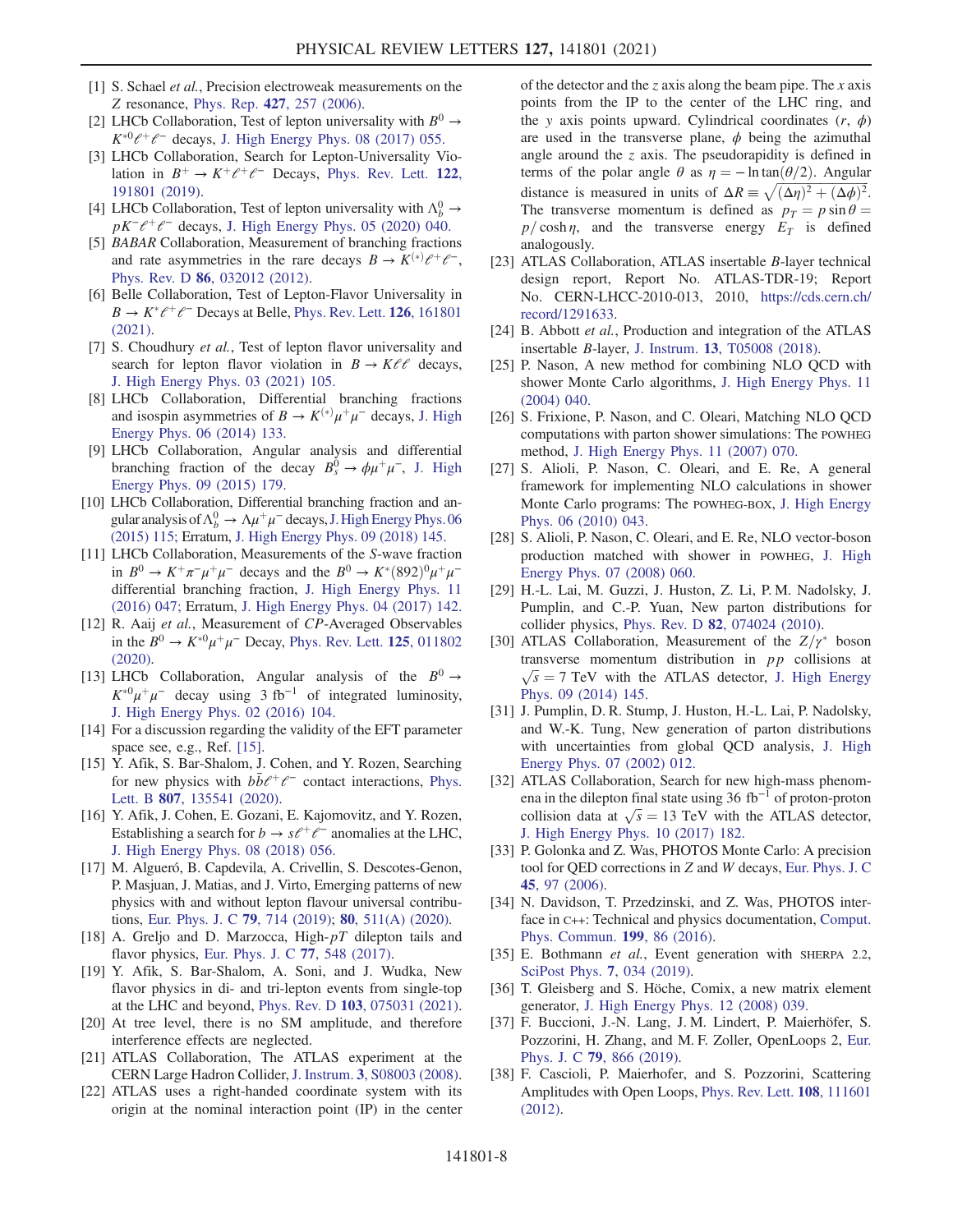- [39] A. Denner, S. Dittmaier, and L. Hofer, Collier: A fortranbased complex one-loop library in extended regularizations, [Comput. Phys. Commun.](https://doi.org/10.1016/j.cpc.2016.10.013) 212, 220 (2017).
- <span id="page-9-0"></span>[40] S. Schumann and F. Krauss, A parton shower algorithm based on Catani-Seymour dipole factorisation, [J. High](https://doi.org/10.1088/1126-6708/2008/03/038) [Energy Phys. 03 \(2008\) 038.](https://doi.org/10.1088/1126-6708/2008/03/038)
- <span id="page-9-1"></span>[41] S. Hoeche, F. Krauss, M. Schonherr, and F. Siegert, A critical appraisal of  $NLO + PS$  matching methods, [J. High](https://doi.org/10.1007/JHEP09(2012)049) [Energy Phys. 09 \(2012\) 049.](https://doi.org/10.1007/JHEP09(2012)049)
- [42] S. Hoeche, F. Krauss, M. Schonherr, and F. Siegert, QCD matrix elements  $+$  parton showers. The NLO case, [J. High](https://doi.org/10.1007/JHEP04(2013)027) [Energy Phys. 04 \(2013\) 027.](https://doi.org/10.1007/JHEP04(2013)027)
- [43] S. Catani, F. Krauss, R. Kuhn, and B. Webber, QCD matrix elements  $+$  parton showers, [J. High Energy Phys. 11 \(2001\)](https://doi.org/10.1088/1126-6708/2001/11/063) [063.](https://doi.org/10.1088/1126-6708/2001/11/063)
- [44] S. Höche, F. Krauss, S. Schumann, and F. Siegert, QCD matrix elements and truncated showers, [J. High Energy](https://doi.org/10.1088/1126-6708/2009/05/053) [Phys. 05 \(2009\) 053.](https://doi.org/10.1088/1126-6708/2009/05/053)
- <span id="page-9-2"></span>[45] C. Anastasiou, L. J. Dixon, K. Melnikov, and F. Petriello, High precision QCD at hadron colliders: Electroweak gauge boson rapidity distributions at NNLO, [Phys. Rev. D](https://doi.org/10.1103/PhysRevD.69.094008) 69, [094008 \(2004\).](https://doi.org/10.1103/PhysRevD.69.094008)
- <span id="page-9-3"></span>[46] T. Sjöstrand, S. Ask, J. R. Christiansen, R. Corke, N. Desai, P. Ilten, S. Mrenna, S. Prestel, C. O. Rasmussen, and P. Z. Skands, An introduction to PYTHIA 8.2, [Comput. Phys.](https://doi.org/10.1016/j.cpc.2015.01.024) Commun. 191[, 159 \(2015\)](https://doi.org/10.1016/j.cpc.2015.01.024).
- <span id="page-9-4"></span>[47] ATLAS Collaboration, ATLAS PYTHIA 8 tunes to 7 TeV data, ATL-PHYS-PUB-2014-021, 2014, [https://cds.cern.ch/](https://cds.cern.ch/record/1966419) [record/1966419.](https://cds.cern.ch/record/1966419)
- <span id="page-9-5"></span>[48] S. Frixione, E. Laenen, P. Motylinski, B. R. Webber, and C. D. White, Single-top hadroproduction in association with a W boson, [J. High Energy Phys. 07 \(2008\) 029.](https://doi.org/10.1088/1126-6708/2008/07/029)
- <span id="page-9-6"></span>[49] J. Alwall, R. Frederix, S. Frixione, V. Hirschi, F. Maltoni, O. Mattelaer, H.-S. Shao, T. Stelzer, P. Torrielli, and M. Zaro, The automated computation of tree-level and next-toleading order differential cross sections, and their matching to parton shower simulations, [J. High Energy Phys. 07](https://doi.org/10.1007/JHEP07(2014)079) [\(2014\) 079.](https://doi.org/10.1007/JHEP07(2014)079)
- <span id="page-9-7"></span>[50] D. J. Lange, The EvtGen particle decay simulation package, [Nucl. Instrum. Methods Phys. Res., Sect. A](https://doi.org/10.1016/S0168-9002(01)00089-4) 462, 152 [\(2001\).](https://doi.org/10.1016/S0168-9002(01)00089-4)
- <span id="page-9-8"></span>[51] The model can be found at the FEYNRULES database: [http://](http://feynrules.irmp.ucl.ac.be/wiki/FCNC4F) [feynrules.irmp.ucl.ac.be/wiki/FCNC4F.](http://feynrules.irmp.ucl.ac.be/wiki/FCNC4F)
- <span id="page-9-9"></span>[52] L. Lönnblad and S. Prestel, Matching tree-level matrix elements with interleaved showers, [J. High Energy Phys. 03](https://doi.org/10.1007/JHEP03(2012)019) [\(2012\) 019.](https://doi.org/10.1007/JHEP03(2012)019)
- <span id="page-9-10"></span>[53] S. Agostinelli et al., Geant4–a simulation toolkit, [Nucl.](https://doi.org/10.1016/S0168-9002(03)01368-8) [Instrum. Methods Phys. Res., Sect. A](https://doi.org/10.1016/S0168-9002(03)01368-8) 506, 250 (2003).
- <span id="page-9-11"></span>[54] ATLAS Collaboration, The ATLAS simulation infrastructure, [Eur. Phys. J. C](https://doi.org/10.1140/epjc/s10052-010-1429-9) 70, 823 (2010).
- [55] ATLAS Collaboration, The simulation principle and performance of the ATLAS fast calorimeter simulation Fast-CaloSim, Report No. ATL-PHYS-PUB-2010-013, 2010, [https://cds.cern.ch/record/1300517.](https://cds.cern.ch/record/1300517)
- <span id="page-9-12"></span>[56] T. Sjöstrand, S. Mrenna, and P. Z. Skands, A brief introduction to PYTHIA 8.1, [Comput. Phys. Commun.](https://doi.org/10.1016/j.cpc.2008.01.036) 178, 852 [\(2008\).](https://doi.org/10.1016/j.cpc.2008.01.036)
- <span id="page-9-13"></span>[57] ATLAS Collaboration, The PYTHIA 8 A3 tune description of ATLAS minimum bias and inelastic measurements incorporating the Donnachie-Landshoff diffractive model, Report

No. ATL-PHYS-PUB-2016-017, 2016, [https://cds.cern.ch/](https://cds.cern.ch/record/2206965) [record/2206965.](https://cds.cern.ch/record/2206965)

- <span id="page-9-14"></span>[58] R. D. Ball et al. (NNPDF Collaboration), Parton distributions for the LHC run II, [J. High Energy Phys. 04 \(2015\)](https://doi.org/10.1007/JHEP04(2015)040) [040.](https://doi.org/10.1007/JHEP04(2015)040)
- <span id="page-9-15"></span>[59] ATLAS Collaboration, Performance of electron and photon triggers in ATLAS during LHC run 2, [Eur. Phys. J. C](https://doi.org/10.1140/epjc/s10052-019-7500-2) 80, 47 [\(2020\).](https://doi.org/10.1140/epjc/s10052-019-7500-2)
- [60] ATLAS Collaboration, Performance of the ATLAS muon triggers in run 2, J. Instrum. 15[, P09015 \(2020\).](https://doi.org/10.1088/1748-0221/15/09/P09015)
- <span id="page-9-16"></span>[61] ATLAS Collaboration, Vertex reconstruction performance of the ATLAS detector at  $\sqrt{s} = 13$  TeV, Report No. ATL-PHYS-PUB-2015-026, 2015, [https://cds.cern.ch/record/](https://cds.cern.ch/record/2037717) [2037717.](https://cds.cern.ch/record/2037717)
- <span id="page-9-17"></span>[62] ATLAS Collaboration, Electron and photon performance measurements with the ATLAS detector using the 2015– 2017 LHC proton-proton collision data, [J. Instrum.](https://doi.org/10.1088/1748-0221/14/12/P12006) 14, [P12006 \(2019\)](https://doi.org/10.1088/1748-0221/14/12/P12006).
- <span id="page-9-18"></span>[63] ATLAS Collaboration, Muon reconstruction and identification efficiency in ATLAS using the full run  $2pp$  collision data set at  $\sqrt{s} = 13$  TeV, [Eur. Phys. J. C](https://doi.org/10.1140/epjc/s10052-021-09233-2) 81, 578 (2021).
- <span id="page-9-19"></span>[64] M. Cacciari, G. P. Salam, and G. Soyez, The anti- $k_t$  jet clustering algorithm, [J. High Energy Phys. 04 \(2008\) 063.](https://doi.org/10.1088/1126-6708/2008/04/063)
- <span id="page-9-20"></span>[65] ATLAS Collaboration, Topological cell clustering in the ATLAS calorimeters and its performance in LHC run 1, [Eur. Phys. J. C](https://doi.org/10.1140/epjc/s10052-017-5004-5) 77, 490 (2017).
- <span id="page-9-21"></span>[66] ATLAS Collaboration, Jet reconstruction and performance using particle flow with the ATLAS detector, [Eur. Phys. J. C](https://doi.org/10.1140/epjc/s10052-017-5031-2) 77[, 466 \(2017\).](https://doi.org/10.1140/epjc/s10052-017-5031-2)
- <span id="page-9-22"></span>[67] ATLAS Collaboration, Jet energy scale and resolution measured in proton-proton collisions at  $\sqrt{s} = 13$  TeV with the ATLAS detector, [arXiv:2007.02645.](https://arXiv.org/abs/2007.02645)
- <span id="page-9-23"></span>[68] ATLAS Collaboration, Performance of pile-up mitigation techniques for jets in *pp* collisions at  $\sqrt{s} = 8$  TeV using the ATLAS detector, [Eur. Phys. J. C](https://doi.org/10.1140/epjc/s10052-016-4395-z) 76, 581 (2016).
- <span id="page-9-24"></span>[69] ATLAS Collaboration, Optimisation and performance studies of the ATLAS b-tagging algorithms for the 2017-18 LHC run, Report No. ATL-PHYS-PUB-2017-013, 2017, [https://cds.cern.ch/record/2273281.](https://cds.cern.ch/record/2273281)
- [70] ATLAS Collaboration, Performance of b-jet identification in the ATLAS experiment, J. Instrum. 11[, P04008 \(2016\).](https://doi.org/10.1088/1748-0221/11/04/P04008)
- <span id="page-9-25"></span>[71] ATLAS Collaboration, Search for a heavy charged boson in events with a charged lepton and missing transverse momentum from *pp* collisions at  $\sqrt{s} = 13$  TeV with the ATLAS detector, Phys. Rev. D 100[, 052013 \(2019\).](https://doi.org/10.1103/PhysRevD.100.052013)
- <span id="page-9-26"></span>[72] ATLAS Collaboration, Luminosity determination in pp collisions at  $\sqrt{s} = 13$  TeV using the ATLAS detector at the LHC, Report No. ATLAS-CONF-2019-021, 2019, [https://cds.cern.ch/record/2677054.](https://cds.cern.ch/record/2677054)
- [73] ATLAS Collaboration, Muon reconstruction performance of the ATLAS detector in proton-proton collision data at  $\sqrt{s}$  = 13 TeV, [Eur. Phys. J. C](https://doi.org/10.1140/epjc/s10052-016-4120-y) 76, 292 (2016).
- <span id="page-9-27"></span>[74] ATLAS Collaboration, ATLAS b-jet identification performance and efficiency measurement with  $t\bar{t}$  events in pp collisions at  $\sqrt{s} = 13$  TeV, [Eur. Phys. J. C](https://doi.org/10.1140/epjc/s10052-019-7450-8) 79, 970 (2019).
- <span id="page-9-28"></span>[75] ATLAS Collaboration, Search for high-mass dilepton resonances in *pp* collisions at  $\sqrt{s} = 8$  TeV with the ATLAS detector, Phys. Rev. D 90[, 052005 \(2014\)](https://doi.org/10.1103/PhysRevD.90.052005).
- [76] J. Gao and P. Nadolsky, A meta-analysis of parton distribution functions, [J. High Energy Phys. 07 \(2014\) 035.](https://doi.org/10.1007/JHEP07(2014)035)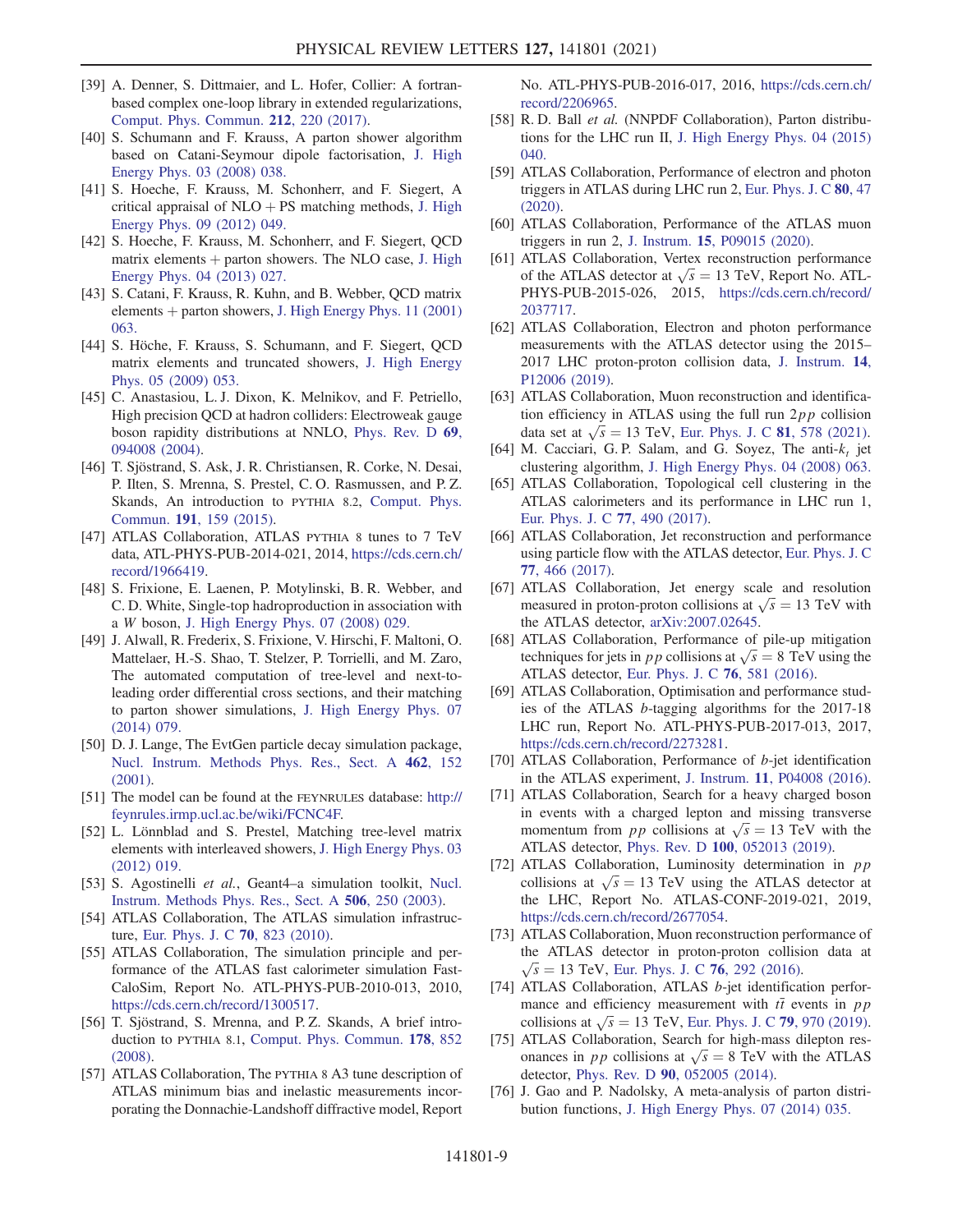- <span id="page-10-0"></span>[77] J. Butterworth et al., PDF4LHC recommendations for LHC run II, J. Phys. G 43[, 023001 \(2016\)](https://doi.org/10.1088/0954-3899/43/2/023001).
- <span id="page-10-1"></span>[78] A. D. Martin, R. G. Roberts, W. J. Stirling, and R. S. Thorne, Parton distributions incorporating QED contributions, [Eur. Phys. J. C](https://doi.org/10.1140/epjc/s2004-02088-7) 39, 155 (2005).
- <span id="page-10-2"></span>[79] J. Bellm et al., HERWIG 7.0/HERWIG++ 3.0 release note, [Eur.](https://doi.org/10.1140/epjc/s10052-016-4018-8) Phys. J. C 76[, 196 \(2016\).](https://doi.org/10.1140/epjc/s10052-016-4018-8)
- [80] ATLAS Collaboration, Studies on top-quark Monte Carlo modelling for Top2016, Report No. ATL-PHYS-PUB-2016-020, 2016, <https://cds.cern.ch/record/2216168>.
- <span id="page-10-3"></span>[81] G. Cowan, K. Cranmer, E. Gross, and O. Vitells, Asymptotic formulae for likelihood-based tests of new physics, [Eur. Phys. J. C](https://doi.org/10.1140/epjc/s10052-011-1554-0) 71, 1554 (2011); Erratum, [Eur. Phys. J. C](https://doi.org/10.1140/epjc/s10052-013-2501-z) 73, [2501 \(2013\)](https://doi.org/10.1140/epjc/s10052-013-2501-z).
- <span id="page-10-4"></span>[82] A. L. Read, Presentation of search results: The CLs technique, J. Phys. G 28[, 2693 \(2002\).](https://doi.org/10.1088/0954-3899/28/10/313)
- <span id="page-10-5"></span>[83] ATLAS Collaboration, ATLAS computing acknowledgements, Report No. ATL-SOFT-PUB-2020-001, 2020, [https://cds.cern.ch/record/2717821.](https://cds.cern.ch/record/2717821)

<span id="page-10-12"></span><span id="page-10-11"></span><span id="page-10-10"></span><span id="page-10-9"></span><span id="page-10-8"></span><span id="page-10-7"></span><span id="page-10-6"></span>G. Aad, <sup>99</sup> B. Abbott,<sup>124</sup> D. C. Abbott,<sup>100</sup> A. Abed Abud, <sup>34</sup> K. Abeling, <sup>51</sup> D. K. Abhayasinghe, <sup>91</sup> S. H. Abidi, <sup>27</sup> H. Abramowicz,<sup>157</sup> H. Abreu,<sup>156</sup> Y. Abulaiti,<sup>5</sup> A. C. Abusleme Hoffman,<sup>142a</sup> B. S. Acharya,<sup>64a,64b[,b](#page-22-0)</sup> B. Achkar,<sup>51</sup> L. Adam,<sup>97</sup> C. Adam Bourdarios,<sup>4</sup> L. Adamczyk,<sup>81a</sup> L. Adamek,<sup>162</sup> J. Adelman,<sup>117</sup> A. Adiguzel,<sup>11[c,c](#page-22-1)</sup> S. Adorni,<sup>52</sup> T. Adye,<sup>139</sup> A. A. Affolder,<sup>141</sup> Y. Afik,<sup>156</sup> C. Agapopoulou,<sup>62</sup> M. N. Agaras,<sup>12</sup> J. Agarwala,<sup>68a,68b</sup> A. Aggarwal,<sup>115</sup> C. Agheorghiesei,<sup>25c</sup> J. A. Aguilar-Saavedra,<sup>135f,135[a,d](#page-22-2)</sup> A. Ahmad,<sup>34</sup> F. Ahmadov,<sup>77</sup> W. S. Ahmed,<sup>101</sup> X. Ai,<sup>44</sup> G. Aielli,<sup>71a,71b</sup> S. Akatsuka,<sup>83</sup> M. Akbiyik,<sup>97</sup> T. P. A. Åkesson,<sup>94</sup> A. V. Akimov,<sup>108</sup> K. Al Khoury,<sup>37</sup> G. L. Alberghi,<sup>21b,21a</sup> J. Albert,<sup>171</sup> M. J. Alconada Verzini,<sup>86</sup> S. Alderweireldt,<sup>48</sup> M. Aleksa,<sup>34</sup> I. N. Aleksandrov,<sup>77</sup> C. Alexa,<sup>25b</sup> T. Alexopoulos,<sup>9</sup> A. Alfonsi,<sup>116</sup> F. Alfonsi,<sup>21b,21a</sup> M. Alhroob,<sup>124</sup> B. Ali,<sup>137</sup> S. Ali,<sup>154</sup> M. Aliev,<sup>161</sup> G. Alimonti,<sup>66a</sup> C. Allaire,<sup>34</sup> B. M. M. Allbrooke,<sup>152</sup> P. P. Allport,<sup>19</sup> A. Aloisio,<sup>67a,67b</sup> F. Alonso,<sup>86</sup> C. Alpigiani,<sup>144</sup> E. Alunno Camelia,<sup>71a,71b</sup> M. Alvarez Estevez,<sup>96</sup> M. G. Alviggi,<sup>67a,67b</sup> Y. Amaral Coutinho,<sup>78b</sup> A. Ambler,<sup>101</sup> L. Ambroz,<sup>130</sup> C. Amelung,<sup>34</sup> D. Amidei,<sup>103</sup> S. P. Amor Dos Santos,<sup>135a</sup> S. Amoroso,<sup>44</sup> C. S. Amrouche,<sup>52</sup> C. Anastopoulos,<sup>145</sup> N. Andari,<sup>140</sup> T. Andeen,<sup>10</sup> J. K. Anders,<sup>18</sup> S. Y. Andrean,<sup>43a,43b</sup> A. Andreazza,<sup>66a,66b</sup> V. Andrei,<sup>59a</sup> S. Angelidakis,<sup>8</sup> A. Angerami,<sup>37</sup> A. V. Anisenkov,<sup>118b,118a</sup> A. Annovi,<sup>69a</sup> C. Antel,<sup>52</sup> M. T. Anthony,<sup>145</sup> E. Antipov,<sup>125</sup> M. Antonelli,<sup>49</sup> D. J. A. Antrim,<sup>16</sup> F. Anulli,<sup>70a</sup> M. Aoki,<sup>79</sup> J. A. Aparisi Pozo,<sup>169</sup> M. A. Aparo,<sup>152</sup> L. Aperio Bella,<sup>44</sup> N. Aranzabal,<sup>34</sup> V. Araujo Ferraz,<sup>78a</sup> C. Arcangeletti,<sup>49</sup> A. T. H. Arce,<sup>47</sup> E. Arena,<sup>88</sup> J-F. Arguin,<sup>107</sup> S. Argyropoulos,<sup>50</sup> J.-H. Arling,<sup>44</sup> A. J. Armbruster,<sup>34</sup> A. Armstrong,<sup>166</sup> O. Arnaez,  $^{162}$  H. Arnold,  $^{34}$  Z. P. Arrubarrena Tame,  $^{111}$  G. Artoni,  $^{130}$  H. Asada,  $^{113}$  K. Asai,  $^{122}$  S. Asai,  $^{159}$  N. A. Asbah,  $^{57}$ E. M. Asimakopoulou,<sup>167</sup> L. Asquith,<sup>152</sup> J. Assahsah,<sup>33d</sup> K. Assamagan,<sup>27</sup> R. Astalos,<sup>26a</sup> R. J. Atkin,<sup>31a</sup> M. Atkinson,<sup>168</sup> N. B. Atlay,<sup>17</sup> H. Atmani,<sup>58b</sup> P. A. Atmasiddha,<sup>103</sup> K. Augsten,<sup>137</sup> S. Auricchio,<sup>67a,67b</sup> V. A. Austrup,<sup>177</sup> G. Avolio,<sup>34</sup> M. K. Ayoub,<sup>13c</sup> G. Azuelos,<sup>10[7,e](#page-22-3)</sup> D. Babal,<sup>26a</sup> H. Bachacou,<sup>140</sup> K. Bachas,<sup>158</sup> F. Backman,<sup>43a,43b</sup> A. Badea,<sup>57</sup> P. Bagnaia,<sup>70a,70b</sup> H. Bahrasemani,<sup>148</sup> A. J. Bailey,<sup>169</sup> V. R. Bailey,<sup>168</sup> J. T. Baines,<sup>139</sup> C. Bakalis,<sup>9</sup> O. K. Baker,<sup>178</sup> P. J. Bakker,<sup>116</sup> E. Bakos,<sup>14</sup> D. Bakshi Gupta,<sup>7</sup> S. Balaji,<sup>153</sup> R. Balasubramanian,<sup>116</sup> E. M. Baldin,<sup>118b,118a</sup> P. Balek,<sup>138</sup> E. Ballabene,  $66a,66b$  F. Balli,  $140$  W. K. Balunas,  $130$  J. Balz,  $97$  E. Banas,  $82$  M. Bandieramonte,  $134$  A. Bandyopadhyay,  $17$ L. Barak,<sup>157</sup> E. L. Barberio,<sup>102</sup> D. Barberis,<sup>53b,53a</sup> M. Barbero,<sup>99</sup> G. Barbour,<sup>92</sup> K. N. Barends,<sup>31a</sup> T. Barillari,<sup>112</sup> M-S. Barisits,<sup>34</sup> J. Barkeloo,<sup>127</sup> T. Barklow,<sup>149</sup> B. M. Barnett,<sup>139</sup> R. M. Barnett,<sup>16</sup> A. Baroncelli,<sup>58a</sup> G. Barone,<sup>27</sup> A. J. Barr,<sup>130</sup> L. Barranco Navarro,<sup>43a,43b</sup> F. Barreiro,<sup>96</sup> J. Barreiro Guimarães da Costa,<sup>13a</sup> U. Barron,<sup>157</sup> S. Barsov,<sup>133</sup> F. Bartels,<sup>59a</sup> R. Bartoldus,<sup>149</sup> G. Bartolini,<sup>99</sup> A. E. Barton,<sup>87</sup> P. Bartos,<sup>26a</sup> A. Basalaev,<sup>44</sup> A. Basan,<sup>97</sup> I. Bashta,<sup>72a,72b</sup> A. Bassalat,<sup>62</sup> M. J. Basso,  $^{162}$  C. R. Basson,  $^{98}$  R. L. Bates,  $^{55}$  S. Batlamous,  $^{33e}$  J. R. Batley,  $^{30}$  B. Batool,  $^{147}$  M. Battaglia,  $^{141}$  M. Bauce,  $^{70a,70b}$ F. Bauer,  $140, a$  P. Bauer,  $22$  H. S. Bawa,  $29$  A. Bayirli,  $11c$  J. B. Beacham,  $47$  T. Beau,  $131$  P. H. Beauchemin,  $165$  F. Becherer,  $50$ P. Bechtle,<sup>22</sup> H. P. Beck,<sup>18[,f](#page-22-5)</sup> K. Becker,<sup>173</sup> C. Becot,<sup>44</sup> A. J. Beddall,<sup>11a</sup> V. A. Bednyakov,<sup>77</sup> C. P. Bee,<sup>151</sup> T. A. Beermann,<sup>177</sup> M. Begalli,<sup>78b</sup> M. Begel,<sup>27</sup> A. Behera,<sup>151</sup> J. K. Behr,<sup>44</sup> C. Beirao Da Cruz E Silva,<sup>34</sup> J. F. Beirer,<sup>51,34</sup> F. Beisiegel,<sup>22</sup> M. Belfkir,<sup>4</sup> G. Bella,<sup>157</sup> L. Bellagamba,<sup>21b</sup> A. Bellerive,<sup>32</sup> P. Bellos,<sup>19</sup> K. Beloborodov,<sup>118b,118a</sup> K. Belotskiy,<sup>109</sup> N. L. Belyaev,<sup>109</sup> D. Benchekroun,<sup>33a</sup> Y. Benhammou,<sup>158</sup> D. P. Benjamin,<sup>27</sup> M. Benoit,<sup>27</sup> J. R. Bensinger,<sup>24</sup> S. Bentvelsen,<sup>116</sup> L. Beresford,<sup>34</sup> M. Beretta,<sup>49</sup> D. Berge,<sup>17</sup> E. Bergeaas Kuutmann,<sup>167</sup> N. Berger,<sup>4</sup> B. Bergmann,<sup>137</sup> L. J. Bergsten,<sup>24</sup> J. Beringer,<sup>16</sup> S. Berlendis,<sup>6</sup> G. Bernardi,<sup>131</sup> C. Bernius,<sup>149</sup> F. U. Bernlochner,<sup>22</sup> T. Berry,<sup>91</sup> P. Berta,<sup>44</sup> A. Berthold,<sup>46</sup> I. A. Bertram,  $87$  O. Bessidskaia Bylund,  $177$  S. Bethke,  $112$  A. Betti,  $40$  A. J. Bevan,  $90$  S. Bhatta,  $151$  D. S. Bhattacharya,  $172$ P. Bhattarai,<sup>24</sup> V. S. Bhopatkar,<sup>5</sup> R. Bi,<sup>134</sup> R. M. Bianchi,<sup>134</sup> O. Biebel,<sup>111</sup> R. Bielski,<sup>34</sup> N. V. Biesuz,<sup>69a,69b</sup> M. Biglietti,<sup>72a</sup> T. R. V. Billoud,<sup>137</sup> M. Bindi,<sup>51</sup> A. Bingul,<sup>11d</sup> C. Bini,<sup>70a,70b</sup> S. Biondi,<sup>21b,21a</sup> C. J. Birch-sykes,<sup>98</sup> G. A. Bird,<sup>19,139</sup> M. Birman,<sup>175</sup> T. Bisanz,<sup>34</sup> J. P. Biswal,<sup>2</sup> D. Biswas,<sup>17[6,g](#page-22-6)</sup> A. Bitadze,<sup>98</sup> C. Bittrich,<sup>46</sup> K. Bjørke,<sup>129</sup> I. Bloch,<sup>44</sup> C. Blocker,<sup>24</sup>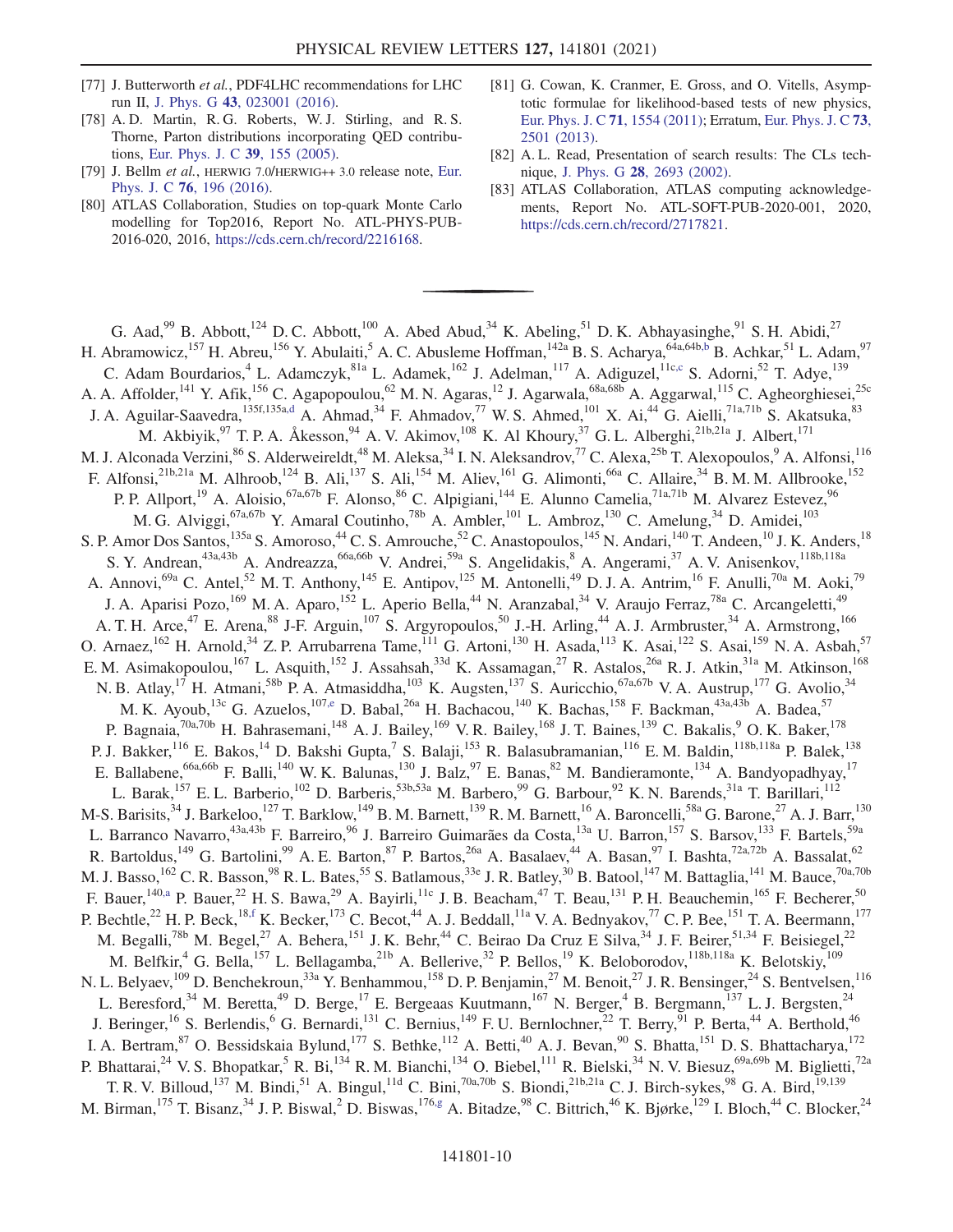<span id="page-11-6"></span><span id="page-11-5"></span><span id="page-11-4"></span><span id="page-11-3"></span><span id="page-11-2"></span><span id="page-11-1"></span><span id="page-11-0"></span>A. Blue,<sup>55</sup> U. Blumenschein,<sup>90</sup> G. J. Bobbink,<sup>116</sup> V. S. Bobrovnikov,<sup>118b,118a</sup> D. Bogavac,<sup>12</sup> A. G. Bogdanchikov,<sup>118b,118a</sup> C. Bohm,<sup>43a</sup> V. Boisvert,<sup>91</sup> P. Bokan,<sup>44</sup> T. Bold,<sup>81a</sup> M. Bomben,<sup>131</sup> M. Bona,<sup>90</sup> M. Boonekamp,<sup>140</sup> C.D. Booth,<sup>91</sup> A. G. Borbély,<sup>55</sup> H. M. Borecka-Bielska,<sup>107</sup> L. S. Borgna,<sup>92</sup> G. Borissov,<sup>87</sup> D. Bortoletto,<sup>130</sup> D. Boscherini,<sup>21b</sup> M. Bosman,<sup>12</sup> J. D. Bossio Sola,<sup>101</sup> K. Bouaouda,<sup>33a</sup> J. Boudreau,<sup>134</sup> E. V. Bouhova-Thacker,<sup>87</sup> D. Boumediene,<sup>36</sup> R. Bouquet,<sup>131</sup> A. Boveia,<sup>123</sup> J. Boyd,<sup>34</sup> D. Boye,<sup>27</sup> I. R. Boyko,<sup>77</sup> A. J. Bozson,<sup>91</sup> J. Bracinik,<sup>19</sup> N. Brahimi,<sup>58d,58c</sup> G. Brandt,<sup>177</sup> O. Brandt,<sup>30</sup> F. Braren,<sup>44</sup> B. Brau,<sup>100</sup> J. E. Brau,<sup>127</sup> W. D. Breaden Madden,<sup>55</sup> K. Brendlinger,<sup>44</sup> R. Brener,<sup>175</sup> L. Brenner,<sup>34</sup> R. Brenner,<sup>167</sup> S. Bressler,<sup>175</sup> B. Brickwedde,<sup>97</sup> D. L. Briglin,<sup>19</sup> D. Britton,<sup>55</sup> D. Britzger,<sup>112</sup> I. Brock,<sup>22</sup> R. Brock,<sup>104</sup> G. Brooijmans,<sup>37</sup> W. K. Brooks,<sup>142e</sup> E. Brost,<sup>27</sup> P. A. Bruckman de Renstrom,<sup>82</sup> B. Brüers,<sup>44</sup> D. Bruncko,<sup>26b</sup> A. Bruni,<sup>21b</sup> G. Bruni,<sup>21b</sup> M. Bruschi,<sup>21b</sup> N. Bruscino,<sup>70a,70b</sup> L. Bryngemark,<sup>149</sup> T. Buanes,<sup>15</sup> Q. Buat,<sup>151</sup> P. Buchholz,<sup>147</sup> A. G. Buckley,<sup>55</sup> I. A. Budagov,<sup>77</sup> M. K. Bugge,<sup>129</sup> O. Bulekov,<sup>109</sup> B. A. Bullard,<sup>57</sup> T. J. Burch,<sup>117</sup> S. Burdin,<sup>88</sup> C. D. Burgard,<sup>44</sup> A. M. Burger,<sup>125</sup> B. Burghgrave,<sup>7</sup> J. T. P. Burr,<sup>44</sup> C. D. Burton,<sup>10</sup> J. C. Burzynski,<sup>100</sup> V. Büscher,<sup>97</sup> P. J. Bussey,<sup>55</sup> J. M. Butler,<sup>23</sup> C. M. Buttar,<sup>55</sup> J. M. Butterworth,<sup>92</sup> W. Buttinger,<sup>139</sup> C. J. Buxo Vazquez,<sup>104</sup> A. R. Buzykaev,<sup>118b,118a</sup> G. Cabras,<sup>21b,21a</sup> S. Cabrera Urbán,<sup>169</sup> D. Caforio,<sup>54</sup> H. Cai,<sup>134</sup> V. M. M. Cairo,<sup>149</sup> O. Cakir,<sup>3a</sup> N. Calace,<sup>34</sup> P. Calafiura,<sup>16</sup> G. Calderini,<sup>131</sup> P. Calfayan,<sup>63</sup> G. Callea,<sup>55</sup> L. P. Caloba,<sup>78b</sup> A. Caltabiano,<sup>71a,71b</sup> S. Calvente Lopez,<sup>96</sup> D. Calvet,<sup>36</sup> S. Calvet,<sup>36</sup> T. P. Calvet,<sup>99</sup> M. Calvetti,<sup>69a,69b</sup> R. Camacho Toro,<sup>131</sup> S. Camarda,<sup>34</sup> D. Camarero Munoz,<sup>96</sup> P. Camarri,<sup>71a,71b</sup> M. T. Camerlingo,<sup>72a,72b</sup> D. Cameron,<sup>129</sup> C. Camincher,<sup>171</sup> M. Campanelli,<sup>92</sup> A. Camplani,<sup>38</sup> V. Canale,<sup>67a,67b</sup> A. Canesse,<sup>101</sup> M. Cano Bret,<sup>75</sup> J. Cantero,<sup>125</sup> Y. Cao,<sup>168</sup> M. Capua,<sup>39b,39a</sup> A. Carbone,<sup>66a,66b</sup> R. Cardarelli,<sup>71a</sup> F. Cardillo,<sup>169</sup> G. Carducci,  $39b,39a$  T. Carli,  $34$  G. Carlino,  $67a$  B. T. Carlson,  $134$  E. M. Carlson,  $171,163a$  L. Carminati,  $66a,66b$  M. Carnesale,  $70a,70b$ R. M. D. Carney,  $^{149}$  S. Caron,  $^{115}$  E. Carquin,  $^{142e}$  S. Carrá,  $^{44}$  G. Carratta,  $^{21b,21a}$  J. W. S. Carter,  $^{162}$  T. M. Carter,  $^{48}$  D. Casadei,  $^{31c}$ M. P. Casado,<sup>1[2,h](#page-22-7)</sup> A. F. Casha,<sup>162</sup> E. G. Castiglia,<sup>178</sup> F. L. Castillo,<sup>59a</sup> L. Castillo Garcia,<sup>12</sup> V. Castillo Gimenez,<sup>169</sup> N. F. Castro,<sup>135a,135e</sup> A. Catinaccio,<sup>34</sup> J. R. Catmore,<sup>129</sup> A. Cattai,<sup>34</sup> V. Cavaliere,<sup>27</sup> N. Cavalli,<sup>21b,21a</sup> V. Cavasinni,<sup>69a,69b</sup> E. Celebi, <sup>11b</sup> F. Celli, <sup>130</sup> K. Cerny, <sup>126</sup> A. S. Cerqueira, <sup>78a</sup> A. Cerri, <sup>152</sup> L. Cerrito, <sup>71a, 71b</sup> F. Cerutti, <sup>16</sup> A. Cervelli, <sup>21b, 21a</sup> S. A. Cetin, <sup>11b</sup> Z. Chadi, <sup>33a</sup> D. Chakraborty, <sup>117</sup> M. Chala, <sup>135f</sup> J. Chan, <sup>176</sup> W. S. Chan, <sup>116</sup> W. Y. Chan, <sup>88</sup> J. D. Chapman, <sup>30</sup> B. Chargeishvili,<sup>155b</sup> D. G. Charlton,<sup>19</sup> T. P. Charman,<sup>90</sup> M. Chatterjee,<sup>18</sup> C. C. Chau,<sup>32</sup> S. Chekanov,<sup>5</sup> S. V. Chekulaev,<sup>163a</sup> G. A. Chelkov,  $^{77, i}$  A. Chen,  $^{103}$  B. Chen,  $^{157}$  C. Chen,  $^{58a}$  C. H. Chen,  $^{76}$  H. Chen,  $^{13c}$  H. Chen,  $^{27}$  J. Chen,  $^{58a}$  J. Chen,  $^{37}$  J. Chen,  $^{24}$ S. Chen,<sup>132</sup> S. J. Chen,<sup>13c</sup> X. Chen,<sup>13b</sup> Y. Chen,<sup>58a</sup> Y-H. Chen,<sup>44</sup> C. L. Cheng,<sup>176</sup> H. C. Cheng,<sup>60a</sup> H. J. Cheng,<sup>13a</sup> A. Cheplakov,<sup>77</sup> E. Cheremushkina,<sup>44</sup> R. Cherkaoui El Moursli,<sup>33e</sup> E. Cheu,<sup>6</sup> K. Cheung,<sup>61</sup> L. Chevalier,<sup>140</sup> V. Chiarella,<sup>49</sup> G. Chiarelli,<sup>69a</sup> G. Chiodini,<sup>65a</sup> A. S. Chisholm,<sup>19</sup> A. Chitan,<sup>25b</sup> I. Chiu,<sup>159</sup> Y. H. Chiu,<sup>171</sup> M. V. Chizhov,<sup>7[7,j](#page-22-9)</sup> K. Choi,<sup>10</sup> A. R. Chomont,<sup>70a,70b</sup> Y. Chou,<sup>100</sup> Y. S. Chow,<sup>116</sup> L. D. Christopher,<sup>31f</sup> M. C. Chu,<sup>60a</sup> X. Chu,<sup>13a,13d</sup> J. Chudoba,<sup>136</sup> J. J. Chwastowski,<sup>82</sup> D. Cieri,<sup>112</sup> K. M. Ciesla,<sup>82</sup> V. Cindro,<sup>89</sup> I. A. Cioară,<sup>25b</sup> A. Ciocio,<sup>16</sup> F. Cirotto,<sup>67a,67b</sup> Z. H. Citron,<sup>175[,k](#page-22-10)</sup> M. Citterio,<sup>66a</sup> D. A. Ciubotaru,<sup>25b</sup> B. M. Ciungu,<sup>162</sup> A. Clark,<sup>52</sup> P. J. Clark,<sup>48</sup> J. M. Clavijo Columbie,<sup>44</sup> S. E. Clawson,<sup>98</sup> C. Clement,<sup>43a,43b</sup> L. Clissa,<sup>21b,21a</sup> Y. Coadou,<sup>99</sup> M. Cobal,<sup>64a,64c</sup> A. Coccaro,<sup>53b</sup> J. Cochran,<sup>76</sup> R. F. Coelho Barrue,<sup>135a</sup> R. Coelho Lopes De Sa,<sup>100</sup> S. Coelli,<sup>66a</sup> H. Cohen,<sup>157</sup> A. E. C. Coimbra,<sup>34</sup> B. Cole,<sup>37</sup> J. Collot,<sup>56</sup> P. Conde Muiño,<sup>135a,135h</sup> S. H. Connell,<sup>31c</sup> I. A. Connelly,<sup>55</sup> E. I. Conroy,<sup>130</sup> F. Conventi,<sup>67a,1</sup> H. G. Cooke,<sup>19</sup> A. M. Cooper-Sarkar,<sup>130</sup> F. Cormier,<sup>170</sup> L. D. Corpe,<sup>34</sup> M. Corradi,<sup>70a,70b</sup> E. E. Corrigan,<sup>94</sup> F. Corriveau,<sup>10[1,m](#page-22-12)</sup> M. J. Costa,<sup>169</sup> F. Costanza,<sup>4</sup> D. Costanzo,<sup>145</sup> B. M. Cote,<sup>123</sup> G. Cowan,<sup>91</sup> J. W. Cowley,<sup>30</sup> J. Crane,<sup>98</sup> K. Cranmer,<sup>121</sup> R. A. Creager,<sup>132</sup> S. Crépé-Renaudin,<sup>56</sup> F. Crescioli,<sup>131</sup> M. Cristinziani,<sup>147</sup> M. Cristoforetti,<sup>73a,73[b,n](#page-22-13)</sup> V. Croft,<sup>165</sup> G. Crosetti,<sup>39b,39a</sup> A. Cueto,<sup>4</sup> T. Cuhadar Donszelmann,<sup>166</sup> H. Cui,<sup>13a,13d</sup> A. R. Cukierman,<sup>149</sup> W. R. Cunningham,<sup>55</sup> S. Czekierda,<sup>82</sup> P. Czodrowski,<sup>34</sup> M. M. Czurylo,<sup>59b</sup> M. J. Da Cunha Sargedas De Sousa,<sup>58a</sup> J. V. Da Fonseca Pinto,<sup>78b</sup> C. Da Via,<sup>98</sup> W. Dabrowski,<sup>81a</sup> T. Dado,<sup>45</sup> S. Dahbi,<sup>31f</sup> T. Dai,<sup>103</sup> C. Dallapiccola,<sup>100</sup> M. Dam,<sup>38</sup> G. D'amen,<sup>27</sup> V. D'Amico,<sup>72a,72b</sup> J. Damp,<sup>97</sup> J. R. Dandoy,<sup>132</sup> M. F. Daneri,<sup>28</sup> M. Danninger,<sup>148</sup> V. Dao,<sup>34</sup> G. Darbo,<sup>53b</sup> S. Darmora,<sup>5</sup> A. Dattagupta,<sup>127</sup> S. D'Auria,<sup>66a,66b</sup> C. David,<sup>163b</sup> T. Davidek,<sup>138</sup> D. R. Davis,<sup>47</sup> B. Davis-Purcell,<sup>32</sup> I. Dawson,<sup>90</sup> K. De,<sup>7</sup> R. De Asmundis,<sup>67a</sup> M. De Beurs,<sup>116</sup> S. De Castro,<sup>21b,21a</sup> N. De Groot,<sup>115</sup> P. de Jong,<sup>116</sup> H. De la Torre,<sup>104</sup> A. De Maria,<sup>13c</sup> D. De Pedis,<sup>70a</sup> A. De Salvo,<sup>70a</sup> U. De Sanctis,  $^{71a,71b}$  M. De Santis,  $^{71a,71b}$  A. De Santo,  $^{153}$  J. B. De Vivie De Regie,  $^{56}$  D. V. Dedovich,  $^{77}$  J. Degens,  $^{116}$ A. M. Deiana,<sup>40</sup> J. Del Peso,<sup>96</sup> Y. Delabat Diaz,<sup>44</sup> F. Deliot,<sup>140</sup> C. M. Delitzsch,<sup>6</sup> M. Della Pietra,<sup>67a,67b</sup> D. Della Volpe,<sup>52</sup> A. Dell'Acqua,<sup>34</sup> L. Dell'Asta,<sup>66a,66b</sup> M. Delmastro,<sup>4</sup> P. A. Delsart,<sup>56</sup> S. Demers,<sup>178</sup> M. Demichev,<sup>77</sup> S. P. Denisov,<sup>119</sup> L. D'Eramo,<sup>117</sup> D. Derendarz,<sup>82</sup> J. E. Derkaoui,<sup>33d</sup> F. Derue,<sup>131</sup> P. Dervan,<sup>88</sup> K. Desch,<sup>22</sup> K. Dette,<sup>162</sup> C. Deutsch,<sup>22</sup> P. O. Deviveiros,<sup>34</sup> F. A. Di Bello,<sup>70a,70b</sup> A. Di Ciaccio,<sup>71a,71b</sup> L. Di Ciaccio,<sup>4</sup> C. Di Donato,<sup>67a,67b</sup> A. Di Girolamo,<sup>34</sup> G. Di Gregorio,<sup>69a,69b</sup> A. Di Luca,<sup>73a,73b</sup> B. Di Micco,<sup>72a,72b</sup> R. Di Nardo,<sup>72a,72b</sup> C. Diaconu,<sup>99</sup> F. A. Dias,<sup>116</sup>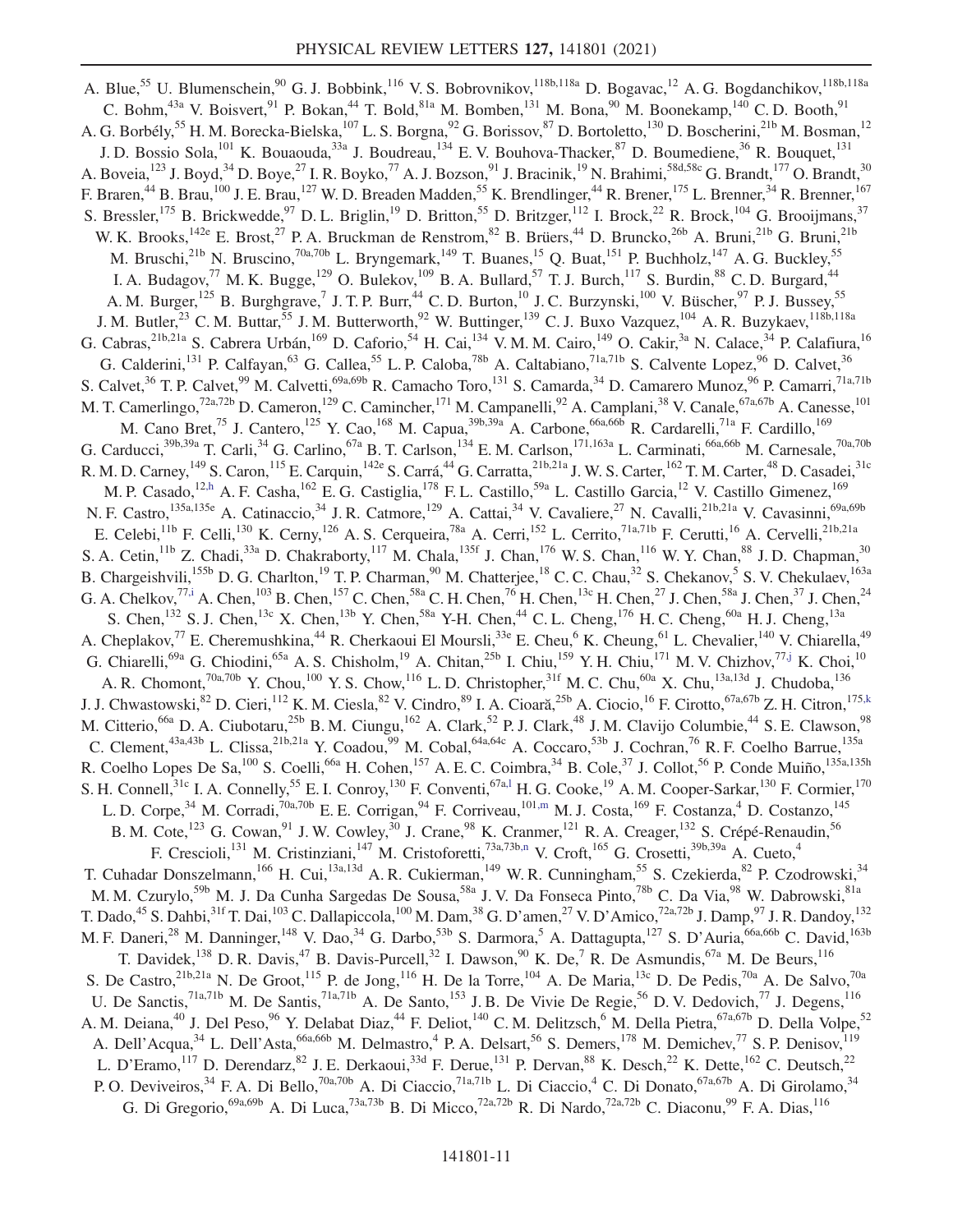<span id="page-12-5"></span><span id="page-12-4"></span><span id="page-12-3"></span><span id="page-12-2"></span><span id="page-12-1"></span><span id="page-12-0"></span>T. Dias Do Vale,<sup>135a</sup> M. A. Diaz,<sup>142a</sup> F. G. Diaz Capriles,<sup>22</sup> J. Dickinson,<sup>16</sup> M. Didenko,<sup>169</sup> E. B. Diehl,<sup>103</sup> J. Dietrich,<sup>17</sup> S. Díez Cornell,<sup>44</sup> C. Diez Pardos,<sup>147</sup> A. Dimitrievska,<sup>16</sup> W. Ding,<sup>13b</sup> J. Dingfelder,<sup>22</sup> I-M. Dinu,<sup>25b</sup> S. J. Dittmeier,<sup>59b</sup> F. Dittus,<sup>34</sup> F. Djama,<sup>99</sup> T. Djobava,<sup>155b</sup> J. I. Djuvsland,<sup>15</sup> M. A. B. Do Vale,<sup>143</sup> D. Dodsworth,<sup>24</sup> C. Doglioni,<sup>94</sup> J. Dolejsi,<sup>138</sup> Z. Dolezal,<sup>138</sup> M. Donadelli,<sup>78c</sup> B. Dong,<sup>58c</sup> J. Donini,<sup>36</sup> A. D'onofrio,<sup>13c</sup> M. D'Onofrio,<sup>88</sup> J. Dopke,<sup>139</sup> A. Doria,<sup>67a</sup> M. T. Dova, <sup>86</sup> A. T. Doyle, <sup>55</sup> E. Drechsler, <sup>148</sup> E. Dreyer, <sup>148</sup> T. Dreyer, <sup>51</sup> A. S. Drobac, <sup>165</sup> D. Du, <sup>58b</sup> T. A. du Pree, <sup>116</sup> F. Dubinin,<sup>108</sup> M. Dubovsky,<sup>26a</sup> A. Dubreuil,<sup>52</sup> E. Duchovni,<sup>175</sup> G. Duckeck,<sup>111</sup> O. A. Ducu,<sup>34,25b</sup> D. Duda,<sup>112</sup> A. Dudarev,<sup>34</sup> M. D'uffizi,<sup>98</sup> L. Duflot,<sup>62</sup> M. Dührssen,<sup>34</sup> C. Dülsen,<sup>177</sup> A. E. Dumitriu,<sup>25b</sup> M. Dunford,<sup>59a</sup> S. Dungs,<sup>45</sup> A. Duperrin,<sup>99</sup> H. Duran Yildiz,<sup>3a</sup> M. Düren,<sup>54</sup> A. Durglishvili,<sup>155b</sup> B. Dutta,<sup>44</sup> D. Duvnjak,<sup>1</sup> G. I. Dyckes,<sup>132</sup> M. Dyndal,<sup>81a</sup> S. Dysch,<sup>98</sup> B. S. Dziedzic, <sup>82</sup> B. Eckerova, <sup>26a</sup> M. G. Eggleston, <sup>47</sup> E. Egidio Purcino De Souza, <sup>78b</sup> L. F. Ehrke, <sup>52</sup> T. Eifert, <sup>7</sup> G. Eigen, <sup>15</sup> K. Einsweiler,<sup>16</sup> T. Ekelof,<sup>167</sup> Y. El Ghazali,<sup>33b</sup> H. El Jarrari,<sup>33e</sup> A. El Moussaouy,<sup>33a</sup> V. Ellajosyula,<sup>167</sup> M. Ellert,<sup>167</sup> F. Ellinghaus,<sup>177</sup> A. A. Elliot,<sup>90</sup> N. Ellis,<sup>34</sup> J. Elmsheuser,<sup>27</sup> M. Elsing,<sup>34</sup> D. Emeliyanov,<sup>139</sup> A. Emerman,<sup>37</sup> Y. Enari,<sup>159</sup> J. Erdmann,<sup>45</sup> A. Ereditato,<sup>18</sup> P. A. Erland,<sup>82</sup> M. Errenst,<sup>177</sup> M. Escalier,<sup>62</sup> C. Escobar,<sup>169</sup> O. Estrada Pastor,<sup>169</sup> E. Etzion,<sup>157</sup> G. Evans,<sup>135a</sup> H. Evans,<sup>63</sup> M. O. Evans,<sup>152</sup> A. Ezhilov,<sup>133</sup> F. Fabbri,<sup>55</sup> L. Fabbri,<sup>21b,21a</sup> V. Fabiani,<sup>115</sup> G. Facini,<sup>173</sup> V. Fadeyev,<sup>141</sup> R. M. Fakhrutdinov,<sup>119</sup> S. Falciano,<sup>70a</sup> P. J. Falke,<sup>22</sup> S. Falke,<sup>34</sup> J. Faltova,<sup>138</sup> Y. Fan,<sup>13a</sup> Y. Fang,<sup>13a</sup> Y. Fang,<sup>13a</sup> G. Fanourakis,  $^{42}$  M. Fanti,  $^{66a,66b}$  M. Faraj,  $^{58c}$  A. Farbin,  $^7$  A. Farilla,  $^{72a}$  E. M. Farina,  $^{68a,68b}$  T. Farooque,  $^{104}$  S. M. Farrington,  $^{48}$ P. Farthouat,<sup>34</sup> F. Fassi,<sup>33e</sup> D. Fassouliotis,<sup>8</sup> M. Faucci Giannelli,<sup>71a,71b</sup> W. J. Fawcett,<sup>30</sup> L. Fayard,<sup>62</sup> O. L. Fedin,<sup>133,0</sup> A. Fehr,<sup>18</sup> M. Feickert,<sup>168</sup> L. Feligioni,<sup>99</sup> A. Fell,<sup>145</sup> C. Feng,<sup>58b</sup> M. Feng,<sup>13b</sup> M. J. Fenton,<sup>166</sup> A. B. Fenyuk,<sup>119</sup> S. W. Ferguson,<sup>41</sup> J. Ferrando,<sup>44</sup> A. Ferrari,<sup>167</sup> P. Ferrari,<sup>116</sup> R. Ferrari,<sup>68a</sup> D. Ferrere,<sup>52</sup> C. Ferretti,<sup>103</sup> F. Fiedler,<sup>97</sup> A. Filipčič,<sup>89</sup> F. Filthaut,<sup>115</sup> M. C. N. Fiolhais,<sup>136a,136c[,p](#page-22-15)</sup> L. Fiorini,<sup>169</sup> F. Fischer,<sup>147</sup> J. Fischer,<sup>97</sup> W. C. Fisher,<sup>104</sup> T. Fitschen,<sup>19</sup> I. Fleck,<sup>147</sup> P. Fleischmann,<sup>103</sup> T. Flick,<sup>177</sup> B. M. Flierl,<sup>111</sup> L. Flores,<sup>132</sup> L. R. Flores Castillo,<sup>60a</sup> F. M. Follega,<sup>73a,73b</sup> N. Fomin,<sup>15</sup> J. H. Foo,<sup>162</sup> G. T. Forcolin,<sup>73a,73b</sup> B. C. Forland,<sup>63</sup> A. Formica,<sup>140</sup> F. A. Förster,<sup>12</sup> A. C. Forti,<sup>98</sup> E. Fortin,<sup>99</sup> M. G. Foti,<sup>130</sup> D. Fournier,<sup>62</sup> H. Fox,<sup>87</sup> P. Francavilla,<sup>69a,69b</sup> S. Francescato,<sup>70a,70b</sup> M. Franchini,<sup>21b,21a</sup> S. Franchino,<sup>59a</sup> D. Francis,<sup>34</sup> L. Franco,<sup>4</sup> L. Franconi,<sup>18</sup> M. Franklin,<sup>57</sup> G. Frattari,<sup>70a,70b</sup> A. C. Freegard,<sup>90</sup> P. M. Freeman,<sup>19</sup> B. Freund,<sup>107</sup> W. S. Freund,<sup>78b</sup> E. M. Freundlich,<sup>45</sup> D. Froidevaux,<sup>34</sup> J. A. Frost,<sup>130</sup> Y. Fu,<sup>58a</sup> M. Fujimoto,<sup>122</sup> E. Fullana Torregrosa,<sup>169</sup> J. Fuster,<sup>169</sup> A. Gabrielli,<sup>21b,21a</sup> A. Gabrielli,<sup>34</sup> P. Gadow,<sup>44</sup> G. Gagliardi,<sup>53b,53a</sup> L. G. Gagnon,<sup>16</sup> G. E. Gallardo,<sup>130</sup> E. J. Gallas,<sup>130</sup> B. J. Gallop,<sup>139</sup> R. Gamboa Goni,<sup>90</sup> K. K. Gan,<sup>123</sup> S. Ganguly,<sup>175</sup> J. Gao,<sup>58a</sup> Y. Gao,<sup>48</sup> Y. S. Gao,<sup>29[,q](#page-22-16)</sup> F. M. Garay Walls, <sup>142a</sup> C. García, <sup>169</sup> J. E. García Navarro, <sup>169</sup> J. A. García Pascual, <sup>13a</sup> M. Garcia-Sciveres, <sup>16</sup> R. W. Gardner, <sup>35</sup> D. Garg,<sup>75</sup> S. Gargiulo,<sup>50</sup> C. A. Garner,<sup>162</sup> V. Garonne,<sup>129</sup> S. J. Gasiorowski,<sup>144</sup> P. Gaspar,<sup>78b</sup> G. Gaudio,<sup>68a</sup> P. Gauzzi,<sup>70a,70b</sup> I. L. Gavrilenko,  $^{108}$  A. Gavrilyuk,  $^{120}$  C. Gay,  $^{170}$  G. Gaycken,  $^{44}$  E. N. Gazis,  $^{9}$  A. A. Geanta,  $^{25b}$  C. M. Gee,  $^{141}$  C. N. P. Gee,  $^{139}$ J. Geisen,<sup>94</sup> M. Geisen,<sup>97</sup> C. Gemme,<sup>53b</sup> M. H. Genest,<sup>56</sup> S. Gentile,<sup>70a,70b</sup> S. George,<sup>91</sup> T. Geralis,<sup>42</sup> L. O. Gerlach,<sup>51</sup> P. Gessinger-Befurt,<sup>97</sup> M. Ghasemi Bostanabad,<sup>171</sup> M. Ghneimat,<sup>147</sup> A. Ghosh,<sup>166</sup> A. Ghosh,<sup>75</sup> B. Giacobbe,<sup>21b</sup> S. Giagu,<sup>70a,70b</sup> N. Giangiacomi,<sup>162</sup> P. Giannetti,<sup>69a</sup> A. Giannini,<sup>67a,67b</sup> S.M. Gibson,<sup>91</sup> M. Gignac,<sup>141</sup> D.T. Gil,<sup>81b</sup> B. J. Gilbert,<sup>37</sup> D. Gillberg,<sup>32</sup> G. Gilles,<sup>177</sup> N. E. K. Gillwald,<sup>44</sup> D. M. Gingrich,<sup>2[,e](#page-22-3)</sup> M. P. Giordani,<sup>64a,64c</sup> P. F. Giraud,<sup>140</sup> G. Giugliarelli,<sup>64a,64c</sup> D. Giugni,<sup>66a</sup> F. Giuli,<sup>71a,71b</sup> I. Gkialas,<sup>[8,r](#page-22-17)</sup> E. L. Gkougkousis,<sup>12</sup> P. Gkountoumis,<sup>9</sup> L. K. Gladilin,<sup>110</sup> C. Glasman,  $96$  G. R. Gledhill,  $^{127}$  M. Glisic,  $^{127}$  I. Gnesi,  $^{39b,s}$  $^{39b,s}$  $^{39b,s}$  M. Goblirsch-Kolb,  $^{24}$  D. Godin,  $^{107}$  S. Goldfarb,  $^{102}$  T. Golling,  $^{52}$ D. Golubkov,<sup>119</sup> J. P. Gombas,<sup>104</sup> A. Gomes,<sup>135a,135b</sup> R. Goncalves Gama,<sup>51</sup> R. Gonçalo,<sup>135a,135c</sup> G. Gonella,<sup>127</sup> L. Gonella,<sup>19</sup> A. Gongadze,<sup>77</sup> F. Gonnella,<sup>19</sup> J. L. Gonski,<sup>37</sup> S. González de la Hoz,<sup>169</sup> S. Gonzalez Fernandez,<sup>12</sup> R. Gonzalez Lopez,<sup>88</sup> C. Gonzalez Renteria,<sup>16</sup> R. Gonzalez Suarez,<sup>167</sup> S. Gonzalez-Sevilla,<sup>52</sup> G. R. Gonzalvo Rodriguez,<sup>169</sup> R. Y. González Andana, <sup>142a</sup> L. Goossens, <sup>34</sup> N. A. Gorasia, <sup>19</sup> P. A. Gorbounov, <sup>120</sup> H. A. Gordon, <sup>27</sup> B. Gorini, <sup>34</sup> E. Gorini,<sup>65a,65b</sup> A. Gorišek,<sup>89</sup> A. T. Goshaw,<sup>47</sup> M. I. Gostkin,<sup>77</sup> C. A. Gottardo,<sup>115</sup> M. Gouighri,<sup>33b</sup> V. Goumarre,<sup>44</sup> A. G. Goussiou,<sup>144</sup> N. Govender,<sup>31c</sup> C. Goy,<sup>4</sup> I. Grabowska-Bold,<sup>81a</sup> K. Graham,<sup>32</sup> E. Gramstad,<sup>129</sup> S. Grancagnolo,<sup>17</sup> M. Grandi, <sup>152</sup> V. Gratchev, <sup>133</sup> P. M. Gravila, <sup>25f</sup> F. G. Gravili, <sup>65a, 65b</sup> H. M. Gray, <sup>16</sup> C. Grefe, <sup>22</sup> I. M. Gregor, <sup>44</sup> P. Grenier, <sup>149</sup> K. Grevtsov,<sup>44</sup> C. Grieco,<sup>12</sup> N. A. Grieser,<sup>124</sup> A. A. Grillo,<sup>141</sup> K. Grimm,<sup>2[9,t](#page-22-19)</sup> S. Grinstein,<sup>1[2,u](#page-22-20)</sup> J.-F. Grivaz,<sup>62</sup> S. Groh,<sup>97</sup> E. Gross,<sup>175</sup> J. Grosse-Knetter,<sup>51</sup> Z. J. Grout,<sup>92</sup> C. Grud,<sup>103</sup> A. Grummer,<sup>114</sup> J. C. Grundy,<sup>130</sup> L. Guan,<sup>103</sup> W. Guan,<sup>176</sup> C. Gubbels,<sup>170</sup> J. Guenther,<sup>34</sup> J. G. R. Guerrero Rojas,<sup>169</sup> F. Guescini,<sup>112</sup> D. Guest,<sup>17</sup> R. Gugel,<sup>97</sup> A. Guida,<sup>44</sup> T. Guillemin,<sup>4</sup> S. Guindon,<sup>34</sup> J. Guo,<sup>58c</sup> L. Guo,<sup>62</sup> Y. Guo,<sup>103</sup> R. Gupta,<sup>44</sup> S. Gurbuz,<sup>22</sup> G. Gustavino,<sup>124</sup> M. Guth,<sup>50</sup> P. Gutierrez,<sup>124</sup> L. F. Gutierrez Zagazeta,<sup>132</sup> C. Gutschow,<sup>92</sup> C. Guyot,<sup>140</sup> C. Gwenlan,<sup>130</sup> C. B. Gwilliam,<sup>88</sup> E. S. Haaland,<sup>129</sup> A. Haas,<sup>121</sup> M. Habedank,<sup>17</sup> C. Haber,<sup>16</sup> H. K. Hadavand,<sup>7</sup> A. Hadef,<sup>97</sup> M. Haleem,<sup>172</sup> J. Haley,<sup>125</sup> J. J. Hall,<sup>145</sup> G. Halladjian,<sup>104</sup> G. D. Hallewell,<sup>99</sup> L. Halser,<sup>18</sup> K. Hamano,<sup>171</sup> H. Hamdaoui,<sup>33e</sup> M. Hamer,<sup>22</sup> G. N. Hamity,<sup>48</sup> K. Han,<sup>58a</sup> L. Han,<sup>13c</sup>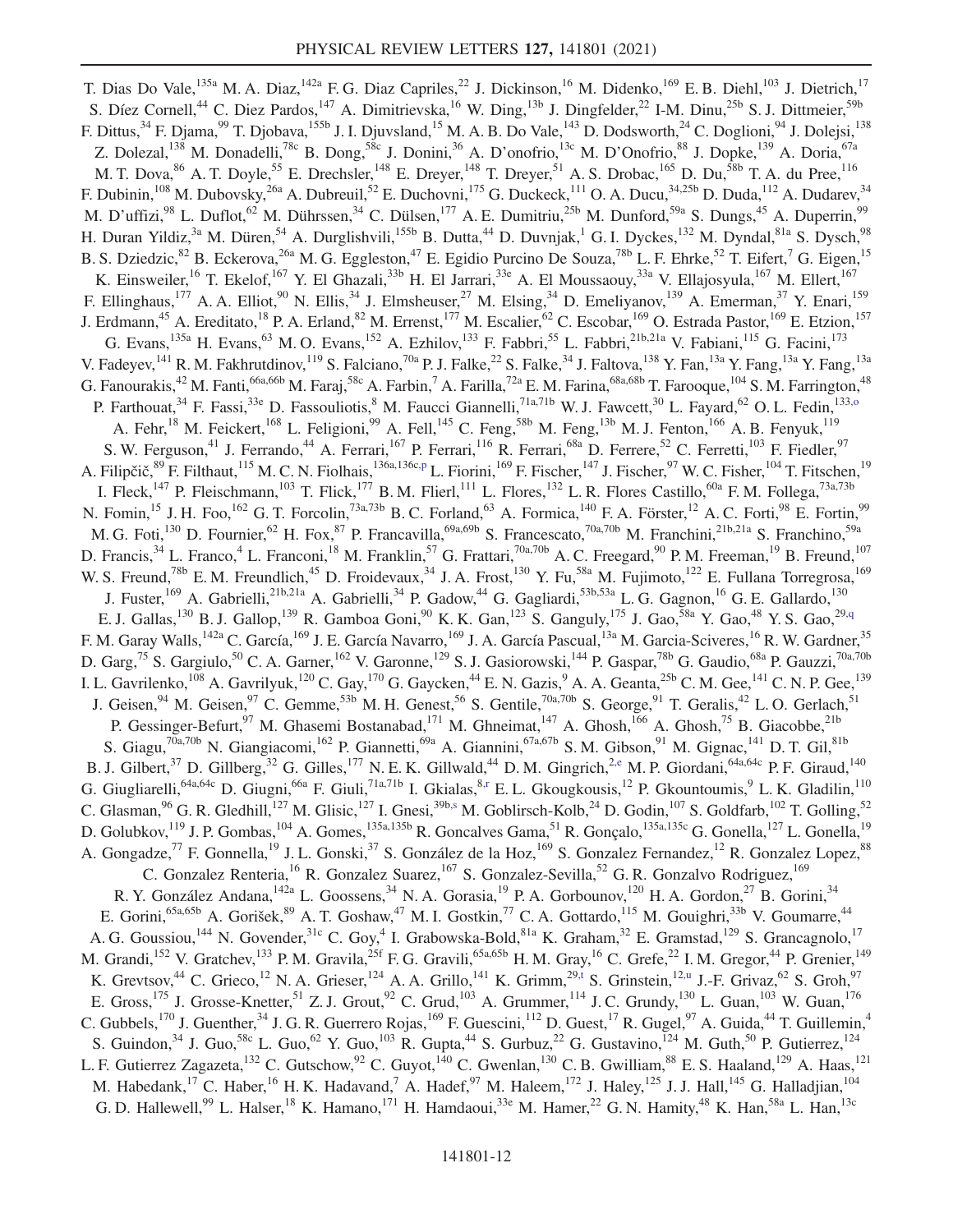<span id="page-13-6"></span><span id="page-13-5"></span><span id="page-13-4"></span><span id="page-13-3"></span><span id="page-13-2"></span><span id="page-13-1"></span><span id="page-13-0"></span>L. Han,<sup>58a</sup> S. Han,<sup>16</sup> Y. F. Han,<sup>162</sup> K. Hanagaki,<sup>7[9,v](#page-22-21)</sup> M. Hance,<sup>141</sup> M. D. Hank,<sup>35</sup> R. Hankache,<sup>98</sup> E. Hansen,<sup>94</sup> J. B. Hansen,<sup>38</sup> J. D. Hansen,<sup>38</sup> M. C. Hansen,<sup>22</sup> P. H. Hansen,<sup>38</sup> K. Hara,<sup>164</sup> T. Harenberg,<sup>177</sup> S. Harkusha,<sup>105</sup> Y. T. Harris,<sup>130</sup> P. F. Harrison,<sup>173</sup> N. M. Hartman,<sup>149</sup> N. M. Hartmann,<sup>111</sup> Y. Hasegawa,<sup>146</sup> A. Hasib,<sup>48</sup> S. Hassani,<sup>140</sup> S. Haug,<sup>18</sup> R. Hauser,<sup>104</sup> M. Havranek,<sup>137</sup> C. M. Hawkes,<sup>19</sup> R. J. Hawkings,<sup>34</sup> S. Hayashida,<sup>113</sup> D. Hayden,<sup>104</sup> C. Hayes,<sup>103</sup> R. L. Hayes,<sup>170</sup> C. P. Hays,<sup>130</sup> J. M. Hays,<sup>90</sup> H. S. Hayward,<sup>88</sup> S. J. Haywood,<sup>139</sup> F. He,<sup>58a</sup> Y. He,<sup>160</sup> Y. He,<sup>131</sup> M. P. Heath,<sup>48</sup> V. Hedberg,<sup>94</sup> A. L. Heggelund,<sup>129</sup> N. D. Hehir,<sup>90</sup> C. Heidegger,<sup>50</sup> K. K. Heidegger,<sup>50</sup> W. D. Heidorn,<sup>76</sup> J. Heilman,<sup>32</sup> S. Heim,<sup>44</sup> T. Heim,<sup>16</sup> B. Heinemann,<sup>4[4,w](#page-22-22)</sup> J. G. Heinlein,<sup>132</sup> J. J. Heinrich,<sup>127</sup> L. Heinrich,<sup>34</sup> J. Hejbal,<sup>136</sup> L. Helary,<sup>44</sup> A. Held,<sup>121</sup> S. Hellesund,<sup>129</sup> C. M. Helling,  $^{141}$  S. Hellman,  $^{43a,43b}$  C. Helsens,  $^{34}$  R. C. W. Henderson,  $^{87}$  L. Henkelmann,  $^{30}$  A. M. Henriques Correia,  $^{34}$ H. Herde,<sup>149</sup> Y. Hernández Jiménez,<sup>151</sup> H. Herr,<sup>97</sup> M. G. Herrmann,<sup>111</sup> T. Herrmann,<sup>46</sup> G. Herten,<sup>50</sup> R. Hertenberger,<sup>111</sup> L. Hervas,<sup>34</sup> N. P. Hessey,<sup>163a</sup> H. Hibi,<sup>80</sup> S. Higashino,<sup>79</sup> E. Higón-Rodriguez,<sup>169</sup> K. K. Hill,<sup>27</sup> K. H. Hiller,<sup>44</sup> S. J. Hillier,<sup>19</sup> M. Hils,<sup>46</sup> I. Hinchliffe,<sup>16</sup> F. Hinterkeuser,<sup>22</sup> M. Hirose,<sup>128</sup> S. Hirose,<sup>164</sup> D. Hirschbuehl,<sup>177</sup> B. Hiti,<sup>89</sup> O. Hladik,<sup>136</sup> J. Hobbs,<sup>151</sup> R. Hobincu,<sup>25e</sup> N. Hod,<sup>175</sup> M. C. Hodgkinson,<sup>145</sup> B. H. Hodkinson,<sup>30</sup> A. Hoecker,<sup>34</sup> J. Hofer,<sup>44</sup> D. Hohn,<sup>50</sup> T. Holm,<sup>22</sup> T. R. Holmes,<sup>35</sup> M. Holzbock,<sup>112</sup> L. B. A. H. Hommels,<sup>30</sup> B. P. Honan,<sup>98</sup> T. M. Hong,<sup>134</sup> J. C. Honig,<sup>50</sup> A. Hönle,<sup>112</sup> B. H. Hooberman,<sup>168</sup> W. H. Hopkins,<sup>5</sup> Y. Horii,<sup>113</sup> P. Horn,<sup>46</sup> L. A. Horyn,<sup>35</sup> S. Hou,<sup>154</sup> J. Howarth,<sup>55</sup> J. Hoya,<sup>86</sup> M. Hrabovsky,  $^{126}$  A. Hrynevich,  $^{106}$  T. Hryn'ova,  $^4$  P. J. Hsu,  $^{61}$  S.-C. Hsu,  $^{144}$  Q. Hu,  $^{37}$  S. Hu,  $^{58c}$  Y. F. Hu,  $^{13a,13d,x}$  $^{13a,13d,x}$  $^{13a,13d,x}$  D. P. Huang,  $^{92}$ X. Huang,<sup>13c</sup> Y. Huang,<sup>58a</sup> Y. Huang,<sup>13a</sup> Z. Hubacek,<sup>137</sup> F. Hubaut,<sup>99</sup> M. Huebner,<sup>22</sup> F. Huegging,<sup>22</sup> T. B. Huffman,<sup>130</sup> M. Huhtinen,<sup>34</sup> R. Hulsken,<sup>56</sup> N. Huseynov,<sup>77[,y](#page-22-24)</sup> J. Huston,<sup>104</sup> J. Huth,<sup>57</sup> R. Hyneman,<sup>149</sup> S. Hyrych,<sup>26a</sup> G. Iacobucci,<sup>52</sup> G. Iakovidis,<sup>27</sup> I. Ibragimov,<sup>147</sup> L. Iconomidou-Fayard,<sup>62</sup> P. Iengo,<sup>34</sup> R. Ignazzi,<sup>38</sup> R. Iguchi,<sup>159</sup> T. Iizawa,<sup>52</sup> Y. Ikegami,<sup>79</sup> N. Ilic,<sup>162</sup> H. Imam,<sup>33a</sup> T. Ingebretsen Carlson,<sup>43a,43b</sup> G. Introzzi,<sup>68a,68b</sup> M. Iodice,<sup>72a</sup> V. Ippolito,<sup>70a,70b</sup> M. Ishino,<sup>159</sup> W. Islam,  $^{125}$  C. Issever,  $^{17,44}$  S. Istin,  $^{11c,z}$  $^{11c,z}$  $^{11c,z}$  J. M. Iturbe Ponce,  $^{60a}$  R. Iuppa,  $^{73a,73b}$  A. Ivina,  $^{175}$  J. M. Izen,  $^{41}$  V. Izzo,  $^{67a}$  P. Jacka,  $^{136}$ P. Jackson,<sup>1</sup> R. M. Jacobs,<sup>44</sup> B. P. Jaeger,<sup>148</sup> C. S. Jagfeld,<sup>111</sup> G. Jäkel,<sup>177</sup> K. B. Jakobi,<sup>97</sup> K. Jakobs,<sup>50</sup> T. Jakoubek,<sup>175</sup> J. Jamieson,<sup>55</sup> K. W. Janas,<sup>81a</sup> G. Jarlskog,<sup>94</sup> A. E. Jaspan,<sup>88</sup> N. Javadov,<sup>77[,y](#page-22-24)</sup> T. Javůrek,<sup>34</sup> M. Javurkova,<sup>100</sup> F. Jeanneau,<sup>140</sup> L. Jeanty,  $^{127}$  J. Jejelava,  $^{155a}$  P. Jenni,  $^{50,aa}$  $^{50,aa}$  $^{50,aa}$  S. Jézéquel, $^4$  J. Jia,  $^{151}$  Z. Jia,  $^{13c}$  Y. Jiang,  $^{58a}$  S. Jiggins,  $^{50}$  J. Jimenez Pena,  $^{112}$  S. Jin,  $^{13c}$ A. Jinaru,<sup>25b</sup> O. Jinnouchi,<sup>160</sup> H. Jivan,<sup>31f</sup> P. Johansson,<sup>145</sup> K. A. Johns,<sup>6</sup> C. A. Johnson,<sup>63</sup> E. Jones,<sup>173</sup> R. W. L. Jones,<sup>87</sup> T. J. Jones,<sup>88</sup> J. Jovicevic,<sup>51</sup> X. Ju,<sup>16</sup> J. J. Junggeburth,<sup>34</sup> A. Juste Rozas,<sup>12[,u](#page-22-20)</sup> A. Kaczmarska,<sup>82</sup> M. Kado,<sup>70a,70b</sup> H. Kagan,<sup>123</sup> M. Kagan,<sup>149</sup> A. Kahn,<sup>37</sup> C. Kahra,<sup>97</sup> T. Kaji,<sup>174</sup> E. Kajomovitz,<sup>156</sup> C.W. Kalderon,<sup>27</sup> A. Kaluza,<sup>97</sup> A. Kamenshchikov,<sup>119</sup> M. Kaneda, <sup>159</sup> N. J. Kang, <sup>141</sup> S. Kang, <sup>76</sup> Y. Kano, <sup>113</sup> J. Kanzaki, <sup>79</sup> D. Kar, <sup>31f</sup> K. Karava, <sup>130</sup> M. J. Kareem, <sup>163b</sup> I. Karkanias, <sup>158</sup> S. N. Karpov,<sup>77</sup> Z. M. Karpova,<sup>77</sup> V. Kartvelishvili,<sup>87</sup> A. N. Karyukhin,<sup>119</sup> E. Kasimi,<sup>158</sup> C. Kato,<sup>58d</sup> J. Katzy,<sup>44</sup> K. Kawade, <sup>146</sup> K. Kawagoe, <sup>85</sup> T. Kawaguchi, <sup>113</sup> T. Kawamoto, <sup>140</sup> G. Kawamura, <sup>51</sup> E. F. Kay, <sup>171</sup> F. I. Kaya, <sup>165</sup> S. Kazakos, <sup>12</sup> V. F. Kazanin, <sup>118b,118a</sup> Y. Ke,<sup>151</sup> J. M. Keaveney, <sup>31a</sup> R. Keeler, <sup>171</sup> J. S. Keller, <sup>32</sup> D. Kelsey, <sup>152</sup> J. J. Kempster, <sup>19</sup> J. Kendrick, <sup>19</sup> K. E. Kennedy,<sup>37</sup> O. Kepka,<sup>136</sup> S. Kersten,<sup>177</sup> B. P. Kerševan,<sup>89</sup> S. Ketabchi Haghighat,<sup>162</sup> M. Khandoga,<sup>131</sup> A. Khanov,<sup>125</sup> A. G. Kharlamov,<sup>118b,118a</sup> T. Kharlamova,<sup>118b,118a</sup> E. E. Khoda,<sup>170</sup> T. J. Khoo,<sup>17</sup> G. Khoriauli,<sup>172</sup> E. Khramov,<sup>77</sup> J. Khubua,<sup>155b</sup> S. Kido,<sup>80</sup> M. Kiehn,<sup>34</sup> A. Kilgallon,<sup>127</sup> E. Kim,<sup>160</sup> Y. K. Kim,<sup>35</sup> N. Kimura,<sup>92</sup> A. Kirchhoff,<sup>51</sup> D. Kirchmeier,<sup>46</sup> J. Kirk,<sup>139</sup> A. E. Kiryunin,<sup>112</sup> T. Kishimoto,<sup>159</sup> D. P. Kisliuk,<sup>162</sup> V. Kitali,<sup>44</sup> C. Kitsaki,<sup>9</sup> O. Kivernyk,<sup>22</sup> T. Klapdor-Kleingrothaus,<sup>50</sup> M. Klassen,<sup>59a</sup> C. Klein,<sup>32</sup> L. Klein,<sup>172</sup> M. H. Klein,<sup>103</sup> M. Klein,<sup>88</sup> U. Klein,<sup>88</sup> P. Klimek,<sup>34</sup> A. Klimentov,<sup>27</sup> F. Klimpel,<sup>34</sup> T. Klingl,<sup>22</sup> T. Klioutchnikova,<sup>34</sup> F. F. Klitzner,<sup>111</sup> P. Kluit,<sup>116</sup> S. Kluth,<sup>112</sup> E. Kneringer,<sup>74</sup> T. M. Knight,<sup>162</sup> A. Knue,<sup>50</sup> D. Kobayashi,<sup>85</sup> M. Kobel,<sup>46</sup> M. Kocian,<sup>149</sup> T. Kodama,<sup>159</sup> P. Kodys,<sup>139</sup> D. M. Koeck,<sup>152</sup> P. T. Koenig,<sup>22</sup> T. Koffas,<sup>32</sup> N. M. Köhler,<sup>34</sup> M. Kolb,<sup>140</sup> I. Koletsou,<sup>4</sup> T. Komarek,<sup>126</sup> K. Köneke,<sup>50</sup> A. X. Y. Kong,<sup>1</sup> T. Kono,<sup>122</sup> V. Konstantinides,<sup>92</sup> N. Konstantinidis, <sup>92</sup> B. Konya, <sup>94</sup> R. Kopeliansky, <sup>63</sup> S. Koperny, <sup>81a</sup> K. Korcyl, <sup>82</sup> K. Kordas, <sup>158</sup> G. Koren, <sup>157</sup> A. Korn, <sup>92</sup> S. Korn,<sup>51</sup> I. Korolkov,<sup>12</sup> E. V. Korolkova,<sup>145</sup> N. Korotkova,<sup>110</sup> B. Kortman,<sup>116</sup> O. Kortner,<sup>112</sup> S. Kortner,<sup>112</sup> V. V. Kostyukhin, <sup>145,161</sup> A. Kotsokechagia, <sup>62</sup> A. Kotwal, <sup>47</sup> A. Koulouris, <sup>34</sup> A. Kourkoumeli-Charalampidi, <sup>68a, 68b</sup> C. Kourkoumelis, <sup>8</sup> E. Kourlitis, <sup>5</sup> R. Kowalewski, <sup>171</sup> W. Kozanecki, <sup>140</sup> A. S. Kozhin, <sup>119</sup> V. A. Kramarenko, <sup>110</sup> G. Kramberger,<sup>89</sup> D. Krasnopevtsev,<sup>58a</sup> M. W. Krasny,<sup>131</sup> A. Krasznahorkay,<sup>34</sup> J. A. Kremer,<sup>97</sup> J. Kretzschmar,<sup>88</sup> K. Kreul,<sup>17</sup> P. Krieger,<sup>162</sup> F. Krieter,<sup>111</sup> S. Krishnamurthy,<sup>100</sup> A. Krishnan,<sup>59b</sup> M. Krivos,<sup>138</sup> K. Krizka,<sup>16</sup> K. Kroeninger,<sup>45</sup> H. Kroha,<sup>112</sup> J. Kroll,<sup>136</sup> J. Kroll,<sup>132</sup> K. S. Krowpman,<sup>104</sup> U. Kruchonak,<sup>77</sup> H. Krüger,<sup>22</sup> N. Krumnack,<sup>76</sup> M. C. Kruse,<sup>47</sup> J. A. Krzysiak,<sup>82</sup> A. Kubota,<sup>160</sup> O. Kuchinskaia,<sup>161</sup> S. Kuday,<sup>3b</sup> D. Kuechler,<sup>44</sup> J. T. Kuechler,<sup>44</sup> S. Kuehn,<sup>34</sup> T. Kuhl,<sup>44</sup> V. Kukhtin,<sup>77</sup> Y. Kulchitsky,<sup>105[,bb](#page-22-27)</sup> S. Kuleshov,<sup>142c</sup> M. Kumar,<sup>31f</sup> N. Kumari,<sup>99</sup> M. Kuna,<sup>56</sup> A. Kupco,<sup>136</sup> T. Kupfer,<sup>45</sup> O. Kuprash,<sup>50</sup> H. Kurashige, <sup>80</sup> L. L. Kurchaninov, <sup>163a</sup> Y. A. Kurochkin, <sup>105</sup> A. Kurova, <sup>109</sup> M. G. Kurth, <sup>13a, 13d</sup> E. S. Kuwertz, <sup>34</sup> M. Kuze, <sup>160</sup> A. K. Kvam, <sup>144</sup> J. Kvita, <sup>126</sup> T. Kwan, <sup>101</sup> C. Lacasta, <sup>170</sup> F. Lacava, <sup>70a, 70b</sup> H. Lacker, <sup>17</sup> D. Lacour, <sup>131</sup> N. N. Lad, <sup>92</sup> E. Ladygin, <sup>77</sup>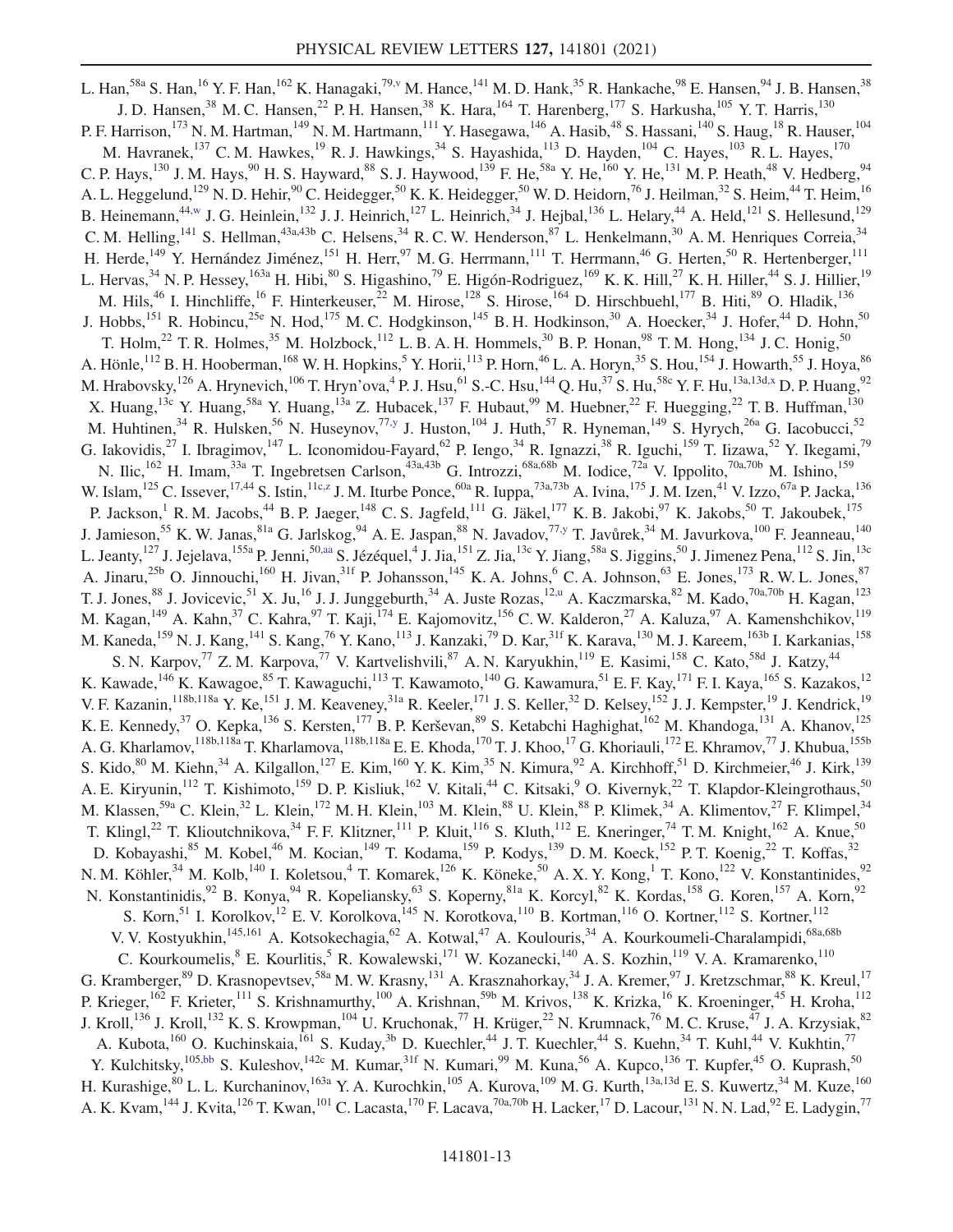<span id="page-14-3"></span><span id="page-14-2"></span><span id="page-14-1"></span><span id="page-14-0"></span>R. Lafaye,<sup>4</sup> B. Laforge,<sup>131</sup> T. Lagouri,<sup>142d</sup> S. Lai,<sup>51</sup> I. K. Lakomiec,<sup>81a</sup> N. Lalloue,<sup>56</sup> J. E. Lambert,<sup>124</sup> S. Lammers,<sup>63</sup> W. Lampl,<sup>6</sup> C. Lampoudis, <sup>158</sup> E. Lançon, 27 U. Landgraf, <sup>50</sup> M. P. J. Landon, <sup>90</sup> V. S. Lang, <sup>50</sup> J. C. Lange, <sup>51</sup> R. J. Langenberg,<sup>100</sup> A. J. Lankford,<sup>166</sup> F. Lanni,<sup>27</sup> K. Lantzsch,<sup>22</sup> A. Lanza,<sup>68a</sup> A. Lapertosa,<sup>53b,53a</sup> J. F. Laporte,<sup>140</sup> T. Lari,<sup>66a</sup> F. Lasagni Manghi,<sup>21b,21a</sup> M. Lassnig,<sup>34</sup> V. Latonova,<sup>136</sup> T. S. Lau,<sup>60a</sup> A. Laudrain,<sup>97</sup> A. Laurier,<sup>32</sup> M. Lavorgna,<sup>67a,67b</sup> S. D. Lawlor, <sup>91</sup> M. Lazzaroni, <sup>66a,66b</sup> B. Le, <sup>98</sup> B. Leban, <sup>89</sup> A. Lebedev, <sup>76</sup> M. LeBlanc, <sup>34</sup> T. LeCompte, <sup>5</sup> F. Ledroit-Guillon, <sup>56</sup> A. C. A. Lee, $^{92}$  C. A. Lee, $^{27}$  G. R. Lee, $^{15}$  L. Lee, $^{57}$  S. C. Lee, $^{154}$  S. Lee, $^{76}$  L. L. Leeuw, $^{31c}$  B. Lefebvre, $^{163a}$  H. P. Lefebvre, $^{91}$ M. Lefebvre,<sup>171</sup> C. Leggett,<sup>16</sup> K. Lehmann,<sup>148</sup> N. Lehmann,<sup>18</sup> G. Lehmann Miotto,<sup>34</sup> W. A. Leight,<sup>44</sup> A. Leisos,<sup>158[,cc](#page-22-28)</sup> M. A. L. Leite,<sup>78c</sup> C. E. Leitgeb,<sup>44</sup> R. Leitner,<sup>138</sup> K. J. C. Leney,<sup>40</sup> T. Lenz,<sup>22</sup> S. Leone,<sup>69a</sup> C. Leonidopoulos,<sup>48</sup> A. Leopold,<sup>131</sup> C. Leroy,  $^{107}$  R. Les,  $^{104}$  C. G. Lester,  $^{30}$  M. Levchenko,  $^{133}$  J. Levêque,  $^{4}$  D. Levin,  $^{103}$  L. J. Levinson,  $^{175}$  D. J. Lewis,  $^{19}$  B. Li,  $^{13b}$ B. Li, $^{58\text{b}}$  C. Li, $^{58\text{a}}$  C-Q. Li, $^{58\text{c},58\text{d}}$  H. Li, $^{58\text{a}}$  H. Li, $^{58\text{b}}$  J. Li, $^{58\text{c}}$  K. Li, $^{144}$  L. Li, $^{58\text{c}}$  M. Li, $^{13\text{a},13\text{d}}$  Q. Y. Li, $^{58\text{a}}$  S. Li, $^{58\text{d},\text{dd}}$  X. Li, $^{44}$ Y. Li,<sup>44</sup> Z. Li,<sup>58b</sup> Z. Li,<sup>130</sup> Z. Li,<sup>101</sup> Z. Li,<sup>88</sup> Z. Liang,<sup>13a</sup> M. Liberatore,<sup>44</sup> B. Liberti,<sup>71a</sup> K. Lie,<sup>60c</sup> K. Lin,<sup>104</sup> R. A. Linck,<sup>63</sup> R. E. Lindley, <sup>6</sup> J. H. Lindon, <sup>2</sup> A. Linss, <sup>44</sup> A. L. Lionti, <sup>52</sup> E. Lipeles, <sup>132</sup> A. Lipniacka, <sup>15</sup> T. M. Liss, <sup>16[8,ee](#page-22-30)</sup> A. Lister, <sup>170</sup> J. D. Little,<sup>7</sup> B. Liu,<sup>13a</sup> B. X. Liu,<sup>148</sup> J. B. Liu,<sup>58a</sup> J. K. K. Liu,<sup>35</sup> K. Liu,<sup>58d,58c</sup> M. Liu,<sup>58a</sup> M. Y. Liu,<sup>58a</sup> P. Liu,<sup>13a</sup> X. Liu,<sup>58a</sup> Y. Liu,<sup>44</sup> Y. Liu,<sup>13c,13d</sup> Y. L. Liu,<sup>103</sup> Y. W. Liu,<sup>58a</sup> M. Livan,<sup>68a,68b</sup> A. Lleres,<sup>56</sup> J. Llorente Merino,<sup>148</sup> S. L. Lloyd,<sup>90</sup> E. M. Lobodzinska,  $^{44}$  P. Loch,  $^6$  S. Loffredo,  $^{71a,71b}$  T. Lohse,  $^{17}$  K. Lohwasser,  $^{145}$  M. Lokajicek,  $^{136}$  J. D. Long,  $^{168}$  R. E. Long,  $^{87}$ I. Longarini,<sup>70a,70b</sup> L. Longo,<sup>34</sup> R. Longo,<sup>168</sup> I. Lopez Paz,<sup>12</sup> A. Lopez Solis,<sup>44</sup> J. Lorenz,<sup>111</sup> N. Lorenzo Martinez,<sup>4</sup> A. M. Lory,<sup>111</sup> A. Lösle,<sup>50</sup> X. Lou,<sup>43a,43b</sup> X. Lou,<sup>13a</sup> A. Lounis,<sup>62</sup> J. Love,<sup>5</sup> P. A. Love,<sup>87</sup> J. J. Lozano Bahilo,<sup>169</sup> G. Lu,<sup>13a</sup> M. Lu,<sup>58a</sup> S. Lu,<sup>132</sup> Y. J. Lu,<sup>61</sup> H. J. Lubatti,<sup>144</sup> C. Luci,<sup>70a,70b</sup> F. L. Lucio Alves,<sup>13c</sup> A. Lucotte,<sup>56</sup> F. Luehring,<sup>63</sup> I. Luise,<sup>151</sup> L. Luminari,<sup>70a</sup> B. Lund-Jensen,<sup>150</sup> N. A. Luongo,<sup>127</sup> M. S. Lutz,<sup>157</sup> D. Lynn,<sup>27</sup> H. Lyons,<sup>88</sup> R. Lysak,<sup>136</sup> E. Lytken,<sup>94</sup> F. Lyu,<sup>13a</sup> V. Lyubushkin,<sup>77</sup> T. Lyubushkina,<sup>77</sup> H. Ma,<sup>27</sup> L. L. Ma,<sup>58b</sup> Y. Ma,<sup>92</sup> D. M. Mac Donell,<sup>171</sup> G. Maccarrone,<sup>49</sup> C. M. Macdonald,<sup>145</sup> J. C. MacDonald,<sup>145</sup> R. Madar,<sup>36</sup> W. F. Mader,<sup>46</sup> M. Madugoda Ralalage Don,<sup>126</sup> N. Madysa,<sup>46</sup> J. Maeda,<sup>80</sup> T. Maeno,<sup>27</sup> M. Maerker,<sup>46</sup> V. Magerl,<sup>50</sup> J. Magro,<sup>64a,64c</sup> D. J. Mahon,<sup>37</sup> C. Maidantchik,<sup>78b</sup> A. Maio,<sup>135a,135b,135d</sup> K. Maj,<sup>81a</sup> O. Majersky,<sup>26a</sup> S. Majewski,<sup>127</sup> N. Makovec,<sup>62</sup> B. Malaescu,<sup>131</sup> Pa. Malecki,<sup>82</sup> V. P. Maleev,<sup>133</sup> F. Malek,<sup>56</sup> D. Malito,<sup>39b,39a</sup> U. Mallik,<sup>75</sup> C. Malone,<sup>30</sup> S. Maltezos,<sup>9</sup> S. Malyukov,<sup>77</sup> J. Mamuzic,<sup>169</sup> G. Mancini,<sup>49</sup> J. P. Mandalia,<sup>90</sup> I. Mandić, <sup>89</sup> L. Manhaes de Andrade Filho, <sup>78a</sup> I. M. Maniatis, <sup>158</sup> M. Manisha, <sup>140</sup> J. Manjarres Ramos, <sup>46</sup> K. H. Mankinen, <sup>94</sup> A. Mann,<sup>111</sup> A. Manousos,<sup>74</sup> B. Mansoulie,<sup>140</sup> I. Manthos,<sup>158</sup> S. Manzoni,<sup>116</sup> A. Marantis,<sup>15[8,cc](#page-22-28)</sup> L. Marchese,<sup>130</sup> G. Marchiori,<sup>131</sup> M. Marcisovsky,<sup>136</sup> L. Marcoccia,<sup>71a,71b</sup> C. Marcon,<sup>94</sup> M. Marjanovic,<sup>124</sup> Z. Marshall,<sup>16</sup> S. Marti-Garcia,<sup>169</sup> T. A. Martin,<sup>173</sup> V. J. Martin,<sup>48</sup> B. Martin dit Latour,<sup>15</sup> L. Martinelli,<sup>70a,70b</sup> M. Martinez,<sup>1[2,u](#page-22-20)</sup> P. Martinez Agullo,<sup>169</sup> V. I. Martinez Outschoorn,<sup>100</sup> S. Martin-Haugh,<sup>139</sup> V. S. Martoiu,<sup>25b</sup> A. C. Martyniuk,<sup>92</sup> A. Marzin,<sup>34</sup> S. R. Maschek,<sup>112</sup> L. Masetti,<sup>97</sup> T. Mashimo,<sup>159</sup> J. Masik,<sup>98</sup> A. L. Maslennikov,<sup>118b,118a</sup> L. Massa,<sup>21b,21a</sup> P. Massarotti,<sup>67a,67b</sup> P. Mastrandrea,<sup>69a,69b</sup> A. Mastroberardino,<sup>39b,39a</sup> T. Masubuchi,<sup>159</sup> D. Matakias,<sup>27</sup> T. Mathisen,<sup>167</sup> A. Matic,<sup>111</sup> N. Matsuzawa,<sup>159</sup> J. Maurer,<sup>25b</sup> B. Maček,<sup>89</sup> D. A. Maximov,<sup>118b,118a</sup> R. Mazini,<sup>154</sup> I. Maznas,<sup>158</sup> S. M. Mazza,<sup>141</sup> C. Mc Ginn,<sup>27</sup> J. P. Mc Gowan,<sup>101</sup> S. P. Mc Kee,<sup>103</sup> T. G. McCarthy,<sup>112</sup> W. P. McCormack,<sup>16</sup> E. F. McDonald,<sup>102</sup> A. E. McDougall,<sup>116</sup> J. A. Mcfayden,<sup>152</sup> G. Mchedlidze,<sup>155b</sup> M. A. McKay,<sup>40</sup> K. D. McLean,<sup>171</sup> S. J. McMahon,<sup>139</sup> P. C. McNamara,  $^{102}$  R. A. McPherson,  $^{171,m}$  $^{171,m}$  $^{171,m}$  J. E. Mdhluli,  $^{31f}$  Z. A. Meadows,  $^{100}$  S. Meehan,  $^{34}$  T. Megy,  $^{36}$  S. Mehlhase,  $^{111}$ A. Mehta,<sup>88</sup> B. Meirose,<sup>41</sup> D. Melini,<sup>156</sup> B. R. Mellado Garcia,<sup>31f</sup> F. Meloni,<sup>44</sup> A. Melzer,<sup>22</sup> E. D. Mendes Gouveia,<sup>135a</sup> A. M. Mendes Jacques Da Costa,<sup>19</sup> H. Y. Meng,<sup>162</sup> L. Meng,<sup>34</sup> S. Menke,<sup>112</sup> M. Mentink,<sup>34</sup> E. Meoni,<sup>39b,39a</sup> S. A. M. Merkt,<sup>134</sup> C. Merlassino,<sup>130</sup> P. Mermod,<sup>5[2,a](#page-22-4)</sup> L. Merola,<sup>67a,67b</sup> C. Meroni,<sup>66a</sup> G. Merz,<sup>103</sup> O. Meshkov,<sup>110,108</sup> J. K. R. Meshreki, <sup>148</sup> J. Metcalfe, <sup>5</sup> A. S. Mete, <sup>5</sup> C. Meyer, <sup>63</sup> J-P. Meyer, <sup>140</sup> M. Michetti, <sup>17</sup> R. P. Middleton, <sup>139</sup> L. Mijović, <sup>48</sup> G. Mikenberg, <sup>175</sup> M. Mikestikova, <sup>136</sup> M. Mikuž, <sup>89</sup> H. Mildner, <sup>145</sup> A. Milic, <sup>162</sup> C. D. Milke, <sup>40</sup> D. W. Miller, <sup>35</sup> L. S. Miller, <sup>32</sup> A. Milov,<sup>175</sup> D. A. Milstead,<sup>43a,43b</sup> A. A. Minaenko,<sup>119</sup> I. A. Minashvili,<sup>155b</sup> L. Mince,<sup>55</sup> A. I. Mincer,<sup>121</sup> B. Mindur,<sup>81a</sup> M. Mineev,<sup>77</sup> Y. Minegishi,<sup>159</sup> Y. Mino,<sup>83</sup> L. M. Mir,<sup>12</sup> M. Miralles Lopez,<sup>169</sup> M. Mironova,<sup>130</sup> T. Mitani,<sup>174</sup> V. A. Mitsou,<sup>169</sup> M. Mittal,<sup>58c</sup> O. Miu,<sup>162</sup> P. S. Miyagawa,<sup>90</sup> Y. Miyazaki,<sup>85</sup> A. Mizukami,<sup>79</sup> J. U. Mjörnmark,<sup>94</sup> T. Mkrtchyan,<sup>59a</sup> M. Mlynarikova,<sup>117</sup> T. Moa,<sup>43a,43b</sup> S. Mobius,<sup>51</sup> K. Mochizuki,<sup>107</sup> P. Moder,<sup>44</sup> P. Mogg,<sup>111</sup> A. F. Mohammed,<sup>13a</sup> S. Mohapatra,<sup>37</sup> G. Mokgatitswane,<sup>31f</sup> B. Mondal,<sup>147</sup> S. Mondal,<sup>137</sup> K. Mönig,<sup>44</sup> E. Monnier,<sup>99</sup> A. Montalbano,<sup>148</sup> J. Montejo Berlingen,<sup>34</sup> M. Montella,<sup>123</sup> F. Monticelli,<sup>86</sup> N. Morange,<sup>62</sup> A. L. Moreira De Carvalho,<sup>135a</sup> M. Moreno Llácer, <sup>169</sup> C. Moreno Martinez, <sup>12</sup> P. Morettini, <sup>53b</sup> M. Morgenstern, <sup>156</sup> S. Morgenstern, <sup>173</sup> D. Mori, <sup>148</sup> M. Morii, <sup>57</sup> M. Morinaga, <sup>159</sup> V. Morisbak, <sup>129</sup> A. K. Morley, <sup>34</sup> A. P. Morris, <sup>92</sup> L. Morvaj, <sup>34</sup> P. Moschovakos, <sup>34</sup> B. Moser, <sup>116</sup> M. Mosidze,<sup>155b</sup> T. Moskalets,<sup>50</sup> P. Moskvitina,<sup>115</sup> J. Moss,<sup>2[9,ff](#page-22-31)</sup> E. J. W. Moyse,<sup>100</sup> S. Muanza,<sup>99</sup> J. Mueller,<sup>134</sup>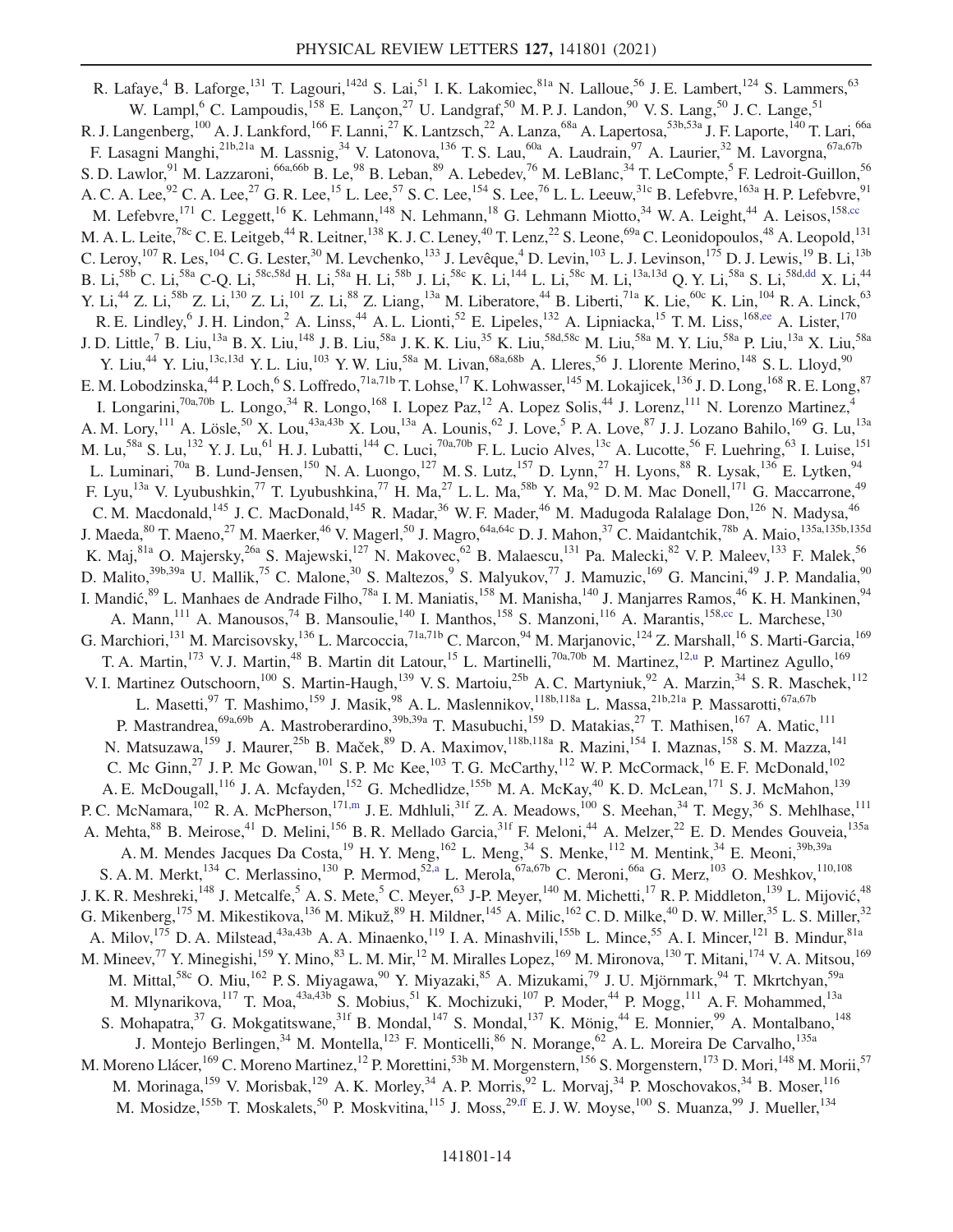<span id="page-15-0"></span>D. Muenstermann,<sup>87</sup> G. A. Mullier,<sup>94</sup> J. J. Mullin,<sup>132</sup> D. P. Mungo,<sup>66a,66b</sup> J. L. Munoz Martinez,<sup>12</sup> F. J. Munoz Sanchez,<sup>98</sup> M. Murin,<sup>98</sup> P. Murin,<sup>26b</sup> W. J. Murray,<sup>173,139</sup> A. Murrone,<sup>66a,66b</sup> J. M. Muse,<sup>124</sup> M. Muškinja,<sup>16</sup> C. Mwewa,<sup>27</sup> A. G. Myagkov,<sup>119[,i](#page-22-8)</sup> A. A. Myers,<sup>134</sup> G. Myers,<sup>63</sup> M. Myska,<sup>137</sup> B. P. Nachman,<sup>16</sup> O. Nackenhorst,<sup>45</sup> A. Nag Nag,<sup>46</sup> K. Nagai,<sup>130</sup> K. Nagano,<sup>79</sup> J. L. Nagle,<sup>27</sup> E. Nagy,<sup>99</sup> A. M. Nairz,<sup>34</sup> Y. Nakahama,<sup>113</sup> K. Nakamura,<sup>79</sup> H. Nanjo,<sup>128</sup> F. Napolitano,<sup>59a</sup> R. Narayan,<sup>40</sup> I. Naryshkin,<sup>133</sup> M. Naseri,<sup>32</sup> C. Nass,<sup>22</sup> T. Naumann,<sup>44</sup> G. Navarro,<sup>20a</sup> J. Navarro-Gonzalez,<sup>169</sup> P. Y. Nechaeva,<sup>108</sup> F. Nechansky,<sup>44</sup> T. J. Neep,<sup>19</sup> A. Negri,<sup>68a,68b</sup> M. Negrini,<sup>21b</sup> C. Nellist,<sup>115</sup> C. Nelson,<sup>101</sup> K. Nelson,<sup>103</sup> M. E. Nelson,<sup>43a,43b</sup> S. Nemecek,<sup>136</sup> M. Nessi,<sup>3[4,gg](#page-22-32)</sup> M. S. Neubauer,<sup>168</sup> F. Neuhaus,<sup>97</sup> J. Neundorf,<sup>44</sup> R. Newhouse,<sup>170</sup> P. R. Newman,<sup>19</sup> C. W. Ng,<sup>134</sup> Y. S. Ng,<sup>17</sup> Y. W. Y. Ng,<sup>166</sup> B. Ngair,<sup>33e</sup> H. D. N. Nguyen,<sup>99</sup> T. Nguyen Manh,<sup>107</sup> R. B. Nickerson,<sup>130</sup> R. Nicolaidou,<sup>140</sup> D. S. Nielsen,<sup>38</sup> J. Nielsen,<sup>141</sup> M. Niemeyer,<sup>51</sup> N. Nikiforou,<sup>10</sup> V. Nikolaenko,  $^{119,i}$  $^{119,i}$  $^{119,i}$  I. Nikolic-Audit,  $^{131}$  K. Nikolopoulos,  $^{19}$  P. Nilsson,  $^{27}$  H. R. Nindhito,  $^{52}$  A. Nisati,  $^{70a}$  N. Nishu,  $^{2}$ R. Nisius,<sup>112</sup> T. Nitta,<sup>174</sup> T. Nobe,<sup>159</sup> D. L. Noel,<sup>30</sup> Y. Noguchi,<sup>83</sup> I. Nomidis,<sup>131</sup> M. A. Nomura,<sup>27</sup> M. B. Norfolk,<sup>146</sup> R. R. B. Norisam,<sup>92</sup> J. Novak,<sup>89</sup> T. Novak,<sup>44</sup> O. Novgorodova,<sup>46</sup> L. Novotny,<sup>137</sup> R. Novotny,<sup>114</sup> L. Nozka,<sup>126</sup> K. Ntekas,<sup>166</sup> E. Nurse,  $92$  F. G. Oakham,  $32,$ e J. Ocariz,  $131$  A. Ochi,  $80$  I. Ochoa,  $13a$  J. P. Ochoa-Ricoux,  $142a$  K. O'Connor,  $24$  S. Oda,  $85$ S. Odaka,<sup>79</sup> S. Oerdek,<sup>167</sup> A. Ogrodnik,<sup>81a</sup> A. Oh,<sup>98</sup> C. C. Ohm,<sup>150</sup> H. Oide,<sup>160</sup> R. Oishi,<sup>159</sup> M. L. Ojeda,<sup>162</sup> Y. Okazaki,<sup>83</sup> M. W. O'Keefe,<sup>88</sup> Y. Okumura,<sup>159</sup> A. Olariu,<sup>25b</sup> L. F. Oleiro Seabra,<sup>135a</sup> S. A. Olivares Pino,<sup>142d</sup> D. Oliveira Damazio,<sup>27</sup> D. Oliveira Goncalves,<sup>78a</sup> J. L. Oliver,<sup>1</sup> M. J. R. Olsson,<sup>166</sup> A. Olszewski,<sup>82</sup> J. Olszowska,<sup>82</sup> Ö. O. Öncel,<sup>22</sup> D. C. O'Neil,<sup>148</sup> A. P. O'neill,<sup>130</sup> A. Onofre,<sup>135a,135e</sup> P. U. E. Onyisi,<sup>10</sup> H. Oppen,<sup>129</sup> R. G. Oreamuno Madriz,<sup>117</sup> M. J. Oreglia,<sup>35</sup> G. E. Orellana,  $^{86}$  D. Orestano,  $^{72a,72b}$  N. Orlando,  $^{12}$  R. S. Orr,  $^{162}$  V. O'Shea,  $^{55}$  R. Ospanov,  $^{58a}$  G. Otero y Garzon,  $^{28}$ H. Otono,  $^{85}$  P. S. Ott,  $^{59a}$  G. J. Ottino,  $^{16}$  M. Ouchrif,  $^{33d}$  J. Ouellette,  $^{27}$  F. Ould-Saada,  $^{129}$  A. Ouraou,  $^{140,a}$  $^{140,a}$  $^{140,a}$  Q. Ouyang,  $^{13a}$ M. Owen,<sup>55</sup> R. E. Owen,<sup>139</sup> V. E. Ozcan,<sup>11c</sup> N. Ozturk,<sup>7</sup> S. Ozturk,<sup>11c</sup> J. Pacalt,<sup>126</sup> H. A. Pacey,<sup>30</sup> K. Pachal,<sup>47</sup> A. Pacheco Pages,<sup>12</sup> C. Padilla Aranda,<sup>12</sup> S. Pagan Griso,<sup>16</sup> G. Palacino,<sup>63</sup> S. Palazzo,<sup>48</sup> S. Palestini,<sup>34</sup> M. Palka,<sup>81b</sup> P. Palni,<sup>81a</sup> D. K. Panchal,<sup>10</sup> C. E. Pandini,<sup>52</sup> J. G. Panduro Vazquez,<sup>91</sup> P. Pani,<sup>44</sup> G. Panizzo,<sup>64a,64c</sup> L. Paolozzi,<sup>52</sup> C. Papadatos,<sup>107</sup> S. Parajuli,<sup>40</sup> A. Paramonov,<sup>5</sup> C. Paraskevopoulos,<sup>9</sup> D. Paredes Hernandez,<sup>60b</sup> S. R. Paredes Saenz,<sup>130</sup> B. Parida, <sup>175</sup> T. H. Park, <sup>162</sup> A. J. Parker, <sup>29</sup> M. A. Parker, <sup>30</sup> F. Parodi, <sup>53b, 53a</sup> E. W. Parrish, <sup>117</sup> J. A. Parsons, <sup>37</sup> U. Parzefall, <sup>50</sup> L. Pascual Dominguez,<sup>157</sup> V. R. Pascuzzi,<sup>16</sup> F. Pasquali,<sup>116</sup> E. Pasqualucci,<sup>70a</sup> S. Passaggio,<sup>53b</sup> F. Pastore,<sup>91</sup> P. Pasuwan,<sup>43a,43b</sup> J. R. Pater,<sup>98</sup> A. Pathak,<sup>176</sup> J. Patton,<sup>88</sup> T. Pauly,<sup>34</sup> J. Pearkes,<sup>149</sup> M. Pedersen,<sup>129</sup> L. Pedraza Diaz,<sup>115</sup> R. Pedro,<sup>135a</sup> T. Peiffer,<sup>51</sup> S. V. Peleganchuk,  $^{118b,118a}$  O. Penc,  $^{136}$  C. Peng,  $^{60b}$  H. Peng,  $^{58a}$  M. Penzin,  $^{161}$  B. S. Peralva,  $^{78a}$  M. M. Perego,  $^{62}$ A. P. Pereira Peixoto,<sup>135a</sup> L. Pereira Sanchez,<sup>43a,43b</sup> D. V. Perepelitsa,<sup>27</sup> E. Perez Codina,<sup>163a</sup> M. Perganti,<sup>9</sup> L. Perini,<sup>66a,66b</sup> H. Pernegger,<sup>34</sup> S. Perrella,<sup>34</sup> A. Perrevoort,<sup>115</sup> K. Peters,<sup>44</sup> R. F. Y. Peters,<sup>98</sup> B. A. Petersen,<sup>34</sup> T. C. Petersen,<sup>38</sup> E. Petit,<sup>99</sup> V. Petousis,  $^{137}$  C. Petridou,  $^{158}$  P. Petroff,  $^{62}$  F. Petrucci,  $^{72a,72b}$  M. Pettee,  $^{178}$  N. E. Pettersson,  $^{34}$  K. Petukhova,  $^{138}$  A. Peyaud,  $^{140}$ R. Pezoa, <sup>142e</sup> L. Pezzotti,<sup>68a,68b</sup> G. Pezzullo,<sup>178</sup> T. Pham, <sup>102</sup> P. W. Phillips, <sup>139</sup> M. W. Phipps, <sup>168</sup> G. Piacquadio, <sup>151</sup> E. Pianori, <sup>16</sup> F. Piazza,<sup>66a,66b</sup> A. Picazio,<sup>100</sup> R. Piegaia,<sup>28</sup> D. Pietreanu,<sup>25b</sup> J. E. Pilcher,<sup>35</sup> A. D. Pilkington,<sup>98</sup> M. Pinamonti,<sup>64a,64c</sup> J. L. Pinfold,<sup>2</sup> C. Pitman Donaldson,<sup>92</sup> D. A. Pizzi,<sup>32</sup> L. Pizzimento,<sup>71a,71b</sup> A. Pizzini,<sup>116</sup> M.-A. Pleier,<sup>27</sup> V. Plesanovs,<sup>50</sup> V. Pleskot,<sup>138</sup> E. Plotnikova,<sup>77</sup> P. Podberezko,<sup>118b,118a</sup> R. Poettgen,<sup>94</sup> R. Poggi,<sup>52</sup> L. Poggioli,<sup>131</sup> I. Pogrebnyak,<sup>104</sup> D. Pohl,<sup>22</sup> I. Pokharel,<sup>51</sup> G. Polesello,<sup>68a</sup> A. Poley,<sup>148,163a</sup> A. Policicchio,<sup>70a,70b</sup> R. Polifka,<sup>138</sup> A. Polini,<sup>21b</sup> C. S. Pollard,<sup>44</sup> Z. B. Pollock,<sup>123</sup> V. Polychronakos,<sup>27</sup> D. Ponomarenko,<sup>109</sup> L. Pontecorvo,<sup>34</sup> S. Popa,<sup>25a</sup> G. A. Popeneciu,<sup>25d</sup> L. Portales,<sup>4</sup> D. M. Portillo Quintero,<sup>56</sup> S. Pospisil,<sup>137</sup> P. Postolache,<sup>25c</sup> K. Potamianos,<sup>130</sup> I. N. Potrap,<sup>77</sup> C. J. Potter,<sup>30</sup> H. Potti,<sup>1</sup> T. Poulsen,<sup>44</sup> J. Poveda,<sup>169</sup> T. D. Powell,<sup>145</sup> G. Pownall,<sup>44</sup> M. E. Pozo Astigarraga,<sup>34</sup> A. Prades Ibanez,<sup>169</sup> P. Pralavorio,<sup>99</sup> M. M. Prapa,<sup>42</sup> S. Prell,<sup>76</sup> D. Price,<sup>98</sup> M. Primavera,<sup>65a</sup> M. A. Principe Martin,<sup>96</sup> M. L. Proffitt,<sup>145</sup> N. Proklova,<sup>109</sup> K. Prokofiev,<sup>60c</sup> F. Prokoshin,<sup>77</sup> S. Protopopescu,<sup>27</sup> J. Proudfoot,<sup>5</sup> M. Przybycien,<sup>81a</sup> D. Pudzha,<sup>134</sup> P. Puzo,<sup>62</sup> D. Pyatiizbyantseva,<sup>109</sup> J. Qian,<sup>103</sup> Y. Qin,<sup>98</sup> A. Quadt,<sup>51</sup> M. Queitsch-Maitland,<sup>34</sup> G. Rabanal Bolanos,<sup>57</sup> F. Ragusa,<sup>66a,66b</sup> G. Rahal,  $95$  J. A. Raine,  $52$  S. Rajagopalan,  $27$  K. Ran,  $13a,13d$  D. F. Rassloff,  $59a$  D. M. Rauch,  $44$  S. Rave,  $97$  B. Ravina,  $55$ I. Ravinovich,<sup>175</sup> M. Raymond,<sup>34</sup> A. L. Read,<sup>129</sup> N. P. Readioff,<sup>145</sup> D. M. Rebuzzi,<sup>68a,68b</sup> G. Redlinger,<sup>27</sup> K. Reeves,<sup>41</sup> D. Reikher,<sup>157</sup> A. Reiss,<sup>97</sup> A. Rej,<sup>147</sup> C. Rembser,<sup>34</sup> A. Renardi,<sup>44</sup> M. Renda,<sup>25b</sup> M. B. Rendel,<sup>112</sup> A. G. Rennie,<sup>55</sup> S. Resconi,<sup>66a</sup> E. D. Resseguie,<sup>16</sup> S. Rettie,<sup>92</sup> B. Reynolds,<sup>123</sup> E. Reynolds,<sup>19</sup> M. Rezaei Estabragh,<sup>177</sup> O. L. Rezanova,  $^{118b,118a}$  P. Reznicek,  $^{138}$  E. Ricci,  $^{73a,73b}$  R. Richter,  $^{112}$  S. Richter,  $^{44}$  E. Richter-Was,  $^{81b}$  M. Ridel,  $^{131}$ P. Rieck,<sup>112</sup> P. Riedler,<sup>34</sup> O. Rifki,<sup>44</sup> M. Rijssenbeek,<sup>151</sup> A. Rimoldi,<sup>68a,68b</sup> M. Rimoldi,<sup>44</sup> L. Rinaldi,<sup>21b</sup> T. T. Rinn,<sup>168</sup> M. P. Rinnagel,<sup>111</sup> G. Ripellino,<sup>150</sup> I. Riu,<sup>12</sup> P. Rivadeneira,<sup>44</sup> J. C. Rivera Vergara,<sup>171</sup> F. Rizatdinova,<sup>125</sup> E. Rizvi,<sup>90</sup> C. Rizzi,<sup>52</sup> B. A. Roberts,<sup>173</sup> S. H. Robertson,<sup>101[,m](#page-22-12)</sup> M. Robin,<sup>44</sup> D. Robinson,<sup>30</sup> C. M. Robles Gajardo,<sup>142e</sup>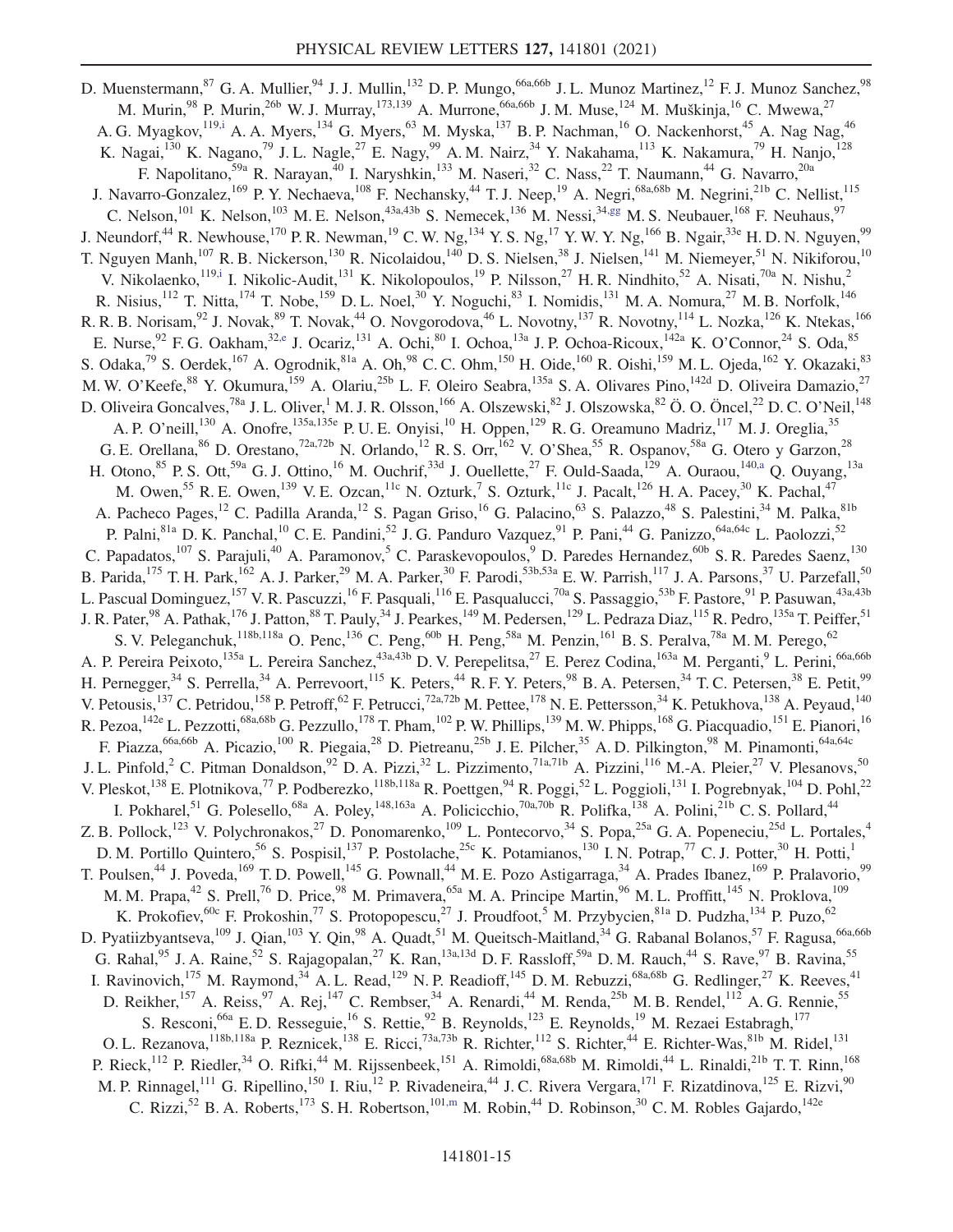<span id="page-16-1"></span><span id="page-16-0"></span>M. Robles Manzano,<sup>97</sup> A. Robson,<sup>55</sup> A. Rocchi,<sup>71a,71b</sup> C. Roda,<sup>69a,69b</sup> S. Rodriguez Bosca,<sup>59a</sup> A. Rodriguez Rodriguez,<sup>50</sup> A. M. Rodríguez Vera, <sup>163b</sup> S. Roe,<sup>34</sup> J. Roggel,<sup>177</sup> O. Røhne, <sup>129</sup> R. A. Rojas, <sup>142e</sup> B. Roland, <sup>50</sup> C. P. A. Roland, <sup>63</sup> J. Roloff, <sup>27</sup> A. Romaniouk,<sup>109</sup> M. Romano,<sup>21b,21a</sup> N. Rompotis,<sup>88</sup> M. Ronzani,<sup>121</sup> L. Roos,<sup>131</sup> S. Rosati,<sup>70a</sup> G. Rosin,<sup>100</sup> B. J. Rosser,<sup>132</sup> E. Rossi,<sup>162</sup> E. Rossi,<sup>4</sup> E. Rossi,<sup>67a,67b</sup> L. P. Rossi,<sup>53b</sup> L. Rossini,<sup>44</sup> R. Rosten,<sup>123</sup> M. Rotaru,<sup>25b</sup> B. Rottler,<sup>50</sup> D. Rousseau,<sup>62</sup> D. Rousso,<sup>30</sup> G. Rovelli,<sup>68a,68b</sup> A. Roy,<sup>10</sup> A. Rozanov,<sup>99</sup> Y. Rozen,<sup>156</sup> X. Ruan,<sup>31f</sup> A. J. Ruby,<sup>88</sup> T. A. Ruggeri,<sup>1</sup> F. Rühr,<sup>50</sup> A. Ruiz-Martinez,<sup>169</sup> A. Rummler,<sup>34</sup> Z. Rurikova,<sup>50</sup> N. A. Rusakovich,<sup>77</sup> H. L. Russell,<sup>34</sup> L. Rustige,<sup>36</sup> J. P. Rutherfoord,<sup>6</sup> E. M. Rüttinger,<sup>145</sup> M. Rybar,<sup>138</sup> E. B. Rye,<sup>129</sup> A. Ryzhov,<sup>119</sup> J. A. Sabater Iglesias,<sup>44</sup> P. Sabatini,<sup>169</sup> L. Sabetta,<sup>70a,70b</sup> H. F-W. Sadrozinski,<sup>141</sup> R. Sadykov,<sup>77</sup> F. Safai Tehrani,<sup>70a</sup> B. Safarzadeh Samani,<sup>152</sup> M. Safdari,<sup>149</sup> P. Saha,<sup>117</sup> S. Saha,<sup>101</sup> M. Sahinsoy, 112 A. Sahu, 177 M. Saimpert, <sup>140</sup> M. Saito, <sup>159</sup> T. Saito, <sup>159</sup> D. Salamani, <sup>52</sup> G. Salamanna, <sup>72a, 72b</sup> A. Salnikov, <sup>149</sup> J. Salt,<sup>169</sup> A. Salvador Salas,<sup>12</sup> D. Salvatore,<sup>39b,39a</sup> F. Salvatore,<sup>152</sup> A. Salzburger,<sup>34</sup> D. Sammel,<sup>50</sup> D. Sampsonidis,<sup>158</sup> D. Sampsonidou,<sup>58d,58c</sup> J. Sánchez,<sup>169</sup> A. Sanchez Pineda,<sup>4</sup> V. Sanchez Sebastian,<sup>169</sup> H. Sandaker,<sup>129</sup> C. O. Sander,<sup>44</sup> I. G. Sanderswood, <sup>87</sup> J. A. Sandesara, <sup>100</sup> M. Sandhoff, <sup>177</sup> C. Sandoval, <sup>20b</sup> D. P. C. Sankey, <sup>139</sup> M. Sannino, <sup>53b, 53a</sup> Y. Sano, <sup>113</sup> A. Sansoni,<sup>49</sup> C. Santoni,<sup>36</sup> H. Santos,<sup>136a,136b</sup> S. N. Santpur,<sup>16</sup> A. Santra,<sup>175</sup> K. A. Saoucha,<sup>145</sup> A. Sapronov,<sup>77</sup> J. G. Saraiva,<sup>135a,135d</sup> O. Sasaki,<sup>79</sup> K. Sato,<sup>164</sup> C. Sauer,<sup>59b</sup> F. Sauerburger,<sup>50</sup> E. Sauvan,<sup>4</sup> P. Savard,<sup>162[,e](#page-22-3)</sup> R. Sawada,<sup>159</sup> C. Sawyer,<sup>139</sup> L. Sawyer,<sup>93</sup> I. Sayago Galvan,<sup>169</sup> C. Sbarra,<sup>21b</sup> A. Sbrizzi,<sup>64a,64c</sup> T. Scanlon,<sup>92</sup> J. Schaarschmidt,<sup>144</sup> P. Schacht,<sup>112</sup> D. Schaefer,<sup>35</sup> L. Schaefer,<sup>132</sup> U. Schäfer,<sup>97</sup> A. C. Schaffer,<sup>62</sup> D. Schaile,<sup>111</sup> R. D. Schamberger,<sup>151</sup> E. Schanet,<sup>111</sup> C. Scharf,<sup>17</sup> N. Scharmberg,<sup>98</sup> V. A. Schegelsky,<sup>133</sup> D. Scheirich,<sup>138</sup> F. Schenck,<sup>17</sup> M. Schernau,<sup>166</sup> C. Schiavi,<sup>53b,53a</sup> L. K. Schildgen,<sup>22</sup> Z. M. Schillaci,<sup>24</sup> E. J. Schioppa,<sup>65a,65b</sup> M. Schioppa,<sup>39b,39a</sup> B. Schlag,<sup>97</sup> K. E. Schleicher,<sup>50</sup> S. Schlenker,<sup>34</sup> K. Schmieden,<sup>97</sup> C. Schmitt,<sup>97</sup> S. Schmitt,<sup>44</sup> L. Schoeffel,<sup>140</sup> A. Schoening,<sup>59b</sup> P. G. Scholer,<sup>50</sup> E. Schopf,<sup>130</sup> M. Schott,<sup>97</sup> J. Schovancova,<sup>34</sup> S. Schramm,<sup>52</sup> F. Schroeder,<sup>177</sup> H-C. Schultz-Coulon,<sup>59a</sup> M. Schumacher,<sup>50</sup> B. A. Schumm,<sup>141</sup> Ph. Schune,<sup>140</sup> A. Schwartzman,<sup>149</sup> T. A. Schwarz,<sup>103</sup> Ph. Schwemling,<sup>140</sup> R. Schwienhorst,<sup>104</sup> A. Sciandra,<sup>141</sup> G. Sciolla,<sup>24</sup> F. Scuri,<sup>69a</sup> F. Scutti,<sup>102</sup> C. D. Sebastiani,<sup>88</sup> K. Sedlaczek,<sup>45</sup> P. Seema,<sup>17</sup> S. C. Seidel,<sup>114</sup> A. Seiden,<sup>141</sup> B. D. Seidlitz,<sup>27</sup> T. Seiss,<sup>35</sup> C. Seitz,<sup>44</sup> J. M. Seixas,<sup>78b</sup> G. Sekhniaidze,<sup>67a</sup> S. J. Sekula,<sup>40</sup> L. P. Selem,<sup>4</sup> N. Semprini-Cesari,<sup>21b,21a</sup> S. Sen,<sup>47</sup> C. Serfon,<sup>27</sup> L. Serin,<sup>62</sup> L. Serkin,<sup>64a,64b</sup> M. Sessa,<sup>58a</sup> H. Severini,<sup>124</sup> S. Sevova,<sup>149</sup> F. Sforza,<sup>53b,53a</sup> A. Sfyrla,<sup>52</sup> E. Shabalina,<sup>51</sup> R. Shaheen,<sup>150</sup> J.D. Shahinian,<sup>132</sup> N.W. Shaikh,<sup>43a,43b</sup> D. Shaked Renous,  $^{175}$  L. Y. Shan,  $^{13a}$  M. Shapiro,  $^{16}$  A. Sharma,  $^{34}$  A. S. Sharma,  $^{1}$  S. Sharma,  $^{44}$  P. B. Shatalov,  $^{120}$  K. Shaw,  $^{152}$ S. M. Shaw,  $98$  P. Sherwood,  $92$  L. Shi,  $92$  C. O. Shimmin,  $178$  Y. Shimogama,  $174$  J. D. Shinner,  $91$  I. P. J. Shipsey,  $130$  S. Shirabe,  $52$ M. Shiyakova,<sup>77</sup> J. Shlomi,<sup>175</sup> M. J. Shochet,<sup>35</sup> J. Shojaii,<sup>102</sup> D. R. Shope,<sup>150</sup> S. Shrestha,<sup>123</sup> E. M. Shrif,<sup>31f</sup> M. J. Shroff,<sup>171</sup> E. Shulga,<sup>175</sup> P. Sicho,<sup>136</sup> A. M. Sickles,<sup>168</sup> E. Sideras Haddad,<sup>31f</sup> O. Sidiropoulou,<sup>34</sup> A. Sidoti,<sup>21b,21a</sup> F. Siegert,<sup>46</sup> Dj. Sijacki,<sup>14</sup> M. V. Silva Oliveira,<sup>34</sup> S. B. Silverstein,<sup>43a</sup> S. Simion,<sup>62</sup> R. Simoniello,<sup>34</sup> S. Simsek,<sup>11b</sup> P. Sinervo,<sup>162</sup> V. Sinetckii,  $^{110}$  S. Singh,  $^{148}$  S. Sinha,  $^{44}$  S. Sinha,  $^{31f}$  M. Sioli,  $^{21b,21a}$  I. Siral,  $^{127}$  S. Yu. Sivoklokov,  $^{110}$  J. Sjölin,  $^{43a,43b}$  A. Skaf,  $^{51}$ E. Skorda, <sup>94</sup> P. Skubic, <sup>124</sup> M. Slawinska, <sup>82</sup> K. Sliwa, <sup>165</sup> V. Smakhtin, <sup>175</sup> B. H. Smart, <sup>139</sup> J. Smiesko, <sup>138</sup> S. Yu. Smirnov, <sup>109</sup> Y. Smirnov,<sup>109</sup> L. N. Smirnova,<sup>110[,hh](#page-22-33)</sup> O. Smirnova,<sup>94</sup> E. A. Smith,<sup>35</sup> H. A. Smith,<sup>130</sup> M. Smizanska,<sup>87</sup> K. Smolek,<sup>137</sup> A. Smykiewicz,  $82$  A. A. Snesarev,  $108$  H. L. Snoek,  $116$  S. Snyder,  $27$  R. Sobie,  $171$ [,m](#page-22-12) A. Soffer,  $157$  F. Sohns,  $51$ C. A. Solans Sanchez,  $34$  E. Yu. Soldatov,  $109$  U. Soldevila,  $169$  A. A. Solodkov,  $119$  S. Solomon,  $50$  A. Soloshenko,  $77$ O. V. Solovyanov,<sup>119</sup> V. Solovyev,<sup>133</sup> P. Sommer,<sup>145</sup> H. Son,<sup>165</sup> A. Sonay,<sup>12</sup> W. Y. Song,<sup>163b</sup> A. Sopczak,<sup>137</sup> A. L. Sopio,<sup>92</sup> F. Sopkova,<sup>26b</sup> S. Sottocornola,<sup>68a,68b</sup> R. Soualah,<sup>64a,64c</sup> A. M. Soukharev,<sup>118b,118a</sup> Z. Soumaimi,<sup>33e</sup> D. South,<sup>44</sup> S. Spagnolo,<sup>65a,65b</sup> M. Spalla,<sup>112</sup> M. Spangenberg,<sup>173</sup> F. Spanò,<sup>91</sup> D. Sperlich,<sup>50</sup> T. M. Spieker,<sup>59a</sup> G. Spigo,<sup>34</sup> M. Spina,<sup>152</sup> D. P. Spiteri,<sup>55</sup> M. Spousta,<sup>138</sup> A. Stabile,<sup>66a,66b</sup> B. L. Stamas,<sup>117</sup> R. Stamen,<sup>59a</sup> M. Stamenkovic,<sup>116</sup> A. Stampekis,<sup>19</sup> M. Standke,<sup>22</sup> E. Stanecka,<sup>82</sup> B. Stanislaus,<sup>34</sup> M. M. Stanitzki,<sup>44</sup> M. Stankaityte,<sup>130</sup> B. Stapf,<sup>44</sup> E. A. Starchenko,<sup>119</sup> G. H. Stark,<sup>141</sup> J. Stark,<sup>99</sup> D. M. Starko,<sup>163b</sup> P. Staroba,<sup>136</sup> P. Starovoitov,<sup>59a</sup> S. Stärz,<sup>101</sup> R. Staszewski,<sup>82</sup> G. Stavropoulos,<sup>42</sup> P. Steinberg,<sup>27</sup> A. L. Steinhebel,<sup>127</sup> B. Stelzer,<sup>148,163a</sup> H. J. Stelzer,<sup>134</sup> O. Stelzer-Chilton,<sup>163a</sup> H. Stenzel,<sup>54</sup> T. J. Stevenson,<sup>152</sup> G. A. Stewart,  $34$  M. C. Stockton,  $34$  G. Stoicea,  $25b$  M. Stolarski,  $135a$  S. Stonjek,  $112$  A. Straessner,  $46$  J. Strandberg,  $150$ S. Strandberg,<sup>43a,43b</sup> M. Strauss,<sup>124</sup> T. Strebler,<sup>99</sup> P. Strizenec,<sup>26b</sup> R. Ströhmer,<sup>172</sup> D. M. Strom,<sup>127</sup> L. R. Strom,<sup>44</sup> R. Stroynowski, $^{40}$  A. Strubig, $^{43a,43b S. A. Stucci, $^{27}$  B. Stugu, $^{15}$  J. Stupak, $^{124}$  N. A. Styles, $^{44}$  D. Su, $^{149}$  S. Su, $^{58a}$  W. Su, $^{58d,144,58c}$$ X. Su,<sup>58a</sup> N. B. Suarez,<sup>134</sup> K. Sugizaki,<sup>159</sup> V. V. Sulin,<sup>108</sup> M. J. Sullivan,<sup>88</sup> D. M. S. Sultan,<sup>52</sup> S. Sultansoy,<sup>3c</sup> T. Sumida,<sup>83</sup> S. Sun,<sup>103</sup> S. Sun,<sup>176</sup> X. Sun,<sup>98</sup> O. Sunneborn Gudnadottir,<sup>167</sup> C. J. E. Suster,<sup>153</sup> M. R. Sutton,<sup>154</sup> M. Svatos,<sup>136</sup> M. Swiatlowski,<sup>163a</sup> T. Swirski,<sup>172</sup> I. Sykora,<sup>26a</sup> M. Sykora,<sup>138</sup> T. Sykora,<sup>138</sup> D. Ta,<sup>97</sup> K. Tackmann,<sup>4[4,ii](#page-23-0)</sup> A. Taffard,<sup>166</sup> R. Tafirout, $^{163a}$  E. Tagiev, $^{119}$  R. H. M. Taibah, $^{131}$  R. Takashima, $^{84}$  K. Takeda, $^{80}$  T. Takeshita, $^{146}$  E. P. Takeva, $^{48}$  Y. Takubo, $^{79}$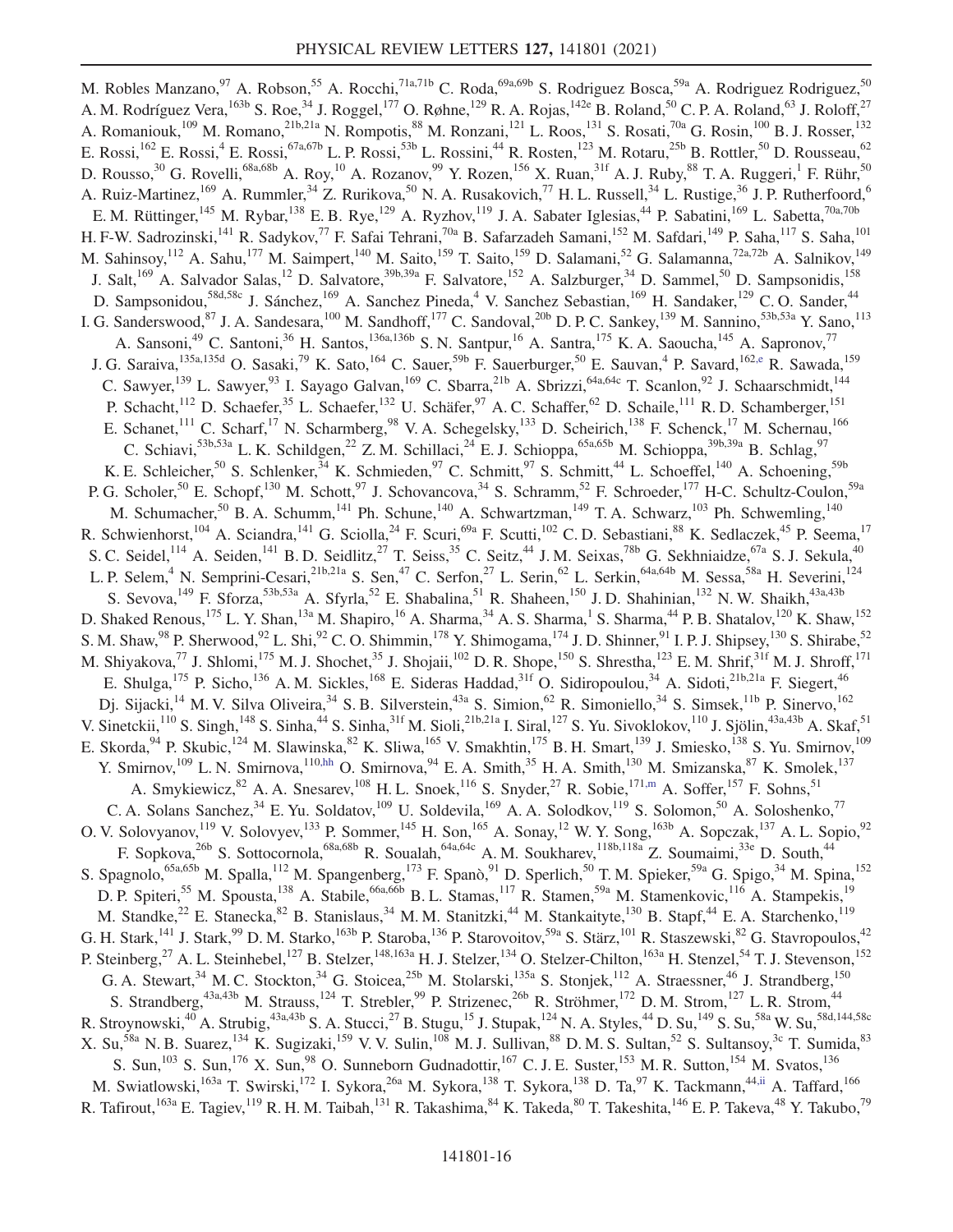<span id="page-17-4"></span><span id="page-17-3"></span><span id="page-17-2"></span><span id="page-17-1"></span><span id="page-17-0"></span>M. Talby,<sup>99</sup> A. A. Talyshev,<sup>118b,118a</sup> K. C. Tam,<sup>60b</sup> N. M. Tamir,<sup>157</sup> A. Tanaka,<sup>159</sup> J. Tanaka,<sup>159</sup> R. Tanaka,<sup>62</sup> Z. Tao,<sup>170</sup> S. Tapia Araya,<sup>76</sup> S. Tapprogge,<sup>97</sup> A. Tarek Abouelfadl Mohamed,<sup>104</sup> S. Tarem,<sup>156</sup> K. Tariq,<sup>58b</sup> G. Tarna,<sup>25b[,jj](#page-23-1)</sup> G. F. Tartarelli,<sup>66a</sup> P. Tas,<sup>138</sup> M. Tasevsky,<sup>136</sup> E. Tassi,<sup>39b,39a</sup> G. Tateno,<sup>159</sup> Y. Tayalati,<sup>33e</sup> G. N. Taylor,<sup>102</sup> W. Taylor,<sup>163b</sup> H. Teagle, $^{88}$  A. S. Tee,  $^{176}$  R. Teixeira De Lima, $^{149}$  P. Teixeira-Dias, $^{91}$  H. Ten Kate, $^{34}$  J. J. Teoh, $^{116}$  K. Terashi, $^{159}$  J. Terron, $^{96}$ S. Terzo,<sup>12</sup> M. Testa,<sup>49</sup> R. J. Teuscher,<sup>16[2,m](#page-22-12)</sup> N. Themistokleous,<sup>48</sup> T. Theveneaux-Pelzer,<sup>17</sup> O. Thielmann,<sup>177</sup> D. W. Thomas,<sup>91</sup> J. P. Thomas,<sup>19</sup> E. A. Thompson,<sup>44</sup> P. D. Thompson,<sup>19</sup> E. Thomson,<sup>132</sup> E. J. Thorpe,<sup>90</sup> Y. Tian,<sup>51</sup> V. O. Tikhomirov,<sup>10[8,kk](#page-23-2)</sup> Yu. A. Tikhonov, <sup>118b,118a</sup> S. Timoshenko, <sup>109</sup> P. Tipton, <sup>178</sup> S. Tisserant, <sup>99</sup> S. H. Tlou, <sup>31f</sup> A. Tnourji, <sup>36</sup> K. Todome, <sup>21b,21a</sup> S. Todorova-Nova,  $^{138}$  S. Todt,  $^{46}$  M. Togawa,  $^{79}$  J. Tojo,  $^{85}$  S. Tokár,  $^{26a}$  K. Tokushuku,  $^{79}$  E. Tolley,  $^{123}$  R. Tombs,  $^{30}$ M. Tomoto, $^{79,113}$  L. Tompkins, $^{149}$  P. Tornambe, $^{100}$  E. Torrence, $^{127}$  H. Torres, $^{46}$  E. Torró Pastor, $^{169}$  M. Toscani, $^{28}$  C. Tosciri, $^{35}$ J. Toth,<sup>9[9,ll](#page-23-3)</sup> D. R. Tovey,<sup>145</sup> A. Traeet,<sup>15</sup> C. J. Treado,<sup>121</sup> T. Trefzger,<sup>172</sup> A. Tricoli,<sup>27</sup> I. M. Trigger,<sup>163a</sup> S. Trincaz-Duvoid,<sup>131</sup> D. A. Trischuk,<sup>170</sup> W. Trischuk,<sup>162</sup> B. Trocmé,<sup>56</sup> A. Trofymov,<sup>62</sup> C. Troncon,<sup>66a</sup> F. Trovato,<sup>152</sup> L. Truong,<sup>31c</sup> M. Trzebinski,<sup>82</sup> A. Trzupek, <sup>82</sup> F. Tsai, <sup>151</sup> A. Tsiamis, <sup>158</sup> P. V. Tsiareshka, <sup>10[5,bb](#page-22-27)</sup> A. Tsirigotis, <sup>158[,cc](#page-22-28)</sup> V. Tsiskaridze, <sup>151</sup> E. G. Tskhadadze, <sup>155a</sup> M. Tsopoulou,<sup>158</sup> I. I. Tsukerman,<sup>120</sup> V. Tsulaia,<sup>16</sup> S. Tsuno,<sup>79</sup> O. Tsur,<sup>156</sup> D. Tsybychev,<sup>151</sup> Y. Tu,<sup>60b</sup> A. Tudorache,<sup>25b</sup> V. Tudorache, $^{25b}$  A. N. Tuna, $^{34}$  S. Turchikhin,<sup>77</sup> D. Turgeman, $^{175}$  I. Turk Cakir, $^{3b,mm}$  $^{3b,mm}$  $^{3b,mm}$  R. J. Turner, $^{19}$  R. Turra, $^{66a}$  P. M. Tuts, $^{37}$ S. Tzamarias,<sup>158</sup> P. Tzanis,<sup>9</sup> E. Tzovara,<sup>97</sup> K. Uchida,<sup>159</sup> F. Ukegawa,<sup>164</sup> G. Unal,<sup>34</sup> M. Unal,<sup>10</sup> A. Undrus,<sup>27</sup> G. Unel,<sup>166</sup> F. C. Ungaro,<sup>102</sup> K. Uno,<sup>159</sup> J. Urban,<sup>26b</sup> P. Urquijo,<sup>102</sup> G. Usai,<sup>7</sup> R. Ushioda,<sup>160</sup> M. Usman,<sup>107</sup> Z. Uysal,<sup>11d</sup> V. Vacek,<sup>137</sup> B. Vachon, <sup>101</sup> K. O. H. Vadla, <sup>129</sup> T. Vafeiadis, <sup>34</sup> C. Valderanis, <sup>111</sup> E. Valdes Santurio, <sup>43a, 43b</sup> M. Valente, <sup>163a</sup> S. Valentinetti,<sup>21b,21a</sup> A. Valero,<sup>169</sup> L. Valéry,<sup>44</sup> R. A. Vallance,<sup>19</sup> A. Vallier,<sup>99</sup> J. A. Valls Ferrer,<sup>169</sup> T. R. Van Daalen,<sup>12</sup> P. Van Gemmeren,<sup>5</sup> S. Van Stroud,<sup>92</sup> I. Van Vulpen,<sup>116</sup> M. Vanadia,<sup>71a,71b</sup> W. Vandelli,<sup>34</sup> M. Vandenbroucke,<sup>140</sup> E. R. Vandewall,<sup>125</sup> D. Vannicola,<sup>70a,70b</sup> L. Vannoli,<sup>53b,53a</sup> R. Vari,<sup>70a</sup> E. W. Varnes,<sup>6</sup> C. Varni,<sup>53b,53a</sup> T. Varol,<sup>154</sup> D. Varouchas, <sup>62</sup> K. E. Varvell, <sup>153</sup> M. E. Vasile, <sup>25b</sup> L. Vaslin, <sup>36</sup> G. A. Vasquez, <sup>171</sup> F. Vazeille, <sup>36</sup> D. Vazquez Furelos, <sup>12</sup> T. Vazquez Schroeder,<sup>34</sup> J. Veatch,<sup>51</sup> V. Vecchio,<sup>98</sup> M. J. Veen,<sup>116</sup> I. Veliscek,<sup>130</sup> L. M. Veloce,<sup>162</sup> F. Veloso,<sup>135a,135c</sup> S. Veneziano,<sup>70a</sup> A. Ventura,<sup>65a,65b</sup> A. Verbytskyi,<sup>112</sup> M. Verducci,<sup>69a,69b</sup> C. Vergis,<sup>22</sup> M. Verissimo De Araujo,<sup>78b</sup> W. Verkerke,<sup>116</sup> A. T. Vermeulen,<sup>116</sup> J. C. Vermeulen,<sup>116</sup> C. Vernieri,<sup>149</sup> P. J. Verschuuren,<sup>91</sup> M. L. Vesterbacka,<sup>121</sup> M. C. Vetterli,<sup>148[,e](#page-22-3)</sup> N. Viaux Maira,<sup>142e</sup> T. Vickey,<sup>145</sup> O. E. Vickey Boeriu,<sup>145</sup> G. H. A. Viehhauser,<sup>130</sup> L. Vigani,<sup>59b</sup> M. Villa,<sup>21b,21a</sup> M. Villaplana Perez,<sup>169</sup> E. M. Villhauer,<sup>48</sup> E. Vilucchi,<sup>49</sup> M. G. Vincter,<sup>32</sup> G. S. Virdee,<sup>19</sup> A. Vishwakarma,<sup>48</sup> C. Vittori,<sup>21b,21a</sup> I. Vivarelli,<sup>152</sup> V. Vladimirov,<sup>173</sup> E. Voevodina,<sup>112</sup> M. Vogel,<sup>177</sup> P. Vokac,<sup>137</sup> J. Von Ahnen,<sup>44</sup> S. E. von Buddenbrock,<sup>31f</sup> E. Von Toerne,<sup>22</sup> V. Vorobel,<sup>138</sup> K. Vorobev,<sup>109</sup> M. Vos,<sup>169</sup> J. H. Vossebeld,<sup>88</sup> M. Vozak,<sup>98</sup> N. Vranjes,<sup>14</sup> M. Vranjes Milosavljevic,<sup>14</sup> V. Vrba,<sup>137[,a](#page-22-4)</sup> M. Vreeswijk,<sup>116</sup> N. K. Vu,<sup>99</sup> R. Vuillermet,<sup>34</sup> I. Vukotic,<sup>35</sup> S. Wada,<sup>164</sup> C. Wagner,<sup>100</sup> P. Wagner,<sup>22</sup> W. Wagner,<sup>177</sup> S. Wahdan,<sup>177</sup> H. Wahlberg,<sup>86</sup> R. Wakasa,<sup>164</sup> M. Wakida,<sup>113</sup> V. M. Walbrecht,<sup>112</sup> J. Walder,<sup>139</sup> R. Walker,<sup>111</sup> S. D. Walker,<sup>91</sup> W. Walkowiak,<sup>147</sup> A. M. Wang,<sup>57</sup> A. Z. Wang,<sup>176</sup> C. Wang,<sup>58a</sup> C. Wang,<sup>58c</sup> H. Wang,<sup>16</sup> J. Wang,<sup>60a</sup> P. Wang,<sup>40</sup> R.-J. Wang,<sup>97</sup> R. Wang,<sup>57</sup> R. Wang,<sup>117</sup> S. M. Wang,<sup>154</sup> S. Wang,<sup>58b</sup> T. Wang,<sup>58a</sup> W. T. Wang,<sup>58a</sup> W. X. Wang,<sup>58a</sup> X. Wang,<sup>168</sup> Y. Wang,<sup>58a</sup> Z. Wang,<sup>103</sup> C. Wanotayaroj,<sup>34</sup> A. Warburton,<sup>101</sup> C. P. Ward,<sup>30</sup> R. J. Ward,<sup>19</sup> N. Warrack,<sup>55</sup> A. T. Watson,<sup>19</sup> M. F. Watson,<sup>19</sup> G. Watts,<sup>144</sup> B. M. Waugh,<sup>92</sup> A. F. Webb,<sup>10</sup> C. Weber,<sup>27</sup> M. S. Weber,<sup>18</sup> S. A. Weber,<sup>32</sup> S. M. Weber,<sup>59a</sup> C. Wei,<sup>58a</sup> Y. Wei,<sup>130</sup> A. R. Weidberg,<sup>130</sup> J. Weingarten,<sup>45</sup> M. Weirich,  $97$  C. Weiser,  $50$  P. S. Wells,  $34$  T. Wenaus,  $27$  B. Wendland,  $45$  T. Wengler,  $34$  S. Wenig,  $34$  N. Wermes,  $22$ M. Wessels,  $^{59a}$  K. Whalen,  $^{127}$  A. M. Wharton,  $^{87}$  A. S. White,  $^{57}$  A. White,  $^7$  M. J. White,  $^1$  D. Whiteson,  $^{166}$  W. Wiedenmann,  $^{176}$ C. Wiel,<sup>46</sup> M. Wielers,<sup>139</sup> N. Wieseotte,<sup>97</sup> C. Wiglesworth,<sup>38</sup> L. A. M. Wiik-Fuchs,<sup>50</sup> D. J. Wilbern,<sup>124</sup> H. G. Wilkens,<sup>34</sup> L. J. Wilkins,  $91$  D. M. Williams,  $37$  H. H. Williams,  $132$  S. Williams,  $30$  S. Willocq,  $100$  P. J. Windischhofer,  $130$ I. Wingerter-Seez,<sup>4</sup> F. Winklmeier,<sup>127</sup> B. T. Winter,<sup>50</sup> M. Wittgen,<sup>149</sup> M. Wobisch,<sup>93</sup> A. Wolf,<sup>97</sup> R. Wölker,<sup>130</sup> J. Wollrath,<sup>166</sup> M. W. Wolter, <sup>82</sup> H. Wolters, <sup>135a,135c</sup> V. W. S. Wong, <sup>170</sup> A. F. Wongel, <sup>44</sup> S. D. Worm, <sup>44</sup> B. K. Wosiek, <sup>82</sup> K. W. Woźniak, <sup>82</sup> K. Wraight,<sup>55</sup> J. Wu,<sup>13a,13d</sup> S. L. Wu,<sup>176</sup> X. Wu,<sup>52</sup> Y. Wu,<sup>58a</sup> Z. Wu,<sup>140,58a</sup> J. Wuerzinger,<sup>130</sup> T. R. Wyatt,<sup>98</sup> B. M. Wynne,<sup>48</sup> S. Xella,<sup>38</sup> J. Xiang,<sup>60c</sup> X. Xiao,<sup>103</sup> X. Xie,<sup>58a</sup> I. Xiotidis,<sup>152</sup> D. Xu,<sup>13a</sup> H. Xu,<sup>58a</sup> H. Xu,<sup>58a</sup> L. Xu,<sup>58a</sup> R. Xu,<sup>132</sup> W. Xu,<sup>103</sup> Y. Xu,<sup>13b</sup> Z. Xu,<sup>58b</sup> Z. Xu,<sup>149</sup> B. Yabsley,<sup>153</sup> S. Yacoob,<sup>31a</sup> N. Yamaguchi,<sup>85</sup> Y. Yamaguchi,<sup>160</sup> M. Yamatani,<sup>159</sup> H. Yamauchi,<sup>164</sup> T. Yamazaki,<sup>16</sup> Y. Yamazaki,<sup>80</sup> J. Yan,<sup>58c</sup> Z. Yan,<sup>23</sup> H. J. Yang,<sup>58c,58d</sup> H. T. Yang,<sup>16</sup> S. Yang,<sup>58a</sup> T. Yang,<sup>60c</sup> X. Yang,<sup>58a</sup> X. Yang,<sup>13a</sup> Y. Yang,<sup>159</sup> Z. Yang,<sup>103,58a</sup> W-M. Yao,<sup>16</sup> Y.C. Yap,<sup>44</sup> H. Ye,<sup>13c</sup> J. Ye,<sup>40</sup> S. Ye,<sup>27</sup> I. Yeletskikh,<sup>77</sup> M. R. Yexley, <sup>87</sup> P. Yin, <sup>37</sup> K. Yorita, <sup>174</sup> K. Yoshihara, <sup>76</sup> C. J. S. Young, <sup>34</sup> C. Young, <sup>149</sup> R. Yuan, <sup>58[b,nn](#page-23-5)</sup> X. Yue, <sup>59a</sup> M. Zaazoua,<sup>33e</sup> B. Zabinski,<sup>82</sup> G. Zacharis,<sup>9</sup> E. Zaffaroni,<sup>52</sup> J. Zahreddine,<sup>99</sup> A. M. Zaitsev,<sup>119[,i](#page-22-8)</sup> T. Zakareishvili,<sup>155b</sup> N. Zakharchuk,<sup>32</sup> S. Zambito,<sup>34</sup> D. Zanzi,<sup>50</sup> S. V. Zeißner,<sup>45</sup> C. Zeitnitz,<sup>177</sup> G. Zemaityte,<sup>130</sup> J. C. Zeng,<sup>168</sup> O. Zenin,<sup>119</sup>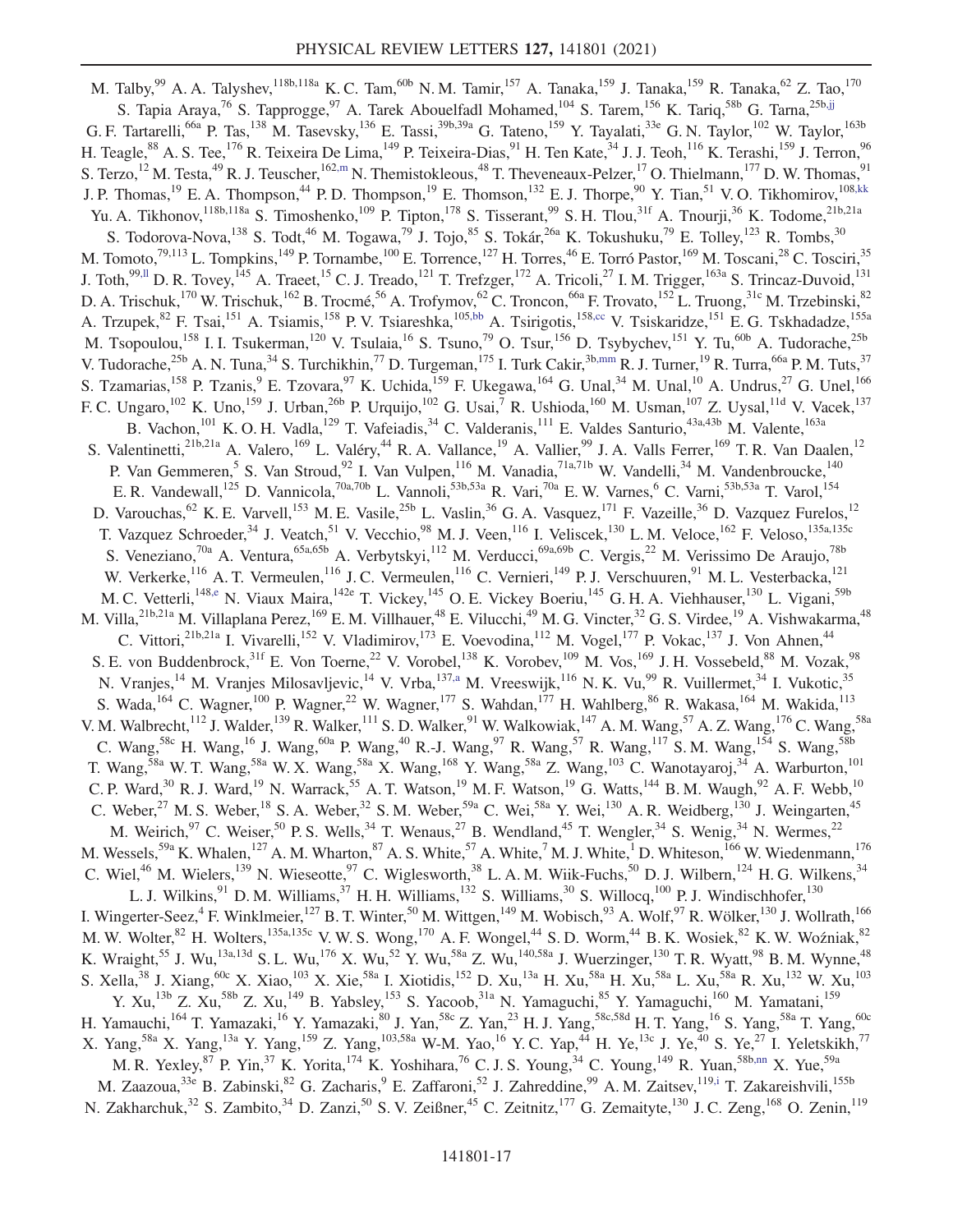T. Ženiš,<sup>26a</sup> S. Zenz,<sup>90</sup> S. Zerradi,<sup>33a</sup> D. Zerwas,<sup>62</sup> M. Zgubič,<sup>130</sup> B. Zhang,<sup>13c</sup> D. F. Zhang,<sup>13b</sup> G. Zhang,<sup>13b</sup> J. Zhang,<sup>5</sup> K. Zhang,<sup>13a</sup> L. Zhang,<sup>13c</sup> M. Zhang,<sup>168</sup> R. Zhang,<sup>176</sup> S. Zhang,<sup>103</sup> X. Zhang,<sup>58c</sup> X. Zhang,<sup>58b</sup> Z. Zhang,<sup>62</sup> P. Zhao,<sup>47</sup> Y. Zhao,<sup>141</sup> Z. Zhao,<sup>58a</sup> A. Zhemchugov,<sup>77</sup> Z. Zheng,<sup>103</sup> D. Zhong,<sup>168</sup> B. Zhou,<sup>103</sup> C. Zhou,<sup>176</sup> H. Zhou,<sup>6</sup> N. Zhou,<sup>58c</sup> Y. Zhou,  $6$  C. G. Zhu, $^{58b}$  C. Zhu, $^{13a,13d}$  H. L. Zhu, $^{58a}$  H. Zhu, $^{13a}$  J. Zhu, $^{103}$  Y. Zhu, $^{58a}$  X. Zhuang, $^{13a}$  K. Zhukov, $^{108}$ V. Zhulanov, <sup>118b,118a</sup> D. Zieminska, <sup>63</sup> N. I. Zimine, <sup>77</sup> S. Zimmermann, <sup>5[0,a](#page-22-4)</sup> M. Ziolkowski, <sup>147</sup> L. Živković, <sup>14</sup> A. Zoccoli, <sup>21b,21a</sup> K. Zoch,<sup>52</sup> T. G. Zorbas,<sup>145</sup> O. Zormpa,<sup>42</sup> W. Zou,<sup>37</sup> and L. Zwalinski<sup>34</sup>

(ATLAS Collaboration)

<sup>1</sup>Department of Physics, University of Adelaide, Adelaide, Australia<sup>2</sup>Department of Physics, University of Alberta, Edmonton Alberta, Can

<sup>2</sup>Department of Physics, University of Alberta, Edmonton Alberta, Canada<br><sup>3a</sup>Department of Physics, Ankara University, Ankara, Turkey<br><sup>3b</sup>Istanbul Aydin University, Application and Research Center for Advanced Studies, I

<sup>1</sup>LAPP, Univ. Savoie Mont Blanc, CNRS/IN2P3, Annecy, France

 ${}^{5}$ High Energy Physics Division, Argonne National Laboratory, Argonne, Illinois, USA

<sup>6</sup>Department of Physics, University of Arizona, Tucson, Arizona, USA

 $^7$ Department of Physics, University of Texas at Arlington, Arlington, Texas, USA

 ${}^8P$ hysics Department, National and Kapodistrian University of Athens, Athens, Greece  ${}^9P$ hysics Department, National Technical University of Athens, Zografou, Greece

<sup>10</sup>Department of Physics, University of Texas at Austin, Austin, Texas, USA<br><sup>11a</sup>Bahcesehir University, Faculty of Engineering and Natural Sciences, Istanbul, Turkey<br><sup>11b</sup>Istanbul Bilgi University, Faculty of Engineering

<sup>15</sup>Department for Physics and Technology, University of Bergen, Bergen, Norway<br><sup>16</sup>Physics Division, Lawrence Berkeley National Laboratory and University of California, Berkeley, California, USA<br><sup>17</sup>Institut für Physik, H

University of Bern, Bern, Switzerland<br><sup>19</sup>School of Physics and Astronomy, University of Birmingham, Birmingham, United Kingdom<br><sup>20a</sup>Facultad de Ciencias y Centro de Investigaciónes, Universidad Antonio Nariño, Bogotá, Co

20b<br>Departamento de Física, Universidad Nacional de Colombia, Bogotá, Colombia, Colombia<br><sup>21b</sup>INFN Bologna and Università di Bologna, Dipartimento di Fisica, Bologna, Italy<br><sup>21b</sup>INFN Sezione di Bologna, Bologna, Italy<br><sup>21</sup>

Physics Department, Cluj-Napoca, Romania<br><sup>25e</sup>University Politehnica Bucharest, Bucharest, Romania<br><sup>25f</sup>West University in Timisoara, Timisoara, Romania

<sup>26b</sup>Department of Subnuclear Physics, Institute of Experimental Physics of the Slovak Academy of Sciences, Kosice, Slovak Republic <sup>26b</sup>Department of Subnuclear Physics, Institute of Experimental Physics of the Slovak Ac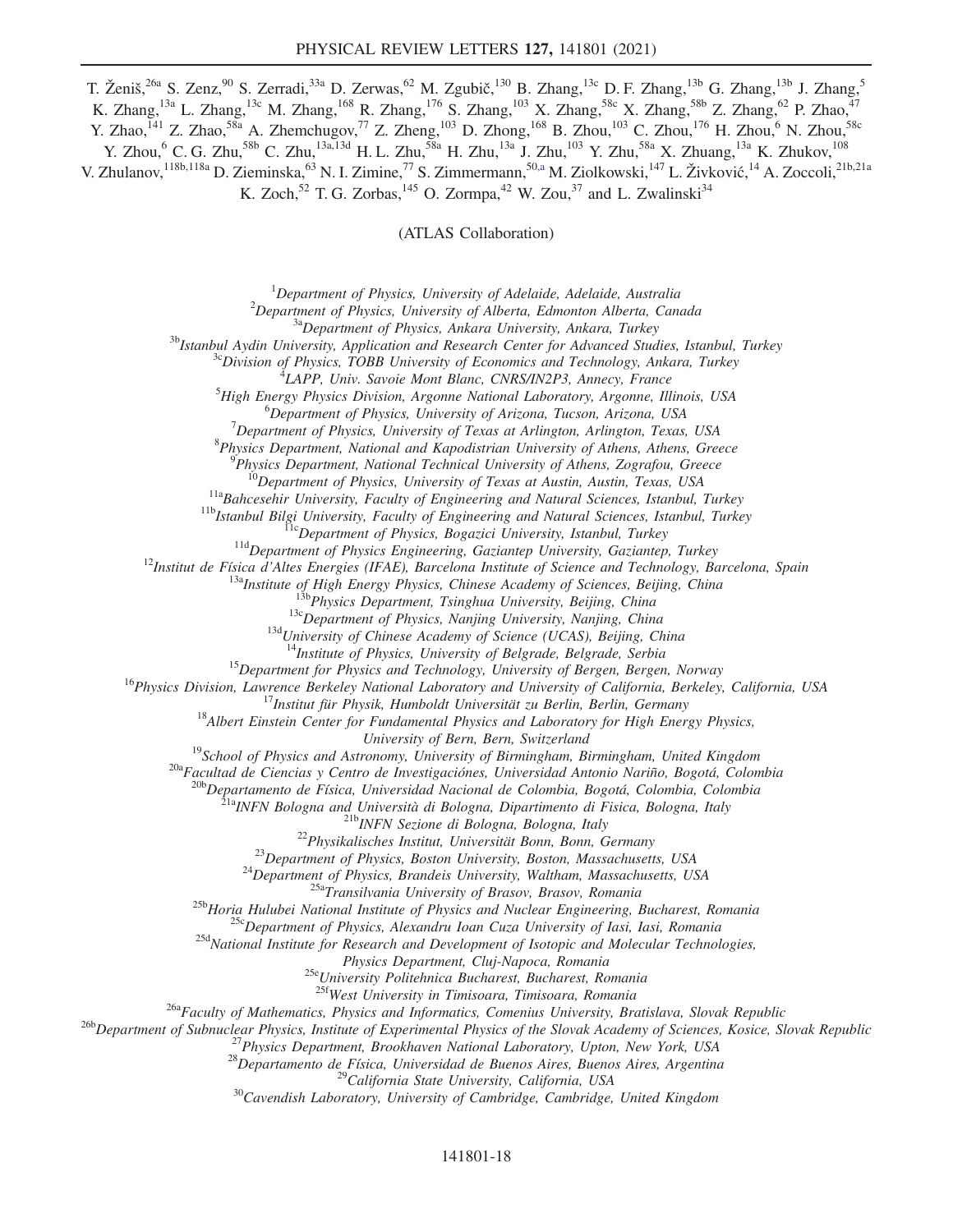#### PHYSICAL REVIEW LETTERS 127, 141801 (2021)

<sup>31a</sup>Department of Physics, University of Cape Town, Cape Town, South Africa<br><sup>31b</sup>iThemba Labs, Western Cape, South Africa<br><sup>31c</sup>Department of Mechanical Engineering Science, University of Johannesburg, Johannesburg, South

<sup>31f</sup>School of Physics, University of the Witwatersrand, Johannesburg, South Africa<br><sup>32</sup>Department of Physics, Carleton University, Ottawa ON, Canada<br><sup>33a</sup>Faculté des Sciences Ain Chock, Réseau Universitaire de Physique d

Casablanca, Morocco<br>
<sup>336</sup>Faculté des Sciences, Université Ibn-Tofail, Kénitra, Morocco<br>
<sup>336</sup>Faculté des Sciences Semlalia, Université Cadi Ayyad, LPHEA-Marrakech, Morocco<br>
<sup>334</sup>LPMR, Faculté des Sciences, Université Moh

 $39b$ INFN Gruppo Collegato di Cosenza, Laboratori Nazionali di Frascati, Italy<br> $40$ Physics Department, Southern Methodist University, Dallas, Texas, USA

<sup>41</sup> Physics Department, University of Texas at Dallas, Richardson, Texas, USA<br><sup>42</sup> National Centre for Scientific Research "Demokritos", Agia Paraskevi, Greece<br><sup>43a</sup> Department of Physics, Stockholm University, Stockholm

<sup>46</sup>Institut für Kern- und Teilchenphysik, Technische Universität Dresden, Dresden, Germany<br>
<sup>47</sup>Department of Physics, Duke University, Durham, North Carolina, USA<br>
<sup>48</sup>SUPA—School of Physics and Astronomy, University of <sup>57</sup>Laboratory for Particle Physics and Cosmology, Harvard University, Cambridge, Massachusetts, USA<br><sup>58a</sup>Department of Modern Physics and State Key Laboratory of Particle Detection and Electronics,

University of Science and Technology of China, Hefei, China<br><sup>58b</sup>Institute of Frontier and Interdisciplinary Science and Key Laboratory of Particle Physics and Particle Irradiation (MOE),

Shandong University, Qingdao, China<br>58cSchool of Physics and Astronomy, Shanghai Jiao Tong University, Key Laboratory for Particle Astrophysics and Cosmology (MOE),<br>5KLPPC, Shanghai, China

 $58d$ Tsung-Dao Lee Institute, Shanghai, China

<sup>59a</sup>Kirchhoff-Institut für Physik, Ruprecht-Karls-Universität Heidelberg, Heidelberg, Germany<br><sup>59b</sup>Physikalisches Institut, Ruprecht-Karls-Universität Heidelberg, Heidelberg, Germany

<sup>60a</sup>Department of Physics, Chinese University of Hong Kong, Shatin, N.T., Hong Kong, China<br><sup>60b</sup>Department of Physics, University of Hong Kong, Hong Kong, China<br><sup>60c</sup>Department of Physics and Institute for Advanced Study,

Kowloon, Hong Kong, China<br><sup>61</sup>Department of Physics, National Tsing Hua University, Hsinchu, Taiwan<sup>62</sup>IJCLab, Université Paris-Saclay, CNRS/IN2P3, 91405, Orsay, France

 $^{63}$ Department of Physics, Indiana University, Bloomington, Indiana, USA

 $\frac{648}{100}$  64a<sub>INFN</sub> Gruppo Collegato di Udine, Sezione di Trieste, Udine, Italy 64cDipartimento Politecnico di Ingegneria e Architettura, Università di Udine, Udine, Italy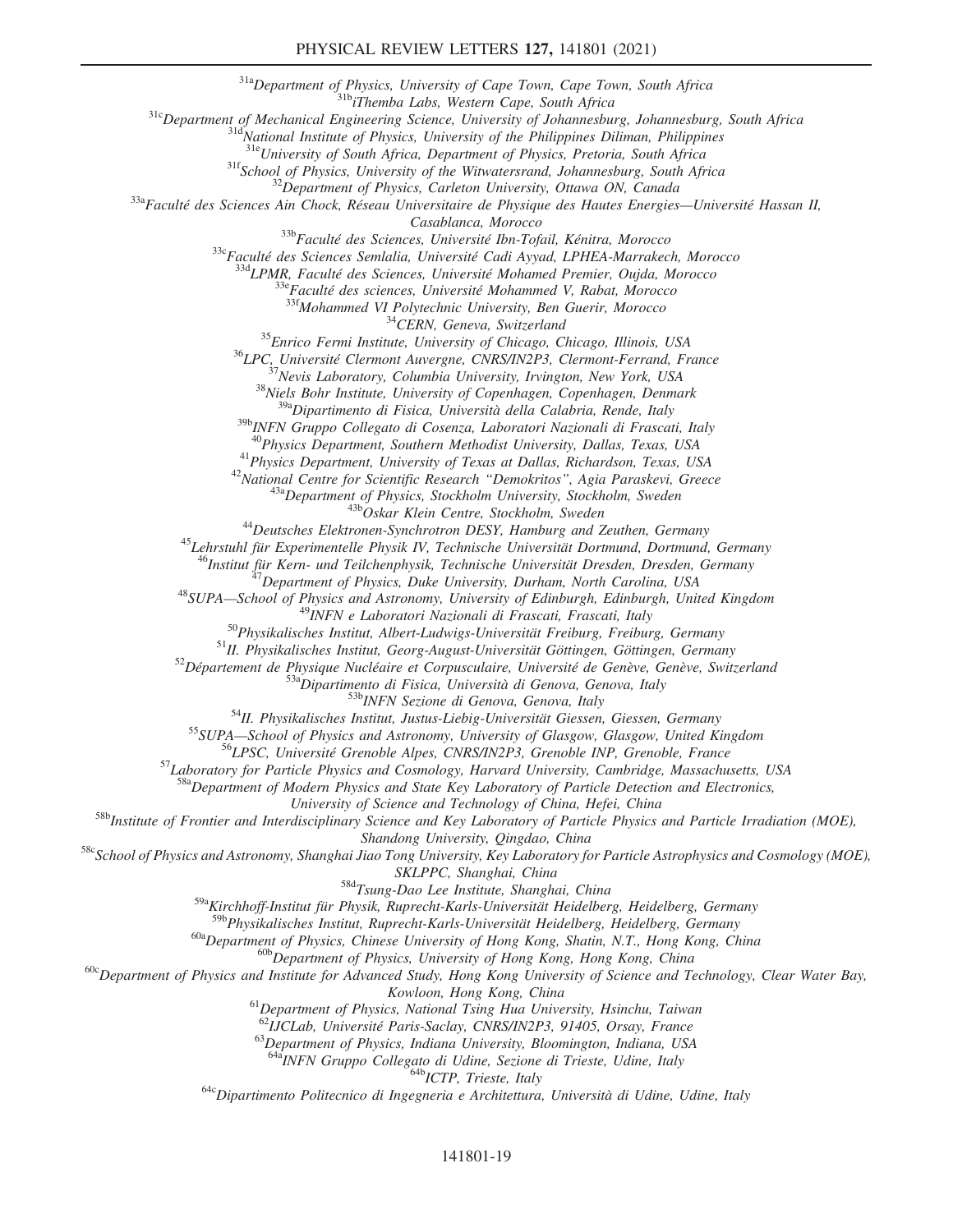#### PHYSICAL REVIEW LETTERS 127, 141801 (2021)

<sup>65b</sup>Dipartimento di Matematica e Fisica, Università del Salento, Lecce, Italy<br><sup>66b</sup>Dipartimento di Matematica e Fisica, Università del Salento, Lecce, Italy<br><sup>66b</sup>Dipartimento di Fisica, Università di Milano, Milano, Ital

<sup>69a</sup>INFN Sezione di Pisa, Pisa, Italy<br><sup>69b</sup>Dipartimento di Fisica E.Fermi, Università di Pisa, Pisa, Italy

<sup>696</sup>Dipartimento di Fisica E-Fermi, Università di Pisa, Pisa, Italy<br>
<sup>706</sup>Dipartimento di Fisica, Sapienza Università di Roma, Rang<br>
<sup>716</sup>NEW Sezione di Roma Tor Vergata, Roma, Italy<br>
<sup>716</sup>NEW Sezione di Roma Tor Vergata

<sup>85</sup> Research Center for Advanced Particle Physics, Kyoto University, Kyoto, Japan<br><sup>85</sup> Research Center for Advanced Particle Physics and Department of Physics, Kyushu University, Fukuoka, Japan<br><sup>86</sup> Instituto de Física L

University of Ljubljana, Ljubljana, Slovenia<br><sup>90</sup>School of Physics and Astronomy, Queen Mary University of London, London, United Kingdom<br><sup>91</sup>Department of Physics, Royal Holloway University of London, Egham, United Kingd

<sup>95</sup>Centre de Calcul de l'Institut National de Physique Nucléaire et de Physique des Particules (IN2P3), Villeurbanne, France

<sup>96</sup>Departamento de Física Teorica C-15 and CIAFF, Universidad Autónoma de Madrid, Madrid, Spain<br><sup>97</sup>Institut für Physik, Universität Mainz, Mainz, Germany<br><sup>98</sup>School of Physics and Astronomy, University of Manchester, Ma

 $^{103}$ Department of Physics, University of Michigan, Ann Arbor, Michigan, USA<br><sup>104</sup>Department of Physics and Astronomy, Michigan State University, East Lansing, Michigan, USA

 $^{105}B.1$ . Stepanov Institute of Physics, National Academy of Sciences of Belarus, Minsk, Belarus<br> $^{106}R$ esearch Institute for Nuclear Problems of Byelorussian State University, Minsk, Belarus

<sup>107</sup>Group of Particle Physics, University of Montreal, Montreal, Quebec, Canada<br><sup>108</sup>P.N. Lebedev Physical Institute of the Russian Academy of Sciences, Moscow, Russia<br><sup>109</sup>National Research Nuclear University MEPhI, Mos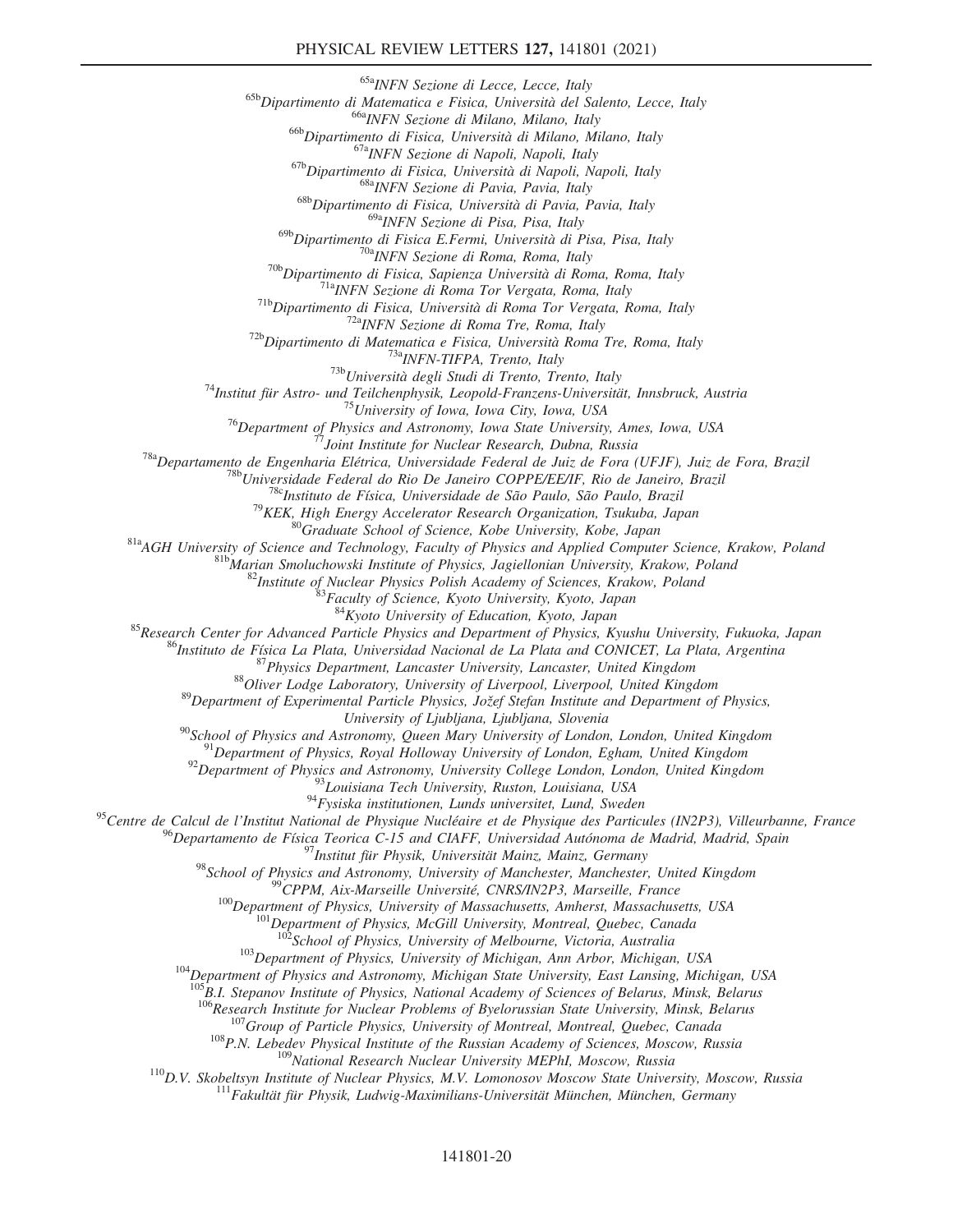<sup>113</sup>Graduate School of Science and Kobayashi-Maskawa Institute, Nagoya University, Nagoya, Japan<br><sup>113</sup>Graduate School of Science and Kobayashi-Maskawa Institute, Nagoya University, Nagoya, Japan<br><sup>114</sup>Department of Physic

<sup>121</sup>Department of Physics, New York University, New York, New York, USA<br><sup>122</sup>Ochanomizu University, Otsuka, Bunkyo-ku, Tokyo, Japan<br><sup>123</sup>Ohio State University, Columbus, Ohio, USA<br><sup>124</sup>Homer L. Dodge Department of Physic

<sup>127</sup>Institute for Fundamental Science, University of Oregon, Eugene, Oregon, USA<br><sup>128</sup>Graduate School of Science, Osaka University, Osaka, Japan<br><sup>129</sup>Department of Physics, University of Oslo, Oslo, Norway

<sup>130</sup>Department of Physics, Oxford University, Oxford, United Kingdom<br><sup>131</sup>LPNHE, Sorbonne Université, Université de Paris, CNRS/IN2P3, Paris, France<br><sup>132</sup>Department of Physics, University of Pennsylvania, Philadelphia, Pe

<sup>135b</sup>Departamento de Física, Faculdade de Ciências, Universidade de Lisboa, Lisboa, Portugal<br><sup>1356</sup>Departamento de Física, Universidade de Coimbra, Coimbra, Portugal<br><sup>135d</sup>Centro de Física Nuclear da Universidade de Lisb

<sup>135f</sup>Departamento de Física Teórica y del Cosmos, Universidad de Granada, Granada (Spain), Spain<br><sup>135g</sup>Dep Física and CEFITEC of Faculdade de Ciências e Tecnologia, Universidade Nova de Lisboa, Caparica, Portugal

<sup>135h</sup>Instituto Superior Técnico, Universidade de Lisboa, Lisboa, Portugal<br><sup>135h</sup>Institute of Physics of the Czech Academy of Sciences, Prague, Czech Republic<br><sup>137</sup>Czech Technical University in Prague, Technical Universit

<sup>148</sup>Department of Physics, Simon Fraser University, Burnaby, Burnaby, Canada<br><sup>149</sup>SLAC National Accelerator Laboratory, Stanford, California, USA<br><sup>150</sup>Department of Physics, Royal Institute of Technology, Stockholm, Swede

<sup>152</sup>Department of Physics and Astronomy, University of Sussex, Brighton, United Kingdom <sup>153</sup>School of Physics, University of Sydney, Sydney, Australia<br><sup>153</sup>Histitute of Physics, Academia Sinica, Taipei, Taiwan

<sup>155a</sup>E. Andronikashvili Institute of Physics, Iv. Javakhishvili Tbilisi State University, Tbilisi, Georgia<br><sup>155b</sup>High Energy Physics Institute, Tbilisi State University, Tbilisi, Georgia<br><sup>156</sup>Department of Physics, Techn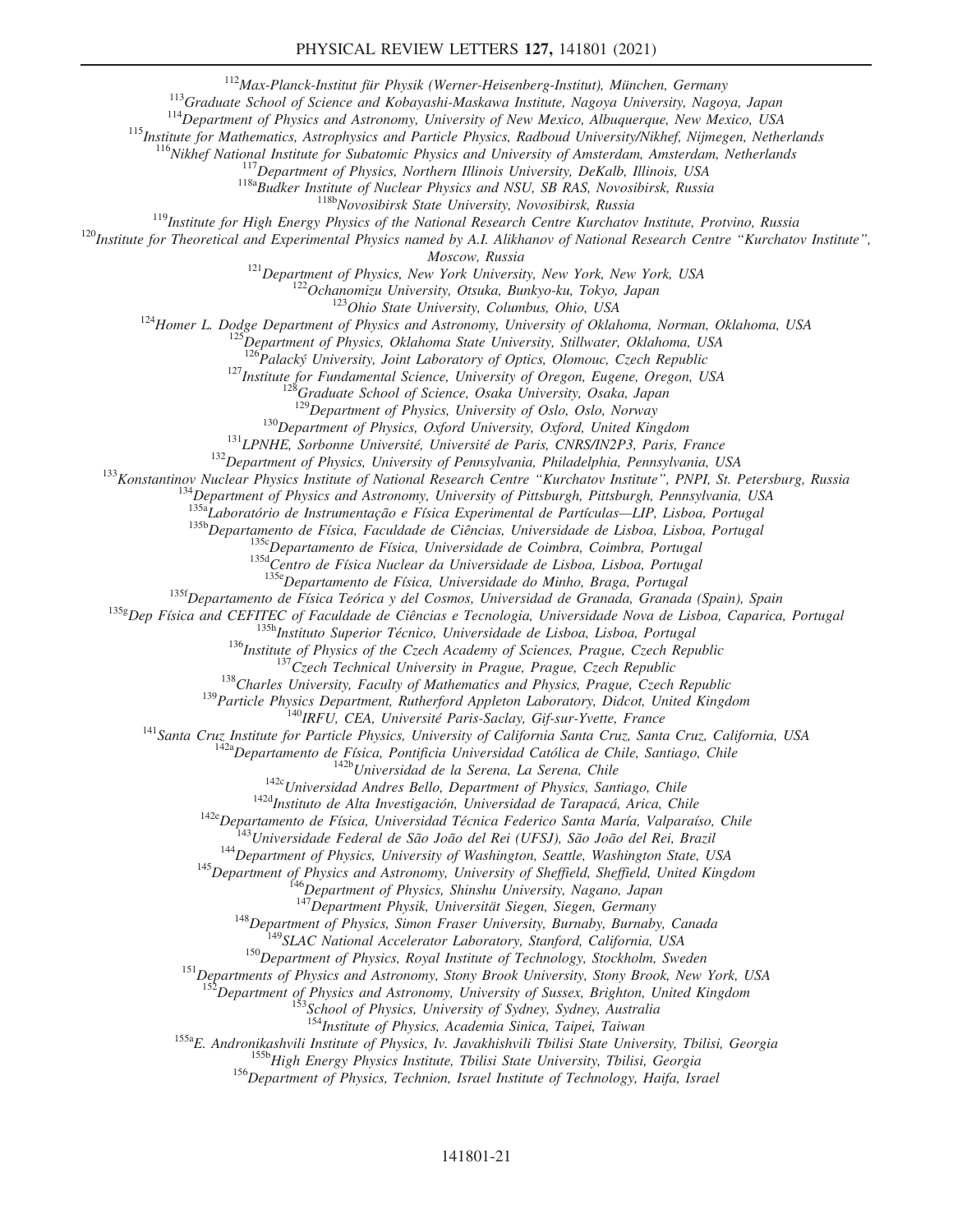<sup>157</sup>Raymond and Beverly Sackler School of Physics and Astronomy, Tel Aviv University, Tel Aviv, Israel<br><sup>158</sup>Department of Physics, Aristotle University of Thessaloniki, Thessaloniki, Greece<br><sup>159</sup>International Center for E

<sup>160</sup>Department of Physics, Tokyo Institute of Technology, Tokyo, Japan<br><sup>161</sup>Tomsk State University, Tomsk, Russia<br><sup>162</sup>Department of Physics, University of Toronto, Toronto, Ontario, Canada<br><sup>163b</sup>Department of Physics and

<sup>165</sup>Department of Physics and Astronomy, Tufts University, Medford, Massachusetts, USA<br><sup>166</sup>Department of Physics and Astronomy, University of California Irvine, Irvine, California, USA<br><sup>166</sup>Department of Physics and Ast

<sup>170</sup>Department of Physics, University of British Columbia, Vancouver, British Columbia, Canada<br><sup>171</sup>Department of Physics and Astronomy, University of Victoria, Victoria, British Columbia, Canada<br><sup>172</sup>Fakultät für Physik

<span id="page-22-4"></span>[a](#page-10-6) Deceased.

<span id="page-22-0"></span> $\mu^b$  $\mu^b$ Also at Department of Physi[c](#page-10-8)s, King's College London, London, United Kingdom.

<span id="page-22-1"></span>Also at Istanbul University, Department of Physics, Istanbul, Turkey.

- <span id="page-22-2"></span><sup>[d](#page-10-9)</sup>Also at Instituto de Fisica Teorica, IFT-UAM/CSIC, Madrid, Spain.
- <span id="page-22-3"></span>[e](#page-10-10) Also at TRIUMF, Vancouver, British Columbia, Canada.
- <span id="page-22-5"></span>[f](#page-10-11) Also at Department of Physics, University of Fribourg, Fribourg, Switzerland.
- <span id="page-22-6"></span><sup>[g](#page-10-12)</sup> Also at Department of Physics and Astronomy, University of Louisville, Louisville, Kentucky, USA.
- <span id="page-22-7"></span><sup>[h](#page-11-0)</sup>Also at Departament de Fisica de la Universitat Autonoma de Barcelona, Barcelona, Spain.
- <span id="page-22-8"></span><sup>[i](#page-11-1)</sup>Also at Moscow Institute of Physics and Technology State University, Dolgoprudny, Russia.

<span id="page-22-9"></span><sup>[j](#page-11-2)</sup>Also at Faculty of Physics, Sofia University, 'St. Kliment Ohrids[k](#page-11-3)i', Sofia, Bulgaria.

- <span id="page-22-10"></span>Also at Department of Physics, Ben Gurion University of the Negev, Beer Sheva, Israel.
- <span id="page-22-11"></span><sup>1</sup>A[l](#page-11-4)so at Universita di Napoli Parthenope, Napoli, Italy.

<span id="page-22-12"></span>[m](#page-11-5)Also at Institute of Particle Physics (IPP), Victoria, BC, Canada.

- <span id="page-22-13"></span>[n](#page-11-6) Also at Bruno Kessler Foundation, Trento, Italy.
- <span id="page-22-14"></span><sup>[o](#page-12-0)</sup>Also at Department of Physics, St. Petersburg State Polytechnical University, St. Petersburg, Russia.
- <span id="page-22-15"></span><su[p](#page-12-1)>p</sup>Also at Borough of Manhattan Community College, City University of New York, New York, New York, USA.
- <span id="page-22-16"></span><sup>[q](#page-12-2)</sup>Also at Department of Physics, California State University, Fresno, USA.
- <span id="page-22-17"></span><sup>[r](#page-12-3)</sup> Also at Department of Financial and Management Engineering, University of the Aegean, Chios, Greece.
- <span id="page-22-18"></span>[s](#page-12-4) Also at Centro Studi e Ricerche Enrico Fermi, Italy.
- <span id="page-22-19"></span><sup>[t](#page-12-5)</sup>Also at Department of Physics, California State University, East Bay, USA.
- <span id="page-22-20"></span><s[u](#page-12-5)p>u</sup>Also at Institucio Catalana de Recerca i Estudis Avancats, ICREA, Barcelona, Spain.
- <span id="page-22-21"></span>[v](#page-13-0) Also at Graduate School of Science, Osaka University, Osaka, Japan.
- <span id="page-22-22"></span>[w](#page-13-1)Also at Physikalisches Institut, Albert-Ludwigs-Universität Freiburg, Freiburg, Germany.
- <span id="page-22-23"></span>[x](#page-13-2) Also at University of Chinese Academy of Sciences (UCAS), Beijing, China.
- <span id="page-22-24"></span><sup>[y](#page-13-3)</sup> Also at Institute of Physics, Azerbaijan Academy of Sciences, Baku, Azerbaijan.
- <span id="page-22-25"></span><sup>[z](#page-13-4)</sup>Also at Yeditepe University, Physics Department, Istanbul, Turkey.
- <span id="page-22-27"></span>
- <span id="page-22-26"></span><sup>[aa](#page-13-5)</sup>Also at CERN, Geneva, Switzerland.<br><sup>[bb](#page-13-6)</sup>Also at Joint Institute for Nuclear Research, Dubna, Russia.<br><sup>cc</sup>Also at Hellenic Open University, Patras, Greece.
- <span id="page-22-28"></span>
- <span id="page-22-29"></span><sup>[dd](#page-14-1)</sup> Also at Center for High Energy Physics, Peking University, China.
- <span id="page-22-31"></span>
- <span id="page-22-30"></span><sup>[ee](#page-14-2)</sup>Also at The City College of New York, New York, New York, USA. f<sup>f</sup>Also at Department of Physics, California State University, Sacramento, USA.
- <span id="page-22-33"></span><span id="page-22-32"></span><sup>[gg](#page-15-0)</sup> Also at Département de Physique Nucléaire et Corpusculaire, Université de Genève, Genève, Switzerland.<br><sup>[hh](#page-16-0)</sup> Also at Faculty of Physics, M.V. Lomonosov Moscow State University, Moscow, Russia.
-